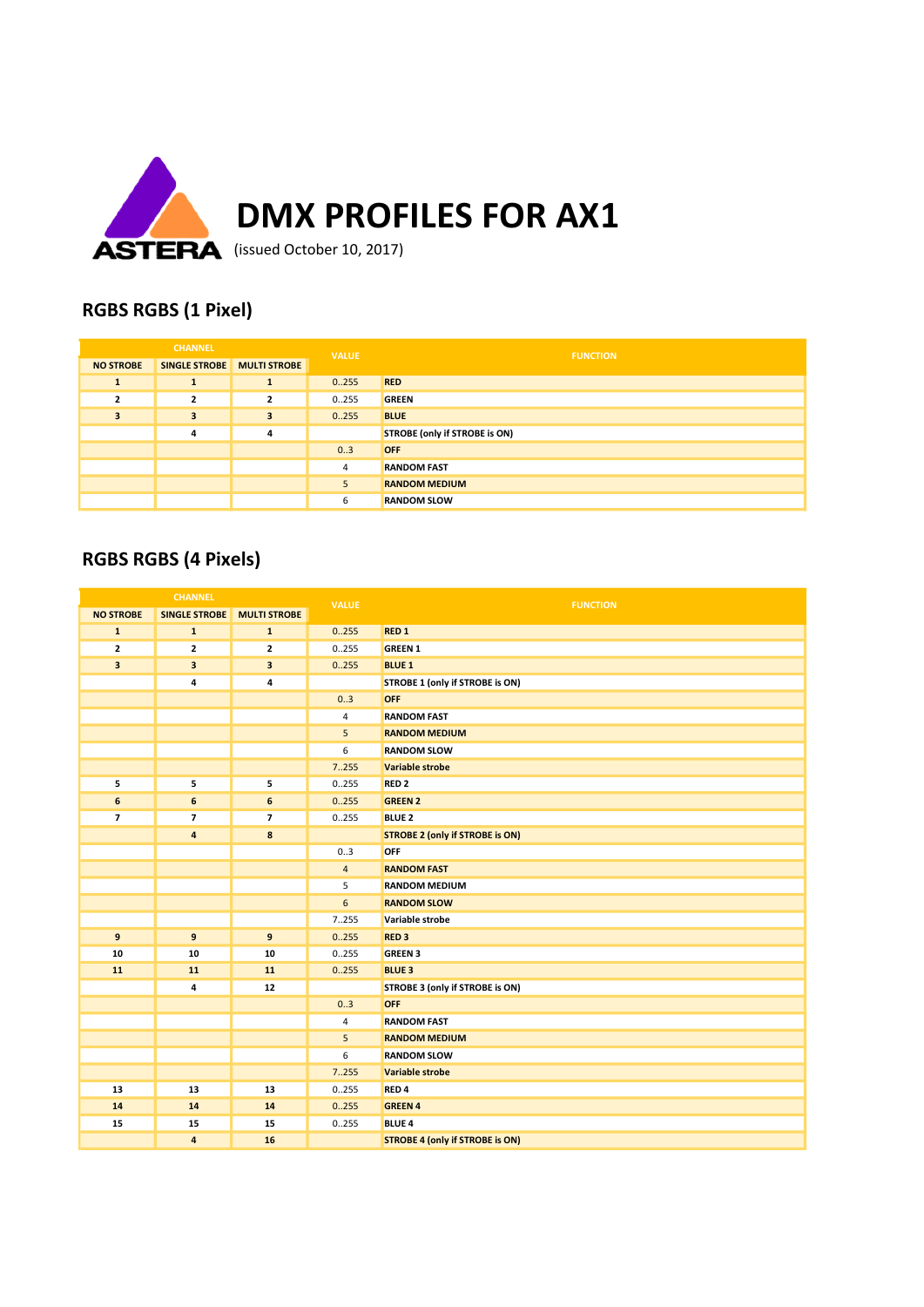|  | 03    | <b>OFF</b>           |
|--|-------|----------------------|
|  |       | <b>RANDOM FAST</b>   |
|  |       | <b>RANDOM MEDIUM</b> |
|  | b     | <b>RANDOM SLOW</b>   |
|  | 7.255 | Variable strobe      |

## RGBS RGBS (16 Pixels)

| <b>CHANNEL</b>           |                         | <b>VALUE</b>              | <b>FUNCTION</b> |                                        |
|--------------------------|-------------------------|---------------------------|-----------------|----------------------------------------|
| <b>NO STROBE</b>         | <b>SINGLE STROBE</b>    | <b>MULTI STROBE</b>       |                 |                                        |
| $\mathbf{1}$             | $\mathbf{1}$            | $\mathbf 1$               | 0.255           | RED <sub>1</sub>                       |
| $\overline{\mathbf{2}}$  | $\mathbf{2}$            | $\mathbf 2$               | 0255            | <b>GREEN 1</b>                         |
| 3                        | $\mathbf{3}$            | $\ensuremath{\mathsf{3}}$ | 0.255           | <b>BLUE 1</b>                          |
|                          | 4                       | 4                         |                 | STROBE 1 (only if STROBE is ON)        |
|                          |                         |                           | 03              | <b>OFF</b>                             |
|                          |                         |                           | 4               | <b>RANDOM FAST</b>                     |
|                          |                         |                           | 5               | <b>RANDOM MEDIUM</b>                   |
|                          |                         |                           | 6               | <b>RANDOM SLOW</b>                     |
|                          |                         |                           | 7255            | Variable strobe                        |
| 5                        | 5                       | 5                         | 0255            | RED <sub>2</sub>                       |
| 6                        | $\boldsymbol{6}$        | $\boldsymbol{6}$          | 0.255           | <b>GREEN 2</b>                         |
| $\overline{\phantom{a}}$ | $\overline{\mathbf{z}}$ | $\overline{\mathbf{z}}$   | 0255            | <b>BLUE 2</b>                          |
|                          | $\overline{a}$          | 8                         |                 | <b>STROBE 2 (only if STROBE is ON)</b> |
|                          |                         |                           | 03              | OFF                                    |
|                          |                         |                           | $\overline{4}$  | <b>RANDOM FAST</b>                     |
|                          |                         |                           | 5               | <b>RANDOM MEDIUM</b>                   |
|                          |                         |                           | 6               | <b>RANDOM SLOW</b>                     |
|                          |                         |                           | 7.255           | Variable strobe                        |
| $9$                      | 9                       | $\boldsymbol{9}$          | 0.255           | RED <sub>3</sub>                       |
| 10                       | 10                      | 10                        | 0255            | <b>GREEN 3</b>                         |
| 11                       | 11                      | 11                        | 0.255           | <b>BLUE 3</b>                          |
|                          | 4                       | 12                        |                 | STROBE 3 (only if STROBE is ON)        |
|                          |                         |                           | 03              | <b>OFF</b>                             |
|                          |                         |                           | 4               | <b>RANDOM FAST</b>                     |
|                          |                         |                           | 5               | <b>RANDOM MEDIUM</b>                   |
|                          |                         |                           | 6               | <b>RANDOM SLOW</b>                     |
|                          |                         |                           | 7255            | Variable strobe                        |
| 13                       | 13                      | 13                        | 0.255           | RED <sub>4</sub>                       |
| 14                       | 14                      | 14                        | 0.255           | <b>GREEN 4</b>                         |
| 15                       | 15                      | 15                        | 0.255           | <b>BLUE 4</b>                          |
|                          | $\overline{\mathbf{a}}$ | 16                        |                 | <b>STROBE 4 (only if STROBE is ON)</b> |
|                          |                         |                           | 03              | OFF                                    |
|                          |                         |                           | $\overline{4}$  | <b>RANDOM FAST</b>                     |
|                          |                         |                           | 5               | <b>RANDOM MEDIUM</b>                   |
|                          |                         |                           | 6               | <b>RANDOM SLOW</b>                     |
|                          |                         |                           | 7255            | Variable strobe                        |
| 17                       | 17                      | 17                        | 0.255           | RED <sub>5</sub>                       |
| 18                       | 18                      | 18                        | 0255            | <b>GREEN 5</b>                         |
| 19                       | 19                      | 19                        | 0.255           | <b>BLUE 5</b>                          |
|                          | 4                       | 20                        |                 | STROBE 5 (only if STROBE is ON)        |
|                          |                         |                           | 03              | <b>OFF</b>                             |
|                          |                         |                           | $\overline{4}$  | <b>RANDOM FAST</b>                     |
|                          |                         |                           | $5\phantom{.0}$ | <b>RANDOM MEDIUM</b>                   |
|                          |                         |                           | 6               | <b>RANDOM SLOW</b>                     |
|                          |                         |                           | 7.255           | Variable strobe                        |
| 21                       | 21                      | 21                        | 0.255           | RED <sub>6</sub>                       |
| 22                       | 22                      | 22                        | 0.255           | <b>GREEN 6</b>                         |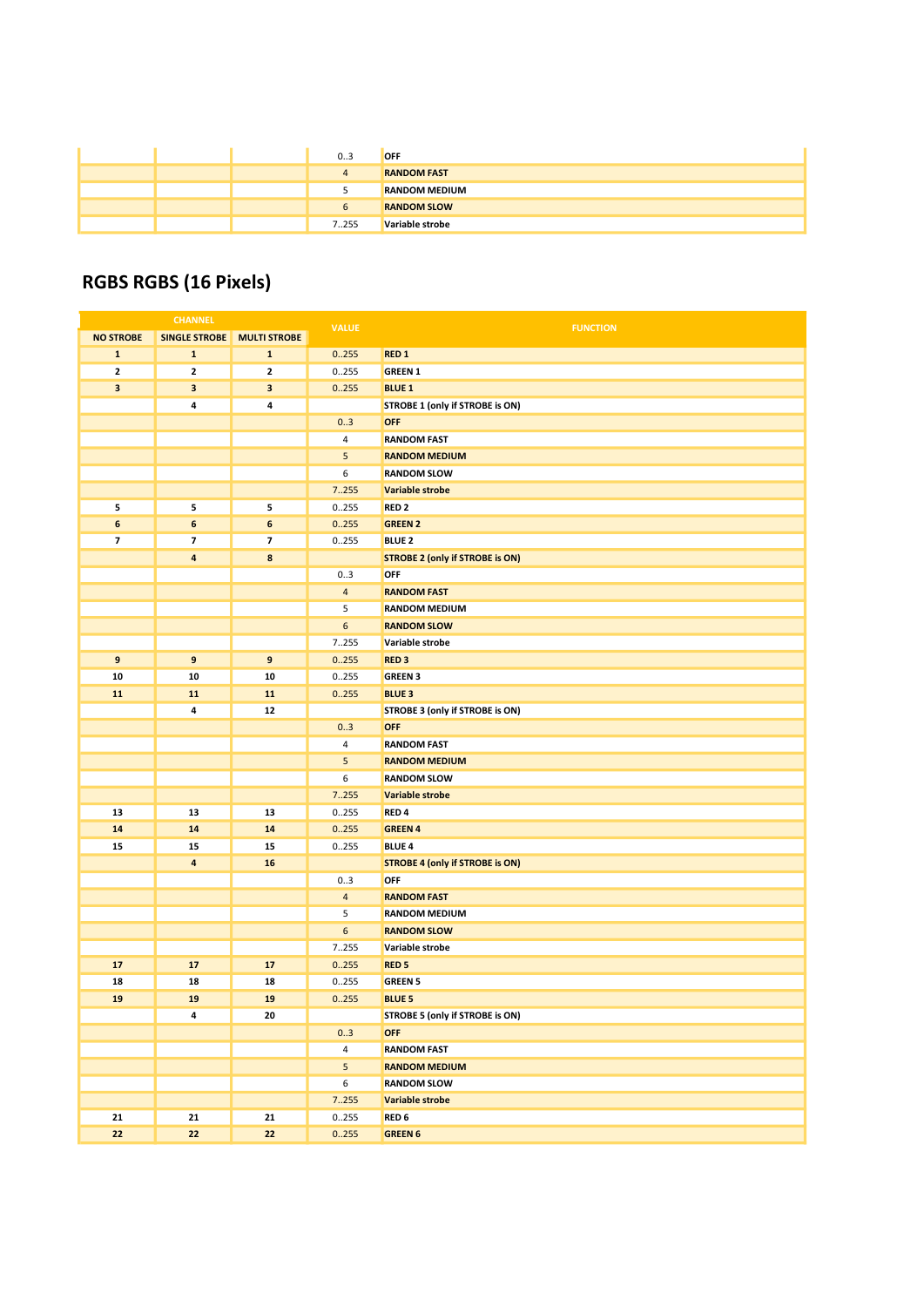| 23 | 23                      | 23 | 0255           | <b>BLUE 6</b>                           |
|----|-------------------------|----|----------------|-----------------------------------------|
|    | $\overline{\mathbf{4}}$ | 24 |                | <b>STROBE 6 (only if STROBE is ON)</b>  |
|    |                         |    | 03             | OFF                                     |
|    |                         |    | $\overline{4}$ | <b>RANDOM FAST</b>                      |
|    |                         |    | 5              | <b>RANDOM MEDIUM</b>                    |
|    |                         |    | 6              | <b>RANDOM SLOW</b>                      |
|    |                         |    | 7255           | Variable strobe                         |
| 25 | 25                      | 25 | 0.255          | <b>RED7</b>                             |
| 26 | 26                      | 26 | 0.255          | <b>GREEN 7</b>                          |
| 27 | 27                      | 27 | 0.255          | <b>BLUE 7</b>                           |
|    | 4                       | 28 |                | STROBE 7 (only if STROBE is ON)         |
|    |                         |    | 0.3            | <b>OFF</b>                              |
|    |                         |    | 4              | <b>RANDOM FAST</b>                      |
|    |                         |    | 5              | <b>RANDOM MEDIUM</b>                    |
|    |                         |    | 6              | <b>RANDOM SLOW</b>                      |
|    |                         |    | 7255           | Variable strobe                         |
| 29 | 29                      | 29 | 0.255          | RED <sub>8</sub>                        |
| 30 | 30                      | 30 | 0.255          | <b>GREEN 8</b>                          |
| 31 | 31                      | 31 | 0255           | <b>BLUE 8</b>                           |
|    | 4                       | 32 |                | <b>STROBE 8 (only if STROBE is ON)</b>  |
|    |                         |    | 03             | OFF                                     |
|    |                         |    | $\overline{4}$ | <b>RANDOM FAST</b>                      |
|    |                         |    | 5              | <b>RANDOM MEDIUM</b>                    |
|    |                         |    | 6              | <b>RANDOM SLOW</b>                      |
|    |                         |    | 7255           | Variable strobe                         |
| 33 | 33                      | 33 | 0.255          | RED <sub>9</sub>                        |
| 34 | 34                      | 34 | 0255           | <b>GREEN 9</b>                          |
| 35 | 35                      | 35 | 0.255          | <b>BLUE 9</b>                           |
|    | 4                       | 36 |                | STROBE 9 (only if STROBE is ON)         |
|    |                         |    | 03<br>4        | <b>OFF</b><br><b>RANDOM FAST</b>        |
|    |                         |    | 5              | <b>RANDOM MEDIUM</b>                    |
|    |                         |    | 6              | <b>RANDOM SLOW</b>                      |
|    |                         |    | 7255           | Variable strobe                         |
| 37 | 37                      | 37 | 0255           | <b>RED 10</b>                           |
| 38 | 38                      | 38 | 0.255          | <b>GREEN 10</b>                         |
| 39 | 39                      | 39 | 0.255          | <b>BLUE 10</b>                          |
|    | $\overline{\mathbf{4}}$ | 40 |                | <b>STROBE 10 (only if STROBE is ON)</b> |
|    |                         |    | 03             | OFF                                     |
|    |                         |    | 4              | <b>RANDOM FAST</b>                      |
|    |                         |    | 5              | <b>RANDOM MEDIUM</b>                    |
|    |                         |    | $6\phantom{.}$ | <b>RANDOM SLOW</b>                      |
|    |                         |    | 7255           | Variable strobe                         |
| 41 | 41                      | 41 | 0.255          | <b>RED 11</b>                           |
| 42 | 42                      | 42 | 0.255          | GREEN 11                                |
| 43 | 43                      | 43 | 0255           | <b>BLUE 11</b>                          |
|    | 4                       | 44 |                | STROBE 11 (only if STROBE is ON)        |
|    |                         |    | 03             | <b>OFF</b>                              |
|    |                         |    | 4              | <b>RANDOM FAST</b>                      |
|    |                         |    | 5              | <b>RANDOM MEDIUM</b>                    |
|    |                         |    | 6              | <b>RANDOM SLOW</b>                      |
|    |                         |    | 7.255          | Variable strobe                         |
| 45 | 45                      | 45 | 0255           | <b>RED 12</b>                           |
| 46 | 46                      | 46 | 0.255          | <b>GREEN 12</b>                         |
| 47 | 47                      | 47 | 0.255          | <b>BLUE 12</b>                          |
|    | $\overline{\mathbf{a}}$ | 48 |                | <b>STROBE 12 (only if STROBE is ON)</b> |
|    |                         |    | 03             | OFF                                     |
|    |                         |    | $\overline{4}$ | <b>RANDOM FAST</b>                      |
|    |                         |    | 5              | <b>RANDOM MEDIUM</b>                    |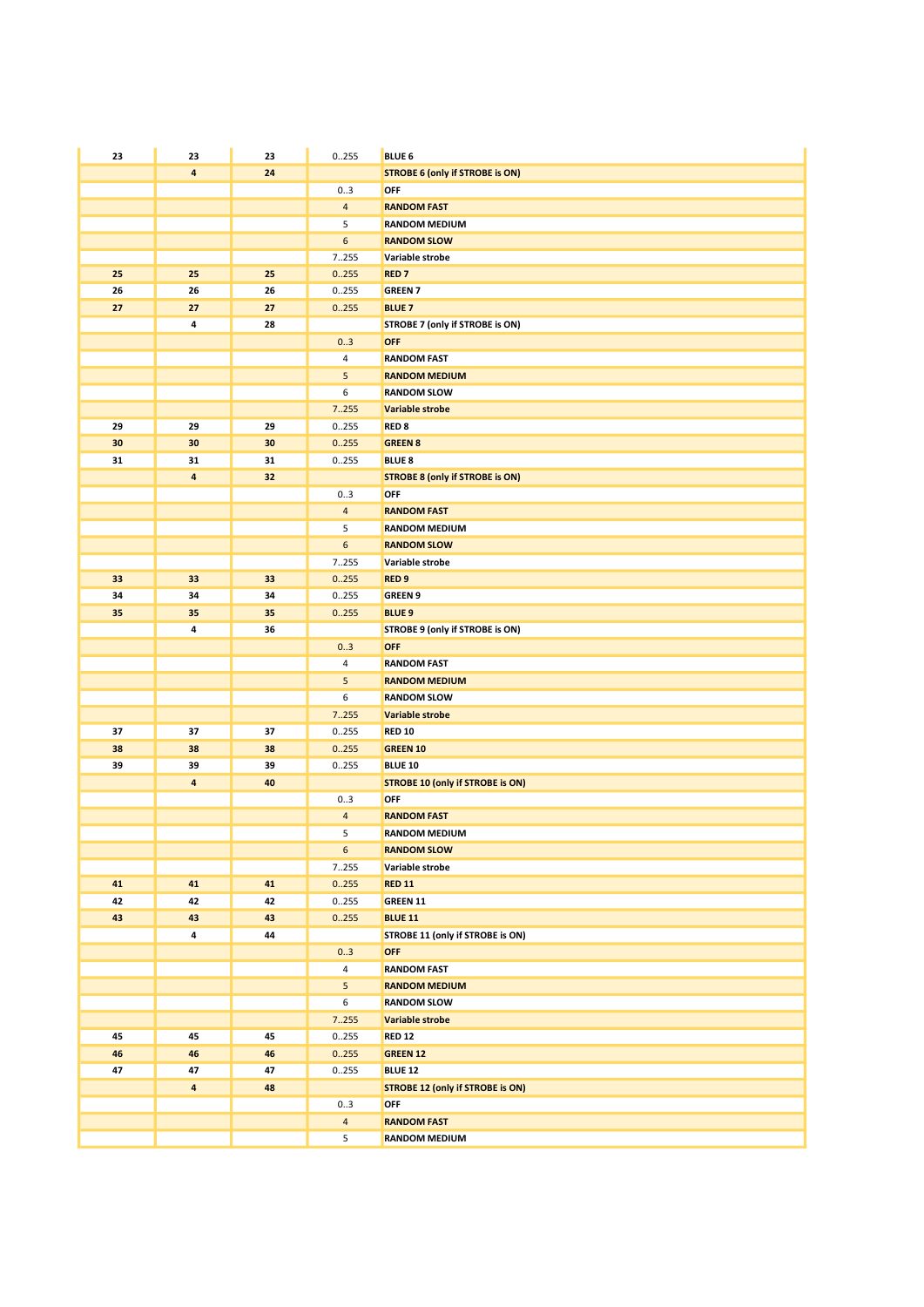|    |                         |    | $\boldsymbol{6}$ | <b>RANDOM SLOW</b>                      |
|----|-------------------------|----|------------------|-----------------------------------------|
|    |                         |    | 7255             | Variable strobe                         |
| 49 | 49                      | 49 | 0.255            | <b>RED 13</b>                           |
| 50 | 50                      | 50 | 0255             | <b>GREEN 13</b>                         |
| 51 | 51                      | 51 | 0.255            | <b>BLUE 13</b>                          |
|    | 4                       | 52 |                  | STROBE 13 (only if STROBE is ON)        |
|    |                         |    | 0.3              | <b>OFF</b>                              |
|    |                         |    | $\overline{4}$   | <b>RANDOM FAST</b>                      |
|    |                         |    | $\overline{5}$   | <b>RANDOM MEDIUM</b>                    |
|    |                         |    | 6                | <b>RANDOM SLOW</b>                      |
|    |                         |    | 7.255            | <b>Variable strobe</b>                  |
| 53 | 53                      | 53 | 0.255            | <b>RED 14</b>                           |
| 54 | 54                      | 54 | 0.255            | <b>GREEN 14</b>                         |
| 55 | 55                      | 55 | 0.255            | <b>BLUE 14</b>                          |
|    | $\overline{\mathbf{4}}$ | 56 |                  | <b>STROBE 14 (only if STROBE is ON)</b> |
|    |                         |    | 0.3              | OFF                                     |
|    |                         |    | $\overline{4}$   | <b>RANDOM FAST</b>                      |
|    |                         |    | 5                | <b>RANDOM MEDIUM</b>                    |
|    |                         |    | 6                | <b>RANDOM SLOW</b>                      |
|    |                         |    | 7.255            | Variable strobe                         |
| 57 | 57                      | 57 | 0.255            | <b>RED 15</b>                           |
| 58 | 58                      | 58 | 0.255            | GREEN 15                                |
| 59 | 59                      | 59 | 0.255            | <b>BLUE 15</b>                          |
|    | 4                       | 60 |                  | STROBE 15 (only if STROBE is ON)        |
|    |                         |    | 0.3              | <b>OFF</b>                              |
|    |                         |    | 4                | <b>RANDOM FAST</b>                      |
|    |                         |    | 5                | <b>RANDOM MEDIUM</b>                    |
|    |                         |    | 6                | <b>RANDOM SLOW</b>                      |
|    |                         |    | 7.255            | Variable strobe                         |
| 61 | 61                      | 61 | 0.255            | <b>RED 16</b>                           |
| 62 | 62                      | 62 | 0.255            | <b>GREEN 16</b>                         |
| 63 | 63                      | 63 | 0255             | <b>BLUE 16</b>                          |
|    | $\overline{4}$          | 64 |                  | <b>STROBE 16 (only if STROBE is ON)</b> |
|    |                         |    | 03               | OFF                                     |
|    |                         |    | $\overline{4}$   | <b>RANDOM FAST</b>                      |
|    |                         |    | 5                | <b>RANDOM MEDIUM</b>                    |
|    |                         |    | 6                | <b>RANDOM SLOW</b>                      |
|    |                         |    | 7.255            | Variable strobe                         |

## RGB RGB SS (1 Pixel)

|                  | <b>CHANNEL</b>             |                | <b>VALUE</b> | <b>FUNCTION</b>               |
|------------------|----------------------------|----------------|--------------|-------------------------------|
| <b>NO STROBE</b> | SINGLE STROBE MULTI STROBE |                |              |                               |
| 1                | $\mathbf{1}$               | $\mathbf{1}$   | 0.255        | <b>RED</b>                    |
| $\overline{2}$   | $\overline{2}$             | $\overline{2}$ | 0255         | <b>GREEN</b>                  |
| 3                | 3                          | 3              | 0.255        | <b>BLUE</b>                   |
|                  | 49                         | 49             |              | STROBE (only if STROBE is ON) |
|                  |                            |                | 0.3          | <b>OFF</b>                    |
|                  |                            |                | 4            | <b>RANDOM FAST</b>            |
|                  |                            |                | 5            | <b>RANDOM MEDIUM</b>          |
|                  |                            |                | 6            | <b>RANDOM SLOW</b>            |
|                  |                            |                | 7.255        | <b>Variable strobe</b>        |

VALUE FUNCTION

## RGB RGB SS (4 Pixels)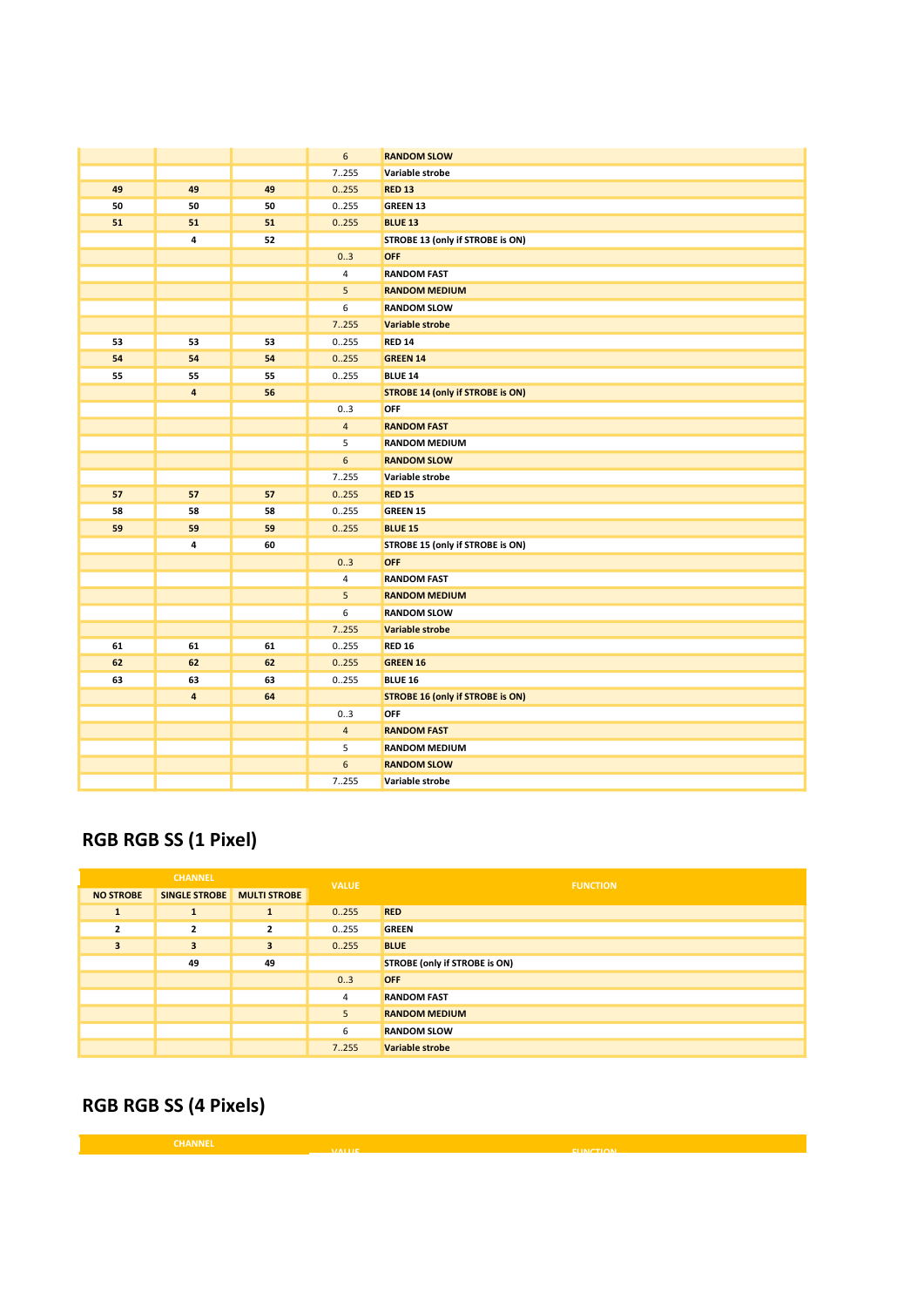| <b>NO STROBE</b> | <b>SINGLE STROBE</b> | <b>MULTI STROBE</b>     |                         |                                        |
|------------------|----------------------|-------------------------|-------------------------|----------------------------------------|
| $\mathbf{1}$     | $\mathbf{1}$         | $\mathbf{1}$            | 0.255                   | RED <sub>1</sub>                       |
| $\mathbf{z}$     | $\mathbf{z}$         | $\mathbf{2}$            | 0.255                   | <b>GREEN 1</b>                         |
| 3                | 3                    | $\overline{\mathbf{3}}$ | 0.255                   | <b>BLUE 1</b>                          |
|                  | 49                   | 49                      |                         | STROBE 1 (only if STROBE is ON)        |
|                  |                      |                         | 03                      | <b>OFF</b>                             |
|                  |                      |                         | $\overline{4}$          | <b>RANDOM FAST</b>                     |
|                  |                      |                         | 5                       | <b>RANDOM MEDIUM</b>                   |
|                  |                      |                         | 6                       | <b>RANDOM SLOW</b>                     |
|                  |                      |                         | 7255                    | Variable strobe                        |
| 4                | 4                    | $\pmb{4}$               | 0.255                   | RED <sub>2</sub>                       |
| 5                | 5                    | 5                       | 0.255                   | <b>GREEN 2</b>                         |
| 6                | 6                    | 6                       | 0.255                   | <b>BLUE 2</b>                          |
|                  | 49                   | 50                      |                         | <b>STROBE 2 (only if STROBE is ON)</b> |
|                  |                      |                         | 03                      | OFF                                    |
|                  |                      |                         | $\overline{4}$          | <b>RANDOM FAST</b>                     |
|                  |                      |                         | 5                       | <b>RANDOM MEDIUM</b>                   |
|                  |                      |                         | 6                       | <b>RANDOM SLOW</b>                     |
|                  |                      |                         | 7255                    | Variable strobe                        |
| $\overline{7}$   | $\overline{7}$       | $\overline{7}$          | 0.255                   | RED <sub>3</sub>                       |
| 8                | 8                    | 8                       | 0.255                   | <b>GREEN 3</b>                         |
| 9                | 9                    | $\boldsymbol{9}$        | 0.255                   | <b>BLUE 3</b>                          |
|                  | 49                   | 51                      |                         | STROBE 3 (only if STROBE is ON)        |
|                  |                      |                         | 03                      | OFF                                    |
|                  |                      |                         | $\overline{\mathbf{4}}$ | <b>RANDOM FAST</b>                     |
|                  |                      |                         | $\overline{5}$          | <b>RANDOM MEDIUM</b>                   |
|                  |                      |                         | 6                       | <b>RANDOM SLOW</b>                     |
|                  |                      |                         | 7255                    | Variable strobe                        |
| 10               | 10                   | 10                      | 0255                    | RED <sub>4</sub>                       |
| 11               | 11                   | 11                      | 0.255                   | <b>GREEN 4</b>                         |
| 12               | 12                   | 12                      | 0.255                   | <b>BLUE 4</b>                          |
|                  | 49                   | 52                      |                         | <b>STROBE 4 (only if STROBE is ON)</b> |
|                  |                      |                         | 03                      | <b>OFF</b>                             |
|                  |                      |                         | $\overline{4}$          | <b>RANDOM FAST</b>                     |
|                  |                      |                         | 5                       | <b>RANDOM MEDIUM</b>                   |
|                  |                      |                         | 6                       | <b>RANDOM SLOW</b>                     |
|                  |                      |                         | 7.255                   | Variable strobe                        |

# RGB RGB SS (16 Pixels)

|                  | <b>CHANNEL</b>       |                     | <b>VALUE</b>   | <b>FUNCTION</b>                        |
|------------------|----------------------|---------------------|----------------|----------------------------------------|
| <b>NO STROBE</b> | <b>SINGLE STROBE</b> | <b>MULTI STROBE</b> |                |                                        |
| $\mathbf{1}$     | $\mathbf{1}$         | $\mathbf{1}$        | 0.255          | RED <sub>1</sub>                       |
| $\overline{2}$   | $\overline{2}$       | $\overline{2}$      | 0.255          | <b>GREEN 1</b>                         |
| $\mathbf{3}$     | 3                    | 3                   | 0.255          | <b>BLUE 1</b>                          |
|                  | 49                   | 49                  |                | STROBE 1 (only if STROBE is ON)        |
|                  |                      |                     | 03             | <b>OFF</b>                             |
|                  |                      |                     | 4              | <b>RANDOM FAST</b>                     |
|                  |                      |                     | 5              | <b>RANDOM MEDIUM</b>                   |
|                  |                      |                     | 6              | <b>RANDOM SLOW</b>                     |
|                  |                      |                     | 7.255          | <b>Variable strobe</b>                 |
| 4                | 4                    | 4                   | 0255           | RED <sub>2</sub>                       |
| 5                | 5                    | 5                   | 0.255          | <b>GREEN 2</b>                         |
| 6                | 6                    | 6                   | 0.255          | <b>BLUE 2</b>                          |
|                  | 49                   | 50                  |                | <b>STROBE 2 (only if STROBE is ON)</b> |
|                  |                      |                     | 03             | <b>OFF</b>                             |
|                  |                      |                     | $\overline{4}$ | <b>RANDOM FAST</b>                     |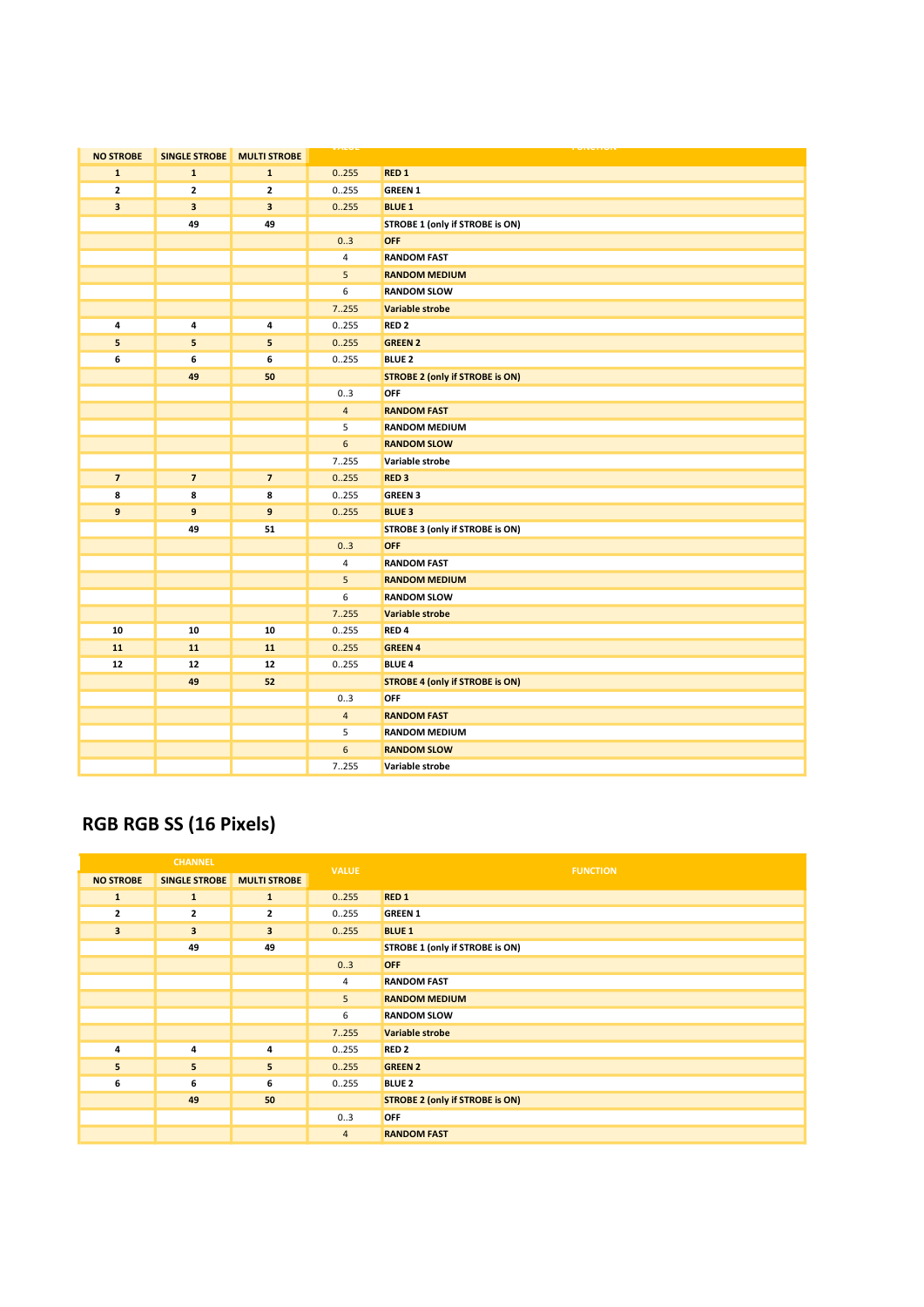|                |                         |                         | 5                | <b>RANDOM MEDIUM</b>                          |
|----------------|-------------------------|-------------------------|------------------|-----------------------------------------------|
|                |                         |                         | $\boldsymbol{6}$ | <b>RANDOM SLOW</b>                            |
|                |                         |                         | 7.255            | Variable strobe                               |
| $\overline{7}$ | $\overline{\mathbf{z}}$ | $\overline{\mathbf{z}}$ | 0.255            | RED <sub>3</sub>                              |
| 8              | 8                       | 8                       | 0255             | <b>GREEN 3</b>                                |
| 9              | 9                       | 9                       | 0.255            | <b>BLUE 3</b>                                 |
|                | 49                      | 51                      |                  | STROBE 3 (only if STROBE is ON)               |
|                |                         |                         | 0.3              | <b>OFF</b>                                    |
|                |                         |                         | 4                | <b>RANDOM FAST</b>                            |
|                |                         |                         | 5                | <b>RANDOM MEDIUM</b>                          |
|                |                         |                         | 6                | <b>RANDOM SLOW</b>                            |
|                |                         |                         | 7255             | Variable strobe                               |
| 10             | 10                      | 10                      | 0255             | RED <sub>4</sub>                              |
| 11             | 11                      | 11                      | 0.255            | <b>GREEN 4</b>                                |
| 12             | 12                      | 12                      | 0255             | <b>BLUE 4</b>                                 |
|                | 49                      | 52                      |                  | <b>STROBE 4 (only if STROBE is ON)</b>        |
|                |                         |                         | 0.3              | OFF                                           |
|                |                         |                         | $\overline{4}$   | <b>RANDOM FAST</b>                            |
|                |                         |                         | 5                | <b>RANDOM MEDIUM</b>                          |
|                |                         |                         | 6                | <b>RANDOM SLOW</b>                            |
|                |                         |                         | 7255             | Variable strobe                               |
| 13             | 13                      | 13                      | 0.255            | <b>RED<sub>5</sub></b>                        |
| 14             | 14                      | 14                      | 0.255            | <b>GREEN 5</b>                                |
| 15             | 15                      | 15                      | 0.255            | <b>BLUE 5</b>                                 |
|                | 49                      | 53                      |                  | STROBE 5 (only if STROBE is ON)               |
|                |                         |                         | 0.3              | <b>OFF</b>                                    |
|                |                         |                         | 4                | <b>RANDOM FAST</b>                            |
|                |                         |                         | 5                | <b>RANDOM MEDIUM</b>                          |
|                |                         |                         | 6                | <b>RANDOM SLOW</b>                            |
|                |                         |                         | 7255             | Variable strobe                               |
| 16             | 16                      | 16                      | 0255             | RED <sub>6</sub>                              |
| 17             | 17                      | 17                      | 0.255            | <b>GREEN 6</b>                                |
| 18             | 18<br>49                | 18<br>54                | 0.255            | <b>BLUE 6</b>                                 |
|                |                         |                         | 03               | <b>STROBE 6 (only if STROBE is ON)</b><br>OFF |
|                |                         |                         | $\overline{4}$   | <b>RANDOM FAST</b>                            |
|                |                         |                         | 5                | <b>RANDOM MEDIUM</b>                          |
|                |                         |                         | 6                | <b>RANDOM SLOW</b>                            |
|                |                         |                         | 7.255            | Variable strobe                               |
| 19             | 19                      | 19                      | 0.255            | <b>RED7</b>                                   |
| 20             | 20                      | 20                      | 0.255            | <b>GREEN 7</b>                                |
| 21             | 21                      | 21                      | 0.255            | <b>BLUE 7</b>                                 |
|                | 49                      | 55                      |                  | STROBE 7 (only if STROBE is ON)               |
|                |                         |                         | 03               | <b>OFF</b>                                    |
|                |                         |                         | 4                | <b>RANDOM FAST</b>                            |
|                |                         |                         | 5                | <b>RANDOM MEDIUM</b>                          |
|                |                         |                         | $\boldsymbol{6}$ | <b>RANDOM SLOW</b>                            |
|                |                         |                         | 7.255            | Variable strobe                               |
| 22             | 22                      | 22                      | 0255             | <b>RED 8</b>                                  |
| 23             | 23                      | 23                      | 0.255            | <b>GREEN 8</b>                                |
| 24             | 24                      | 24                      | 0255             | <b>BLUE 8</b>                                 |
|                | 49                      | 56                      |                  | <b>STROBE 8 (only if STROBE is ON)</b>        |
|                |                         |                         | 03               | OFF                                           |
|                |                         |                         | $\overline{4}$   | <b>RANDOM FAST</b>                            |
|                |                         |                         | 5                | <b>RANDOM MEDIUM</b>                          |
|                |                         |                         | 6                | <b>RANDOM SLOW</b>                            |
|                |                         |                         | 7255             | Variable strobe                               |
| 25             | 25                      | 25                      | 0.255            | RED <sub>9</sub>                              |
| 26             | 26                      | 26                      | 0.255            | <b>GREEN 9</b>                                |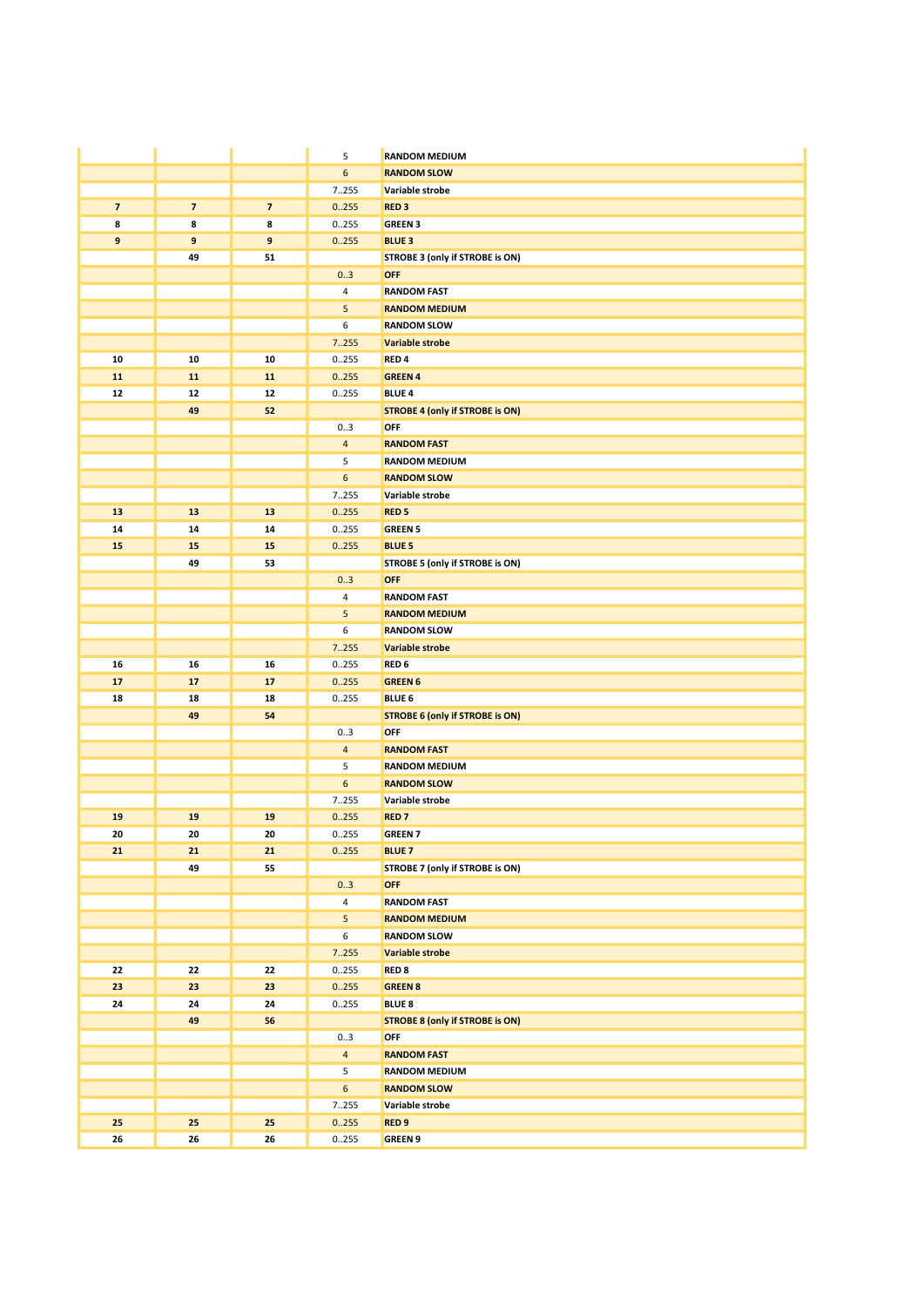| 27       | 27       | 27       | 0.255            | <b>BLUE 9</b>                                  |
|----------|----------|----------|------------------|------------------------------------------------|
|          | 49       | 57       |                  | STROBE 9 (only if STROBE is ON)                |
|          |          |          | 03               | <b>OFF</b>                                     |
|          |          |          | 4                | <b>RANDOM FAST</b>                             |
|          |          |          | 5                | <b>RANDOM MEDIUM</b>                           |
|          |          |          | 6                | <b>RANDOM SLOW</b>                             |
|          |          |          | 7255             | <b>Variable strobe</b>                         |
| 28       | 28       | 28       | 0255             | <b>RED 10</b>                                  |
| 29       | 29       | 29       | 0.255            | <b>GREEN 10</b>                                |
| 30       | 30       | 30       | 0255             | <b>BLUE 10</b>                                 |
|          | 49       | 58       |                  | <b>STROBE 10 (only if STROBE is ON)</b>        |
|          |          |          | 03               | OFF                                            |
|          |          |          | $\overline{4}$   | <b>RANDOM FAST</b>                             |
|          |          |          | 5                | <b>RANDOM MEDIUM</b>                           |
|          |          |          | $\boldsymbol{6}$ | <b>RANDOM SLOW</b>                             |
|          |          |          | 7.255            | Variable strobe                                |
| 31       | 31       | 31       | 0.255            | <b>RED 11</b>                                  |
|          |          |          |                  |                                                |
| 32<br>33 | 32<br>33 | 32<br>33 | 0255             | GREEN 11                                       |
|          | 49       | 59       | 0.255            | <b>BLUE 11</b>                                 |
|          |          |          | 0.3              | STROBE 11 (only if STROBE is ON)<br><b>OFF</b> |
|          |          |          | 4                | <b>RANDOM FAST</b>                             |
|          |          |          | 5                | <b>RANDOM MEDIUM</b>                           |
|          |          |          | 6                | <b>RANDOM SLOW</b>                             |
|          |          |          |                  |                                                |
|          |          |          | 7255             | Variable strobe                                |
| 34<br>35 | 34<br>35 | 34<br>35 | 0.255            | <b>RED 12</b>                                  |
| 36       |          | 36       | 0.255            | <b>GREEN 12</b>                                |
|          | 36<br>49 | 60       | 0255             | <b>BLUE 12</b>                                 |
|          |          |          | 03               | <b>STROBE 12 (only if STROBE is ON)</b><br>OFF |
|          |          |          | $\overline{4}$   | <b>RANDOM FAST</b>                             |
|          |          |          | 5                | <b>RANDOM MEDIUM</b>                           |
|          |          |          | 6                | <b>RANDOM SLOW</b>                             |
|          |          |          | 7.255            | Variable strobe                                |
| 37       | 37       | 37       | 0.255            | <b>RED 13</b>                                  |
| 38       | 38       | 38       | 0255             | <b>GREEN 13</b>                                |
| 39       | 39       | 39       | 0.255            | <b>BLUE 13</b>                                 |
|          | 49       | 61       |                  | STROBE 13 (only if STROBE is ON)               |
|          |          |          | 03               | OFF                                            |
|          |          |          | 4                | <b>RANDOM FAST</b>                             |
|          |          |          | 5                | <b>RANDOM MEDIUM</b>                           |
|          |          |          | 6                | <b>RANDOM SLOW</b>                             |
|          |          |          | 7.255            | Variable strobe                                |
| 40       | 40       | 40       | 0.255            | <b>RED 14</b>                                  |
| 41       | 41       | 41       | 0.255            | <b>GREEN 14</b>                                |
| 42       | 42       | 42       | 0.255            | <b>BLUE 14</b>                                 |
|          | 49       | 62       |                  | <b>STROBE 14 (only if STROBE is ON)</b>        |
|          |          |          | 03               | OFF                                            |
|          |          |          | $\overline{4}$   | <b>RANDOM FAST</b>                             |
|          |          |          | 5                | <b>RANDOM MEDIUM</b>                           |
|          |          |          | 6                | <b>RANDOM SLOW</b>                             |
|          |          |          | 7.255            | Variable strobe                                |
| 43       | 43       | 43       | 0.255            | <b>RED 15</b>                                  |
| 44       | 44       | 44       | 0255             | GREEN 15                                       |
| 45       | 45       | 45       | 0.255            | <b>BLUE 15</b>                                 |
|          | 49       | 63       |                  | STROBE 15 (only if STROBE is ON)               |
|          |          |          | 03               | <b>OFF</b>                                     |
|          |          |          | 4                | <b>RANDOM FAST</b>                             |
|          |          |          | 5                | <b>RANDOM MEDIUM</b>                           |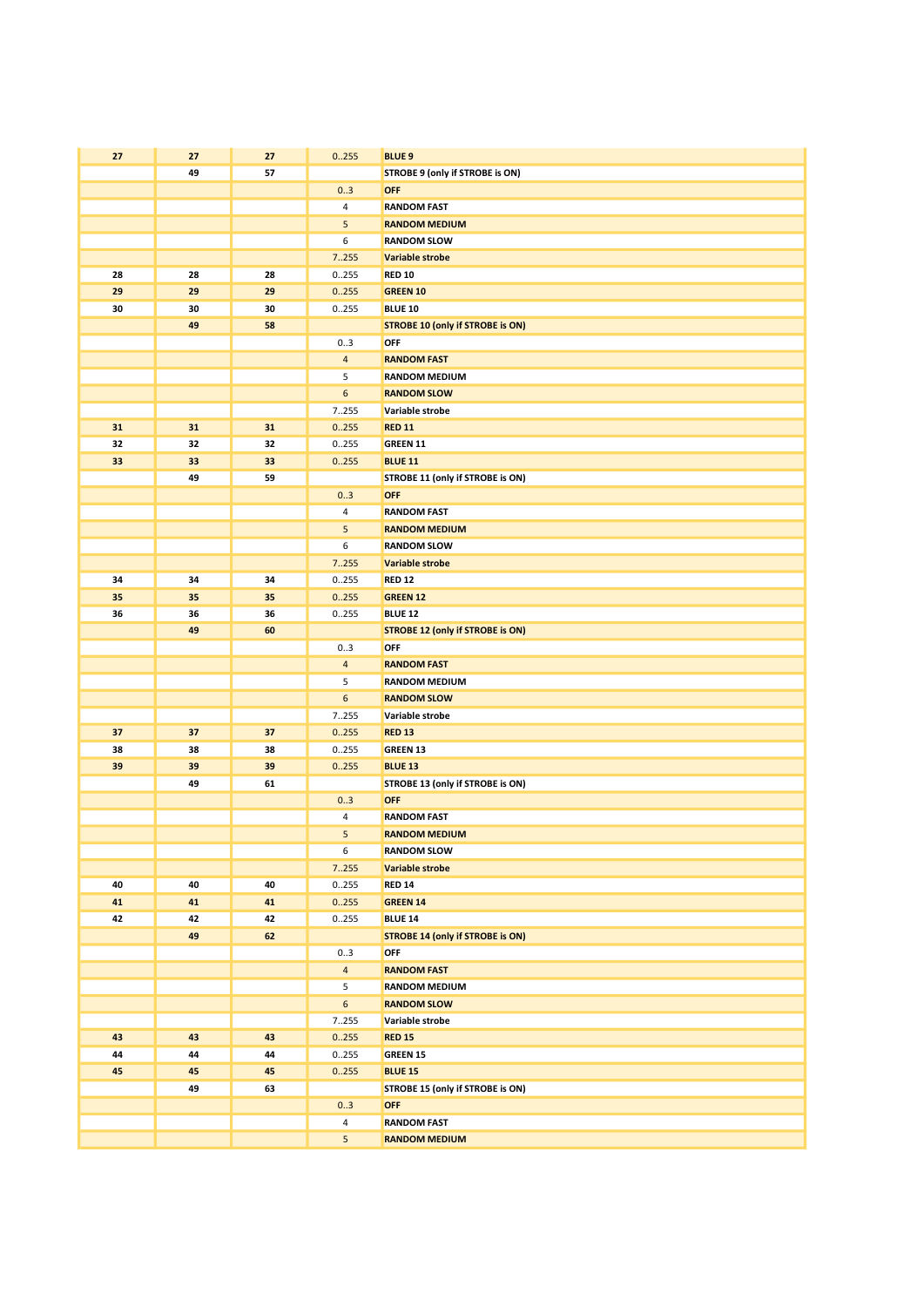|    |    |    | 6              | <b>RANDOM SLOW</b>                      |
|----|----|----|----------------|-----------------------------------------|
|    |    |    | 7.255          | Variable strobe                         |
| 46 | 46 | 46 | 0255           | <b>RED 16</b>                           |
| 47 | 47 | 47 | 0.255          | <b>GREEN 16</b>                         |
| 48 | 48 | 48 | 0255           | <b>BLUE 16</b>                          |
|    | 49 | 64 |                | <b>STROBE 16 (only if STROBE is ON)</b> |
|    |    |    | 03             | <b>OFF</b>                              |
|    |    |    | $\overline{4}$ | <b>RANDOM FAST</b>                      |
|    |    |    | 5              | <b>RANDOM MEDIUM</b>                    |
|    |    |    | 6              | <b>RANDOM SLOW</b>                      |
|    |    |    | 7255           | Variable strobe                         |

### RGBWS RGBWS (1 Pixel)

|                         | <b>CHANNEL</b>             |                         | <b>VALUE</b>   | <b>FUNCTION</b>                      |
|-------------------------|----------------------------|-------------------------|----------------|--------------------------------------|
| <b>NO STROBE</b>        | SINGLE STROBE MULTI STROBE |                         |                |                                      |
| $\mathbf{1}$            | $\mathbf{1}$               | 1                       | 0.255          | <b>RED</b>                           |
| $\overline{2}$          | $\mathbf{2}$               | $\overline{\mathbf{2}}$ | 0255           | <b>GREEN</b>                         |
| $\overline{\mathbf{3}}$ | $\overline{\mathbf{3}}$    | 3                       | 0.255          | <b>BLUE</b>                          |
| 4                       | 4                          | 4                       | 0255           | <b>WHITE</b>                         |
|                         | 5                          | 5                       |                | <b>STROBE (only if STROBE is ON)</b> |
|                         |                            |                         | 03             | <b>OFF</b>                           |
|                         |                            |                         | $\overline{4}$ | <b>RANDOM FAST</b>                   |
|                         |                            |                         | 5              | <b>RANDOM MEDIUM</b>                 |
|                         |                            |                         | 6              | <b>RANDOM SLOW</b>                   |
|                         |                            |                         | 7255           | Variable strobe                      |

## RGBWS RGBWS (4 Pixels)

| <b>CHANNEL</b>   |                      | <b>VALUE</b>             | <b>FUNCTION</b> |                                        |
|------------------|----------------------|--------------------------|-----------------|----------------------------------------|
| <b>NO STROBE</b> | <b>SINGLE STROBE</b> | <b>MULTI STROBE</b>      |                 |                                        |
| $\mathbf{1}$     | $\mathbf{1}$         | ${\bf 1}$                | 0.255           | RED <sub>1</sub>                       |
| $\mathbf{z}$     | $\mathbf{z}$         | 2                        | 0.255           | <b>GREEN 1</b>                         |
| 3                | 3                    | 3                        | 0.255           | <b>BLUE 1</b>                          |
| 4                | 4                    | 4                        | 0.255           | <b>WHITE 1</b>                         |
|                  | 5                    | 5                        |                 | <b>STROBE 1 (only if STROBE is ON)</b> |
|                  |                      |                          | 0.3             | <b>OFF</b>                             |
|                  |                      |                          | $\overline{4}$  | <b>RANDOM FAST</b>                     |
|                  |                      |                          | 5               | <b>RANDOM MEDIUM</b>                   |
|                  |                      |                          | $\sqrt{6}$      | <b>RANDOM SLOW</b>                     |
|                  |                      |                          | 7255            | Variable strobe                        |
| 6                | 6                    | 6                        | 0.255           | RED <sub>2</sub>                       |
| $\overline{ }$   | $\overline{ }$       | $\overline{\phantom{a}}$ | 0.255           | <b>GREEN 2</b>                         |
| 8                | 8                    | $\bf8$                   | 0.255           | <b>BLUE 2</b>                          |
| 9                | 9                    | 9                        | 0.255           | <b>WHITE 2</b>                         |
|                  | 5                    | 10                       |                 | <b>STROBE 2 (only if STROBE is ON)</b> |
|                  |                      |                          | 0.3             | <b>OFF</b>                             |
|                  |                      |                          | $\overline{4}$  | <b>RANDOM FAST</b>                     |
|                  |                      |                          | 5               | <b>RANDOM MEDIUM</b>                   |
|                  |                      |                          | $6\phantom{a}$  | <b>RANDOM SLOW</b>                     |
|                  |                      |                          | 7255            | Variable strobe                        |
| ${\bf 11}$       | 11                   | 11                       | 0.255           | RED <sub>3</sub>                       |
| 12               | 12                   | 12                       | 0.255           | <b>GREEN 3</b>                         |
| 13               | 13                   | 13                       | 0.255           | <b>BLUE 3</b>                          |
| 14               | 14                   | 14                       | 0.255           | <b>WHITE 3</b>                         |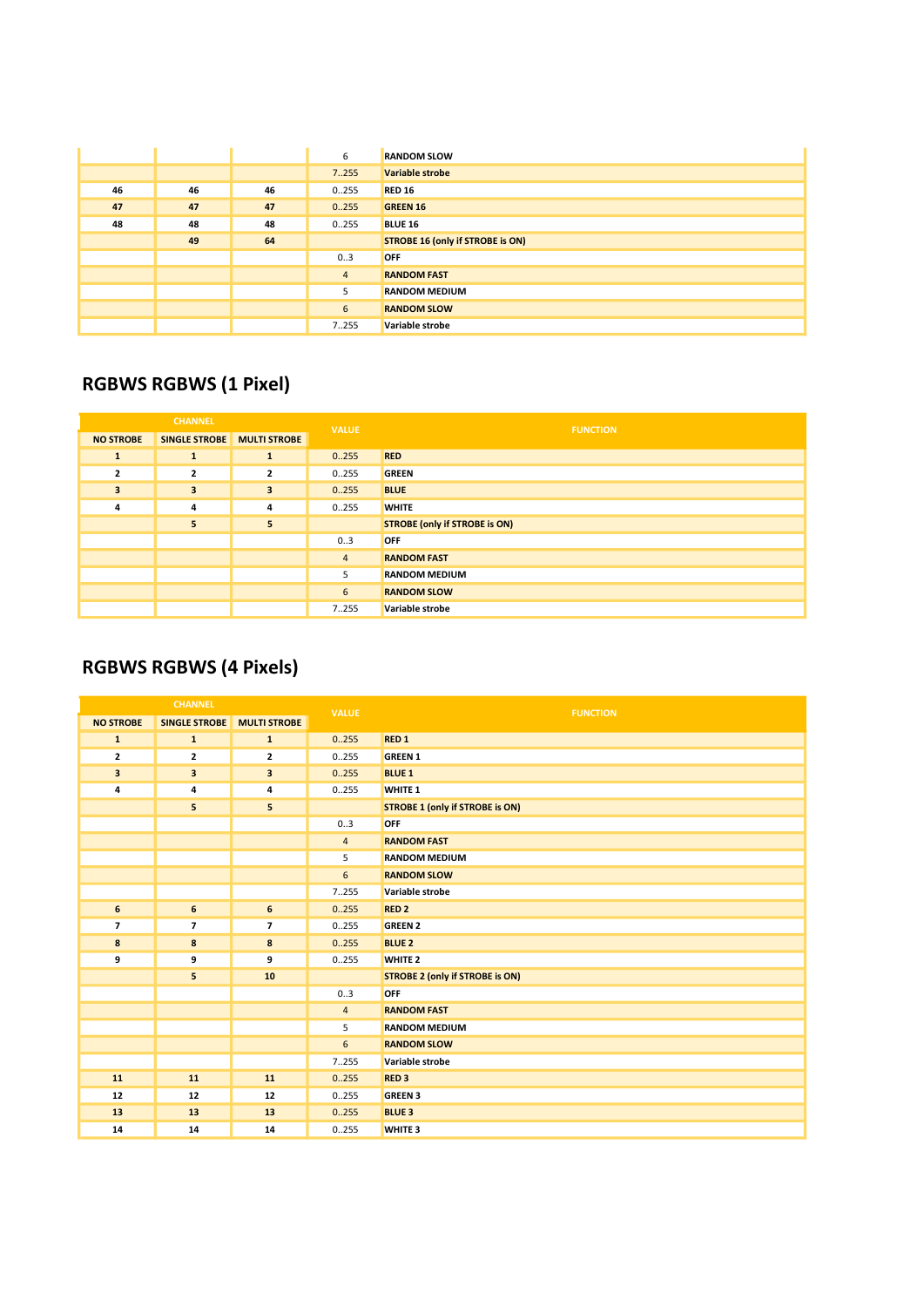|    | 5 <sup>1</sup> | 15 |                | <b>STROBE 3 (only if STROBE is ON)</b> |
|----|----------------|----|----------------|----------------------------------------|
|    |                |    | 03             | <b>OFF</b>                             |
|    |                |    | $\overline{4}$ | <b>RANDOM FAST</b>                     |
|    |                |    | 5              | <b>RANDOM MEDIUM</b>                   |
|    |                |    | 6              | <b>RANDOM SLOW</b>                     |
|    |                |    | 7255           | Variable strobe                        |
| 16 | 16             | 16 | 0.255          | RED <sub>4</sub>                       |
| 17 | 17             | 17 | 0255           | <b>GREEN 4</b>                         |
| 18 | 18             | 18 | 0.255          | <b>BLUE 4</b>                          |
| 19 | 19             | 19 | 0255           | <b>WHITE 4</b>                         |
|    | 5 <sub>1</sub> | 20 |                | <b>STROBE 4 (only if STROBE is ON)</b> |
|    |                |    | 03             | <b>OFF</b>                             |
|    |                |    | $\overline{4}$ | <b>RANDOM FAST</b>                     |
|    |                |    | 5              | <b>RANDOM MEDIUM</b>                   |
|    |                |    | 6              | <b>RANDOM SLOW</b>                     |
|    |                |    | 7255           | Variable strobe                        |

### RGBWS RGBWS (16 Pixels)

|                          | <b>CHANNEL</b>           |                         | <b>VALUE</b>     | <b>FUNCTION</b>                        |
|--------------------------|--------------------------|-------------------------|------------------|----------------------------------------|
| <b>NO STROBE</b>         | <b>SINGLE STROBE</b>     | <b>MULTI STROBE</b>     |                  |                                        |
| $\mathbf{1}$             | $\mathbf 1$              | $\mathbf 1$             | 0.255            | RED <sub>1</sub>                       |
| $\mathbf{2}$             | $\mathbf{2}$             | $\mathbf{2}$            | 0.255            | <b>GREEN 1</b>                         |
| 3                        | $\overline{\mathbf{3}}$  | $\overline{\mathbf{3}}$ | 0.255            | <b>BLUE 1</b>                          |
| 4                        | 4                        | 4                       | 0.255            | <b>WHITE 1</b>                         |
|                          | 5                        | 5                       |                  | <b>STROBE 1 (only if STROBE is ON)</b> |
|                          |                          |                         | 0.3              | <b>OFF</b>                             |
|                          |                          |                         | $\overline{4}$   | <b>RANDOM FAST</b>                     |
|                          |                          |                         | 5                | <b>RANDOM MEDIUM</b>                   |
|                          |                          |                         | $\boldsymbol{6}$ | <b>RANDOM SLOW</b>                     |
|                          |                          |                         | 7255             | Variable strobe                        |
| $\boldsymbol{6}$         | 6                        | 6                       | 0.255            | RED <sub>2</sub>                       |
| $\overline{\phantom{a}}$ | $\overline{\phantom{a}}$ | $\overline{\mathbf{z}}$ | 0.255            | <b>GREEN 2</b>                         |
| 8                        | 8                        | 8                       | 0.255            | <b>BLUE 2</b>                          |
| 9                        | 9                        | 9                       | 0.255            | WHITE <sub>2</sub>                     |
|                          | 5                        | 10                      |                  | <b>STROBE 2 (only if STROBE is ON)</b> |
|                          |                          |                         | 03               | <b>OFF</b>                             |
|                          |                          |                         | $\overline{4}$   | <b>RANDOM FAST</b>                     |
|                          |                          |                         | 5                | <b>RANDOM MEDIUM</b>                   |
|                          |                          |                         | $\boldsymbol{6}$ | <b>RANDOM SLOW</b>                     |
|                          |                          |                         | 7.255            | Variable strobe                        |
| 11                       | 11                       | 11                      | 0.255            | RED <sub>3</sub>                       |
| 12                       | 12                       | 12                      | 0.255            | <b>GREEN 3</b>                         |
| 13                       | 13                       | 13                      | 0.255            | <b>BLUE 3</b>                          |
| 14                       | 14                       | 14                      | 0.255            | WHITE 3                                |
|                          | 5                        | 15                      |                  | <b>STROBE 3 (only if STROBE is ON)</b> |
|                          |                          |                         | 0.3              | <b>OFF</b>                             |
|                          |                          |                         | $\overline{4}$   | <b>RANDOM FAST</b>                     |
|                          |                          |                         | 5                | <b>RANDOM MEDIUM</b>                   |
|                          |                          |                         | $6\phantom{a}$   | <b>RANDOM SLOW</b>                     |
|                          |                          |                         | 7.255            | Variable strobe                        |
| 16                       | 16                       | 16                      | 0.255            | RED <sub>4</sub>                       |
| 17                       | 17                       | 17                      | 0.255            | <b>GREEN 4</b>                         |
| 18                       | 18                       | 18                      | 0.255            | <b>BLUE 4</b>                          |
| 19                       | 19                       | 19                      | 0.255            | <b>WHITE 4</b>                         |
|                          | 5                        | 20                      |                  | <b>STROBE 4 (only if STROBE is ON)</b> |
|                          |                          |                         | 0.3              | OFF                                    |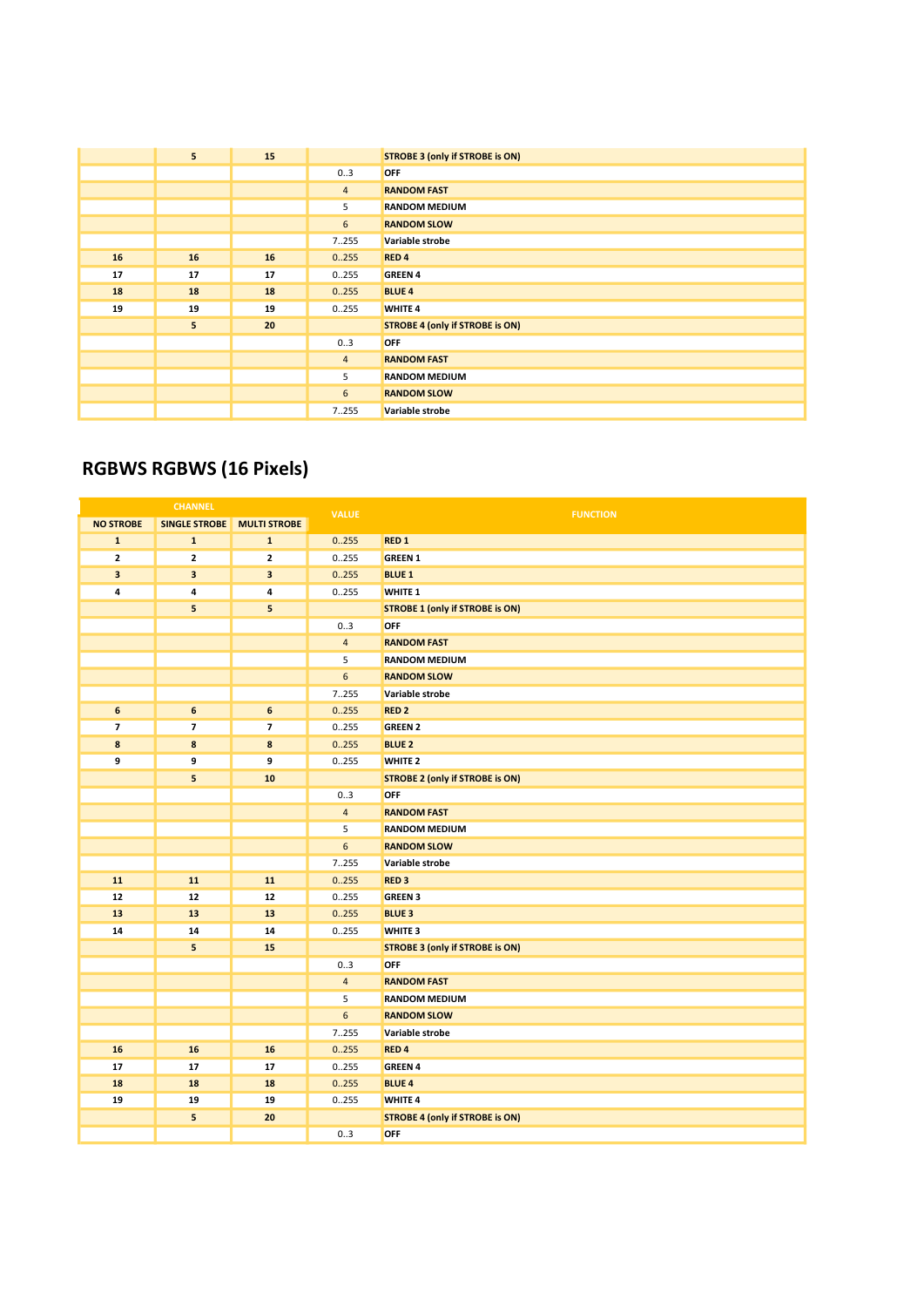|    |    |    | $\overline{4}$        | <b>RANDOM FAST</b>                      |
|----|----|----|-----------------------|-----------------------------------------|
|    |    |    | 5                     | <b>RANDOM MEDIUM</b>                    |
|    |    |    | 6                     | <b>RANDOM SLOW</b>                      |
|    |    |    | 7.255                 | Variable strobe                         |
| 21 | 21 | 21 | 0.255                 | <b>RED<sub>5</sub></b>                  |
| 22 | 22 | 22 | 0255                  | <b>GREEN 5</b>                          |
| 23 | 23 | 23 | 0.255                 | <b>BLUE 5</b>                           |
| 24 | 24 | 24 | 0.255                 | WHITE <sub>5</sub>                      |
|    | 5  | 25 |                       | <b>STROBE 5 (only if STROBE is ON)</b>  |
|    |    |    | 03                    | OFF                                     |
|    |    |    | $\overline{4}$        | <b>RANDOM FAST</b>                      |
|    |    |    | 5                     | <b>RANDOM MEDIUM</b>                    |
|    |    |    | 6                     | <b>RANDOM SLOW</b>                      |
|    |    |    | 7255                  | Variable strobe                         |
| 26 | 26 | 26 | 0.255                 | RED <sub>6</sub>                        |
| 27 | 27 | 27 | 0255                  | <b>GREEN 6</b>                          |
| 28 | 28 | 28 | 0.255                 | <b>BLUE 6</b>                           |
| 29 | 29 | 29 | 0255                  | WHITE 6                                 |
|    | 5  | 30 |                       |                                         |
|    |    |    |                       | <b>STROBE 6 (only if STROBE is ON)</b>  |
|    |    |    | 03<br>$\overline{4}$  | OFF<br><b>RANDOM FAST</b>               |
|    |    |    | 5                     | <b>RANDOM MEDIUM</b>                    |
|    |    |    | 6                     |                                         |
|    |    |    |                       | <b>RANDOM SLOW</b>                      |
|    |    |    | 7255                  | Variable strobe                         |
| 31 | 31 | 31 | 0.255                 | <b>RED7</b>                             |
| 32 | 32 | 32 | 0255                  | <b>GREEN 7</b>                          |
| 33 | 33 | 33 | 0.255                 | <b>BLUE 7</b>                           |
| 34 | 34 | 34 | 0255                  | WHITE <sub>7</sub>                      |
|    | 5  | 35 |                       | <b>STROBE 7 (only if STROBE is ON)</b>  |
|    |    |    | 03                    | OFF                                     |
|    |    |    | $\overline{4}$        | <b>RANDOM FAST</b>                      |
|    |    |    | 5<br>$\boldsymbol{6}$ | <b>RANDOM MEDIUM</b>                    |
|    |    |    |                       | <b>RANDOM SLOW</b><br>Variable strobe   |
| 36 | 36 | 36 | 7255<br>0.255         | <b>RED 8</b>                            |
| 37 | 37 | 37 | 0255                  | <b>GREEN 8</b>                          |
| 38 | 38 | 38 | 0.255                 | <b>BLUE 8</b>                           |
| 39 | 39 | 39 | 0.255                 | WHITE 8                                 |
|    | 5  | 40 |                       | <b>STROBE 8 (only if STROBE is ON)</b>  |
|    |    |    | 03                    | OFF                                     |
|    |    |    | $\overline{4}$        | <b>RANDOM FAST</b>                      |
|    |    |    | 5                     | <b>RANDOM MEDIUM</b>                    |
|    |    |    | $\boldsymbol{6}$      | <b>RANDOM SLOW</b>                      |
|    |    |    | 7255                  | Variable strobe                         |
| 41 | 41 | 41 | 0.255                 | RED <sub>9</sub>                        |
| 42 | 42 | 42 | 0.255                 | <b>GREEN 9</b>                          |
| 43 | 43 | 43 | 0.255                 | <b>BLUE 9</b>                           |
| 44 | 44 | 44 | 0255                  | WHITE <sub>9</sub>                      |
|    | 5  | 45 |                       | <b>STROBE 9 (only if STROBE is ON)</b>  |
|    |    |    | 03                    | OFF                                     |
|    |    |    | $\overline{4}$        | <b>RANDOM FAST</b>                      |
|    |    |    | 5                     | <b>RANDOM MEDIUM</b>                    |
|    |    |    | 6                     | <b>RANDOM SLOW</b>                      |
|    |    |    | 7255                  | Variable strobe                         |
| 46 | 46 | 46 | 0.255                 | <b>RED 10</b>                           |
| 47 | 47 | 47 | 0.255                 | GREEN 10                                |
| 48 | 48 | 48 | 0.255                 | <b>BLUE 10</b>                          |
| 49 | 49 | 49 | 0255                  | WHITE 10                                |
|    | 5  | 50 |                       | <b>STROBE 10 (only if STROBE is ON)</b> |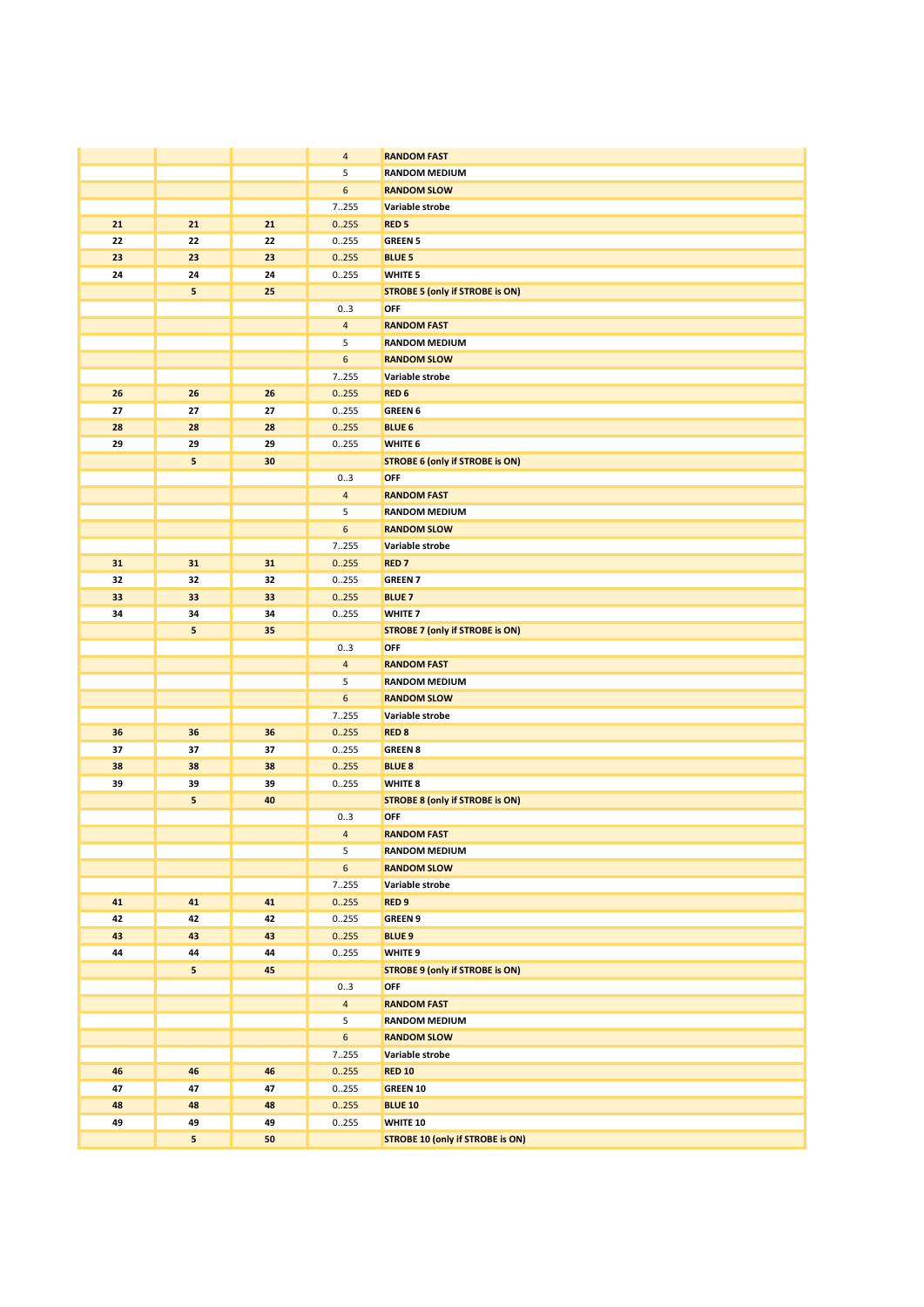|            |    |          | 03               | OFF                                     |
|------------|----|----------|------------------|-----------------------------------------|
|            |    |          | $\overline{4}$   | <b>RANDOM FAST</b>                      |
|            |    |          | 5                | <b>RANDOM MEDIUM</b>                    |
|            |    |          | $\boldsymbol{6}$ | <b>RANDOM SLOW</b>                      |
|            |    |          | 7.255            | Variable strobe                         |
| 51         | 51 | 51       | 0.255            | <b>RED 11</b>                           |
| 52         | 52 | 52       | 0255             | <b>GREEN 11</b>                         |
| 53         | 53 | 53       | 0.255            | <b>BLUE 11</b>                          |
| 54         | 54 | 54       | 0255             | WHITE 11                                |
|            | 5  | 55       |                  | <b>STROBE 11 (only if STROBE is ON)</b> |
|            |    |          | 03               | OFF                                     |
|            |    |          | $\overline{4}$   | <b>RANDOM FAST</b>                      |
|            |    |          | 5                | <b>RANDOM MEDIUM</b>                    |
|            |    |          | $\boldsymbol{6}$ | <b>RANDOM SLOW</b>                      |
|            |    |          | 7255             | Variable strobe                         |
| 56         | 56 | 56       | 0.255            | <b>RED 12</b>                           |
| 57         | 57 | 57       | 0255             | <b>GREEN 12</b>                         |
| 58         | 58 | 58       | 0.255            | <b>BLUE 12</b>                          |
| 59         | 59 | 59       | 0255             | WHITE 12                                |
|            | 5  | 60       |                  | <b>STROBE 12 (only if STROBE is ON)</b> |
|            |    |          | 03               | OFF                                     |
|            |    |          | $\overline{4}$   | <b>RANDOM FAST</b>                      |
|            |    |          | 5                | <b>RANDOM MEDIUM</b>                    |
|            |    |          | 6                | <b>RANDOM SLOW</b>                      |
|            |    |          |                  | Variable strobe                         |
|            |    |          | 7255             |                                         |
| 61         | 61 | 61       | 0.255            | <b>RED 13</b>                           |
| 62         | 62 | 62       | 0255             | <b>GREEN 13</b>                         |
| 63         | 63 | 63       | 0.255            | <b>BLUE 13</b>                          |
| 64         | 64 | 64       | 0.255            | WHITE 13                                |
|            | 5  | 65       |                  | <b>STROBE 13 (only if STROBE is ON)</b> |
|            |    |          | 03               | OFF                                     |
|            |    |          | $\overline{4}$   | <b>RANDOM FAST</b>                      |
|            |    |          | 5                | <b>RANDOM MEDIUM</b>                    |
|            |    |          | $\boldsymbol{6}$ | <b>RANDOM SLOW</b>                      |
|            |    |          | 7.255            | Variable strobe                         |
| 66<br>67   | 66 | 66<br>67 | 0.255            | <b>RED 14</b>                           |
|            | 67 |          | 0.255            | <b>GREEN 14</b>                         |
| 68         | 68 | 68       | 0.255            | <b>BLUE 14</b>                          |
| 69         | 69 | 69       | 0255             | WHITE 14                                |
|            | 5  | 70       |                  | <b>STROBE 14 (only if STROBE is ON)</b> |
|            |    |          | 03               | OFF                                     |
|            |    |          | $\overline{4}$   | <b>RANDOM FAST</b>                      |
|            |    |          | 5                | <b>RANDOM MEDIUM</b>                    |
|            |    |          | $\boldsymbol{6}$ | <b>RANDOM SLOW</b>                      |
|            |    |          | 7255             | Variable strobe                         |
| 71         | 71 | 71       | 0.255            | <b>RED 15</b>                           |
| 72         | 72 | 72       | 0255             | <b>GREEN 15</b>                         |
| 73         | 73 | 73       | 0.255            | <b>BLUE 15</b>                          |
| 74         | 74 | 74       | 0.255            | <b>WHITE 15</b>                         |
|            | 5  | 75       |                  | <b>STROBE 15 (only if STROBE is ON)</b> |
|            |    |          | 03               | OFF                                     |
|            |    |          | $\overline{4}$   | <b>RANDOM FAST</b>                      |
|            |    |          | 5                | <b>RANDOM MEDIUM</b>                    |
|            |    |          | $6\phantom{a}$   | <b>RANDOM SLOW</b>                      |
|            |    |          | 7255             | Variable strobe                         |
| 76         | 76 | 76       | 0.255            | <b>RED 16</b>                           |
| ${\bf 77}$ | 77 | 77       | 0255             | <b>GREEN 16</b>                         |
| 78         | 78 | 78       | 0.255            | <b>BLUE 16</b>                          |
|            | 79 | 79       | 0255             | WHITE 16                                |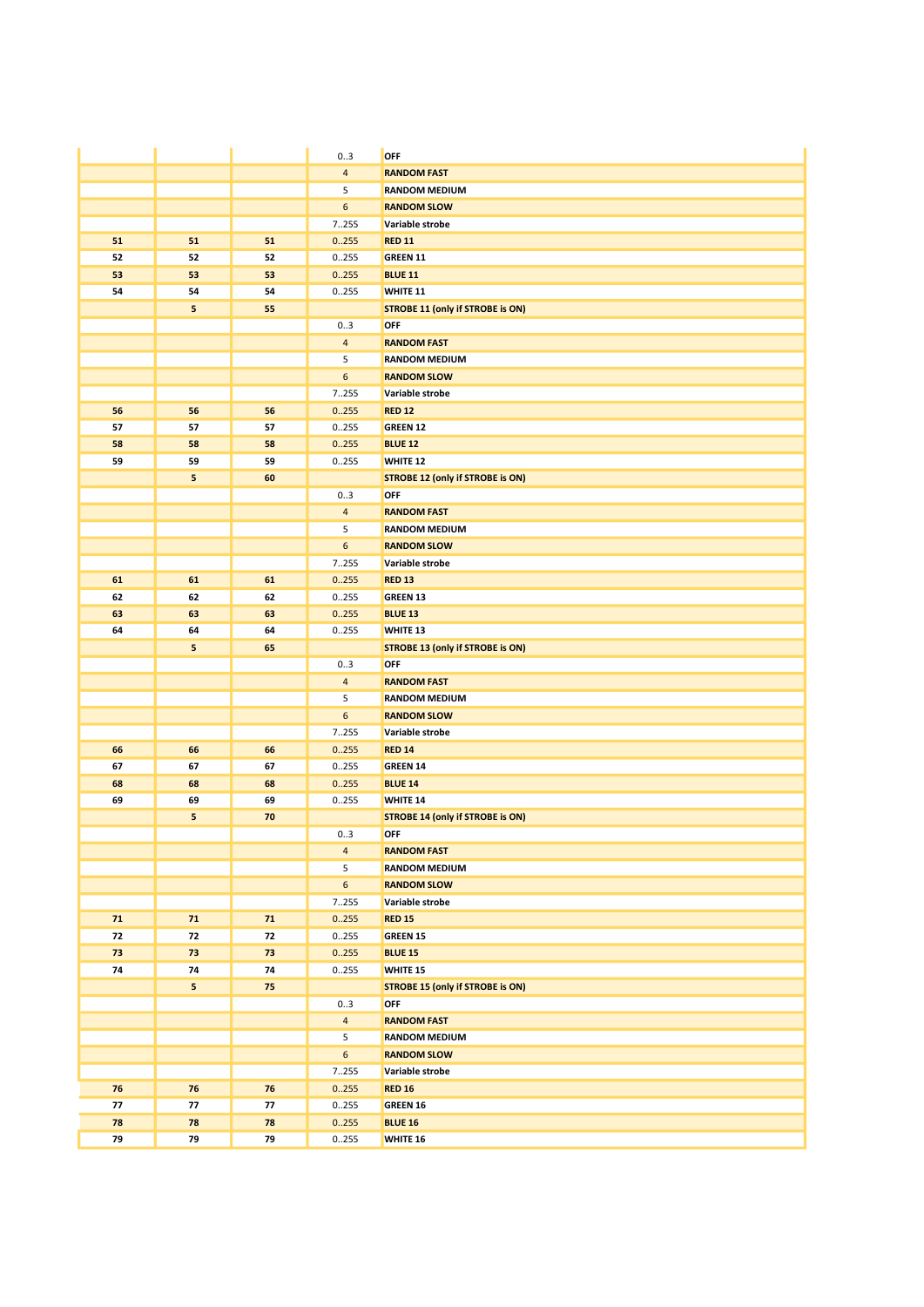|  | 80 |       | STROBE 16 (only if STROBE is ON) |
|--|----|-------|----------------------------------|
|  |    | 03    | <b>OFF</b>                       |
|  |    | 4     | <b>RANDOM FAST</b>               |
|  |    |       | <b>RANDOM MEDIUM</b>             |
|  |    | b     | <b>RANDOM SLOW</b>               |
|  |    | 7.255 | Variable strobe                  |

### RGBAWS RGBAWS (1 Pixel)

| <b>CHANNEL</b>   |                            | <b>VALUE</b>            | <b>FUNCTION</b> |                               |
|------------------|----------------------------|-------------------------|-----------------|-------------------------------|
| <b>NO STROBE</b> | SINGLE STROBE MULTI STROBE |                         |                 |                               |
| $\mathbf{1}$     | $\mathbf{1}$               | 1                       | 0.255           | <b>RED</b>                    |
| $\overline{2}$   | $\overline{2}$             | $\mathbf{z}$            | 0255            | <b>GREEN</b>                  |
| 3                | $\overline{\mathbf{3}}$    | $\overline{\mathbf{3}}$ | 0.255           | <b>BLUE</b>                   |
| 4                | 4                          | 4                       | 0255            | <b>AMBER</b>                  |
| 5                | 5                          | 5                       | 0.255           | <b>WHITE</b>                  |
|                  | 6                          | 6                       |                 | STROBE (only if STROBE is ON) |
|                  |                            |                         | 0.3             | <b>OFF</b>                    |
|                  |                            |                         | 4               | <b>RANDOM FAST</b>            |
|                  |                            |                         | 5               | <b>RANDOM MEDIUM</b>          |
|                  |                            |                         | 6               | <b>RANDOM SLOW</b>            |
|                  |                            |                         | 7.255           | <b>Variable strobe</b>        |

### RGBAWS RGBAWS (4 Pixels)

| <b>CHANNEL</b>   |                          | <b>VALUE</b>             | <b>FUNCTION</b> |                                        |
|------------------|--------------------------|--------------------------|-----------------|----------------------------------------|
| <b>NO STROBE</b> | <b>SINGLE STROBE</b>     | <b>MULTI STROBE</b>      |                 |                                        |
| $\mathbf{1}$     | $\mathbf{1}$             | $\mathbf{1}$             | 0.255           | RED <sub>1</sub>                       |
| $\mathbf{z}$     | $\mathbf{2}$             | $\mathbf{2}$             | 0.255           | <b>GREEN 1</b>                         |
| 3                | $\overline{\mathbf{3}}$  | $\overline{\mathbf{3}}$  | 0.255           | <b>BLUE 1</b>                          |
| 4                | 4                        | 4                        | 0.255           | AMBER 1                                |
| 5                | 5                        | 5                        | 0.255           | <b>WHITE 1</b>                         |
|                  | 6                        | 6                        |                 | STROBE 1 (only if STROBE is ON)        |
|                  |                          |                          | 0.3             | <b>OFF</b>                             |
|                  |                          |                          | $\overline{4}$  | <b>RANDOM FAST</b>                     |
|                  |                          |                          | 5               | <b>RANDOM MEDIUM</b>                   |
|                  |                          |                          | 6               | <b>RANDOM SLOW</b>                     |
|                  |                          |                          | 7.255           | Variable strobe                        |
| 7                | $\overline{\phantom{a}}$ | $\overline{\phantom{a}}$ | 0.255           | RED <sub>2</sub>                       |
| 8                | 8                        | 8                        | 0.255           | <b>GREEN 2</b>                         |
| 9                | 9                        | 9                        | 0.255           | <b>BLUE 2</b>                          |
| 10               | 10                       | 10                       | 0.255           | <b>AMBER 2</b>                         |
| 11               | 11                       | 11                       | 0.255           | WHITE <sub>2</sub>                     |
|                  | 6                        | 12                       |                 | <b>STROBE 2 (only if STROBE is ON)</b> |
|                  |                          |                          | 03              | OFF                                    |
|                  |                          |                          | $\overline{4}$  | <b>RANDOM FAST</b>                     |
|                  |                          |                          | 5               | <b>RANDOM MEDIUM</b>                   |
|                  |                          |                          | 6               | <b>RANDOM SLOW</b>                     |
| 13               | 13                       | 13                       | 0.255           | RED <sub>3</sub>                       |
| 14               | 14                       | 14                       | 0.255           | <b>GREEN 3</b>                         |
| 15               | 15                       | 15                       | 0.255           | <b>BLUE 2</b>                          |
| 16               | 16                       | 16                       | 0.255           | <b>AMBER 3</b>                         |
| 17               | 17                       | 17                       | 0.255           | WHITE <sub>3</sub>                     |
|                  | $\boldsymbol{6}$         | 18                       |                 | <b>STROBE 3 (only if STROBE is ON)</b> |
|                  |                          |                          | 0.3             | OFF                                    |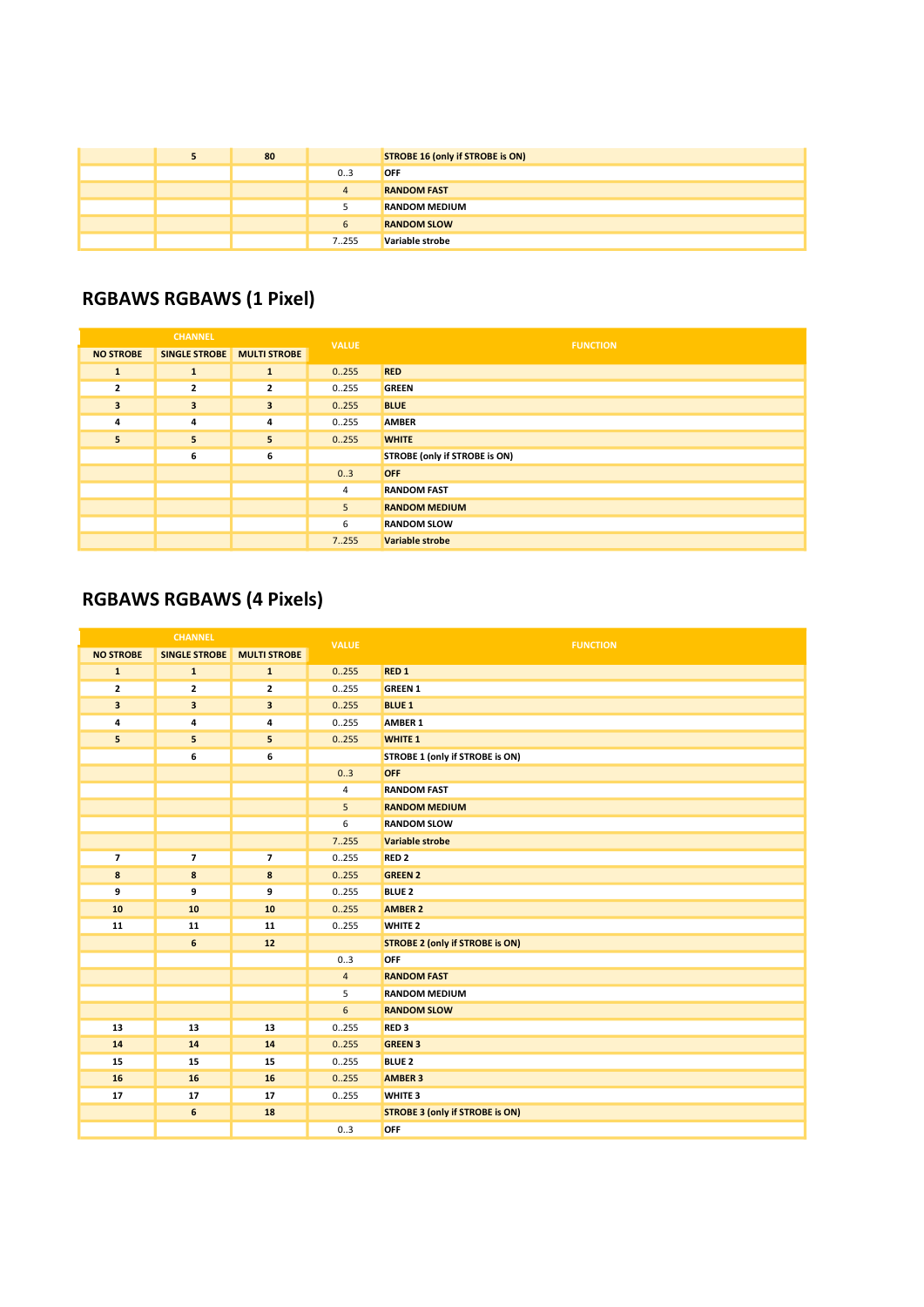|    |    |    | $\overline{4}$  | <b>RANDOM FAST</b>              |
|----|----|----|-----------------|---------------------------------|
|    |    |    | 5               | <b>RANDOM MEDIUM</b>            |
|    |    |    | $6\overline{6}$ | <b>RANDOM SLOW</b>              |
|    |    |    | 7255            | Variable strobe                 |
| 19 | 19 | 19 | 0.255           | RED <sub>4</sub>                |
| 20 | 20 | 20 | 0255            | <b>GREEN 4</b>                  |
| 21 | 21 | 21 | 0.255           | <b>BLUE 4</b>                   |
| 22 | 22 | 22 | 0255            | <b>AMBER 4</b>                  |
| 23 | 23 | 23 | 0.255           | <b>WHITE 4</b>                  |
|    | 6  | 24 |                 | STROBE 4 (only if STROBE is ON) |
|    |    |    | 03              | <b>OFF</b>                      |
|    |    |    | $\overline{4}$  | <b>RANDOM FAST</b>              |
|    |    |    | 5               | <b>RANDOM MEDIUM</b>            |
|    |    |    | 6               | <b>RANDOM SLOW</b>              |
|    |    |    | 7.255           | <b>Variable strobe</b>          |

### RGBAWS RGBAWS (16 Pixels)

|                  | <b>CHANNEL</b>          |                         | <b>VALUE</b>            | <b>FUNCTION</b>                        |
|------------------|-------------------------|-------------------------|-------------------------|----------------------------------------|
| <b>NO STROBE</b> | <b>SINGLE STROBE</b>    | <b>MULTI STROBE</b>     |                         |                                        |
| $\mathbf{1}$     | $\mathbf 1$             | $\mathbf{1}$            | 0.255                   | RED <sub>1</sub>                       |
| $\mathbf{z}$     | $\mathbf{z}$            | $\mathbf 2$             | 0255                    | <b>GREEN 1</b>                         |
| 3                | $\overline{\mathbf{3}}$ | $\overline{\mathbf{3}}$ | 0.255                   | <b>BLUE 1</b>                          |
| 4                | 4                       | $\pmb{4}$               | 0.255                   | <b>AMBER 1</b>                         |
| 5                | 5                       | 5                       | 0.255                   | <b>WHITE 1</b>                         |
|                  | 6                       | 6                       |                         | STROBE 1 (only if STROBE is ON)        |
|                  |                         |                         | 03                      | <b>OFF</b>                             |
|                  |                         |                         | $\overline{4}$          | <b>RANDOM FAST</b>                     |
|                  |                         |                         | 5                       | <b>RANDOM MEDIUM</b>                   |
|                  |                         |                         | 6                       | <b>RANDOM SLOW</b>                     |
|                  |                         |                         | 7.255                   | Variable strobe                        |
| $\overline{7}$   | $\overline{7}$          | $\overline{7}$          | 0.255                   | RED <sub>2</sub>                       |
| 8                | 8                       | $\bf8$                  | 0.255                   | <b>GREEN 2</b>                         |
| 9                | 9                       | 9                       | 0255                    | <b>BLUE 2</b>                          |
| 10               | 10                      | 10                      | 0.255                   | <b>AMBER 2</b>                         |
| 11               | 11                      | 11                      | 0.255                   | <b>WHITE 2</b>                         |
|                  | 6                       | 12                      |                         | <b>STROBE 2 (only if STROBE is ON)</b> |
|                  |                         |                         | 0.3                     | OFF                                    |
|                  |                         |                         | $\overline{4}$          | <b>RANDOM FAST</b>                     |
|                  |                         |                         | 5                       | <b>RANDOM MEDIUM</b>                   |
|                  |                         |                         | 6                       | <b>RANDOM SLOW</b>                     |
| 13               | 13                      | 13                      | 0.255                   | RED <sub>3</sub>                       |
| 14               | 14                      | 14                      | 0.255                   | <b>GREEN 3</b>                         |
| 15               | 15                      | 15                      | 0.255                   | <b>BLUE 2</b>                          |
| 16               | 16                      | 16                      | 0.255                   | <b>AMBER 3</b>                         |
| 17               | 17                      | 17                      | 0.255                   | <b>WHITE 3</b>                         |
|                  | 6                       | 18                      |                         | STROBE 3 (only if STROBE is ON)        |
|                  |                         |                         | 03                      | <b>OFF</b>                             |
|                  |                         |                         | $\overline{\mathbf{4}}$ | <b>RANDOM FAST</b>                     |
|                  |                         |                         | 5                       | <b>RANDOM MEDIUM</b>                   |
|                  |                         |                         | 6                       | <b>RANDOM SLOW</b>                     |
|                  |                         |                         | 7.255                   | Variable strobe                        |
| 19               | 19                      | 19                      | 0255                    | RED <sub>4</sub>                       |
| 20               | 20                      | 20                      | 0.255                   | <b>GREEN 4</b>                         |
| 21               | 21                      | 21                      | 0.255                   | <b>BLUE 4</b>                          |
| 22               | 22                      | 22                      | 0.255                   | <b>AMBER 4</b>                         |
| 23               | 23                      | 23                      | 0.255                   | <b>WHITE 4</b>                         |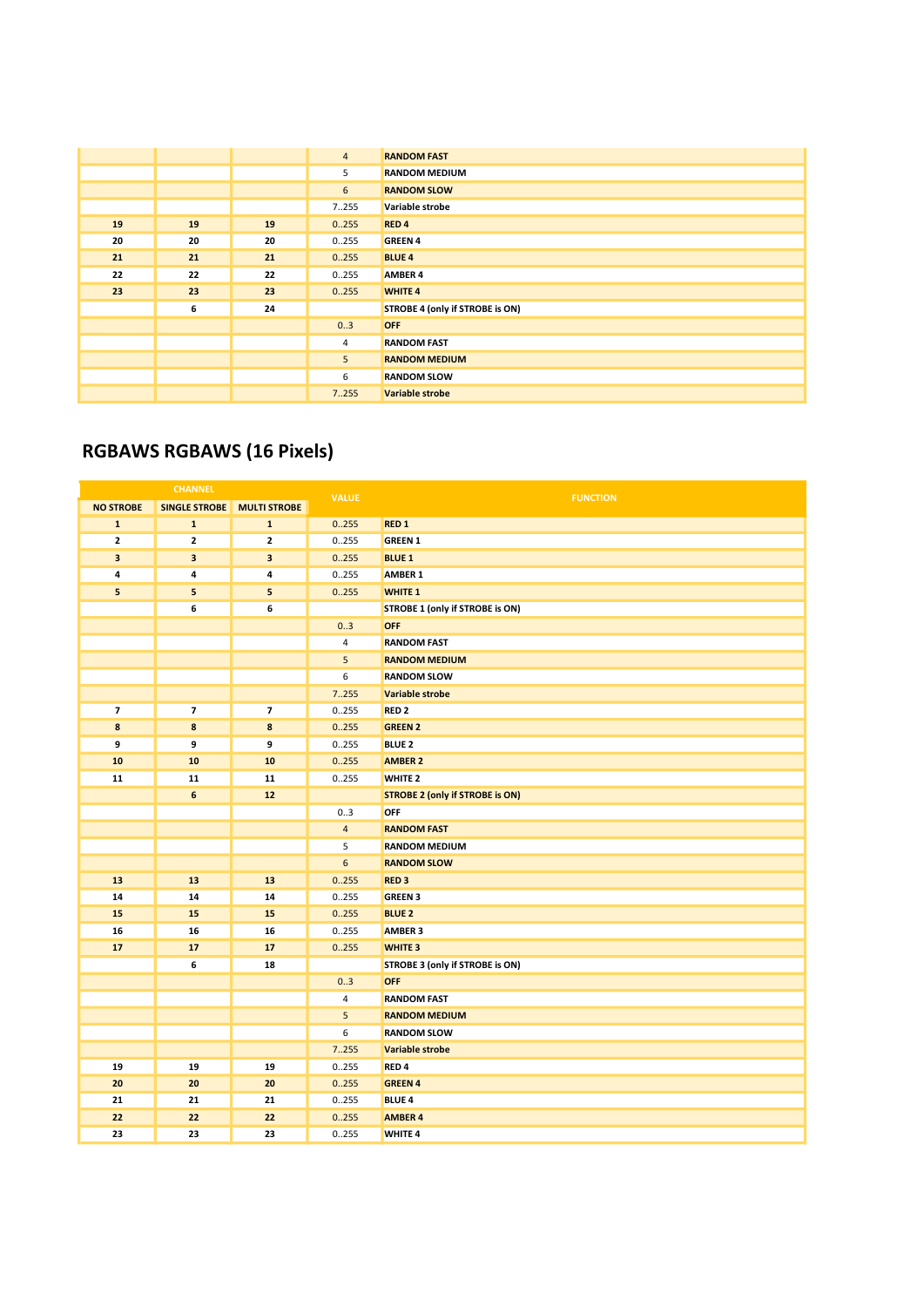|          | $\boldsymbol{6}$ | 24       |                       | <b>STROBE 4 (only if STROBE is ON)</b> |
|----------|------------------|----------|-----------------------|----------------------------------------|
|          |                  |          | 03                    | OFF                                    |
|          |                  |          | $\overline{4}$        | <b>RANDOM FAST</b>                     |
|          |                  |          | 5                     | <b>RANDOM MEDIUM</b>                   |
|          |                  |          | 6                     | <b>RANDOM SLOW</b>                     |
|          |                  |          | 7255                  | Variable strobe                        |
| 25       | 25               | 25       | 0.255                 | <b>RED<sub>5</sub></b>                 |
| 26       | 26               | 26       | 0255                  | <b>GREEN 5</b>                         |
| 27       | 27               | 27       | 0.255                 | <b>BLUE 5</b>                          |
| 28       | 28               | 28       | 0255                  | <b>AMBER 5</b>                         |
| 29       | 29               | 29       | 0.255                 | <b>WHITE 5</b>                         |
|          | 6                | 30       |                       | STROBE 5 (only if STROBE is ON)        |
|          |                  |          | 0.3                   | <b>OFF</b>                             |
|          |                  |          | 4                     | <b>RANDOM FAST</b>                     |
|          |                  |          | 5                     | <b>RANDOM MEDIUM</b>                   |
|          |                  |          | 6                     | <b>RANDOM SLOW</b>                     |
| 31       | 31               | 31       | 0.255                 | RED <sub>6</sub>                       |
| 32       | 32               | 32       | 0.255                 | <b>GREEN 6</b>                         |
| 33<br>34 | 33<br>34         | 33<br>34 | 0.255<br>0255         | <b>BLUE 6</b><br>AMBER 6               |
| 35       | 35               | 35       | 0.255                 | WHITE 6                                |
|          | 6                | 36       |                       | STROBE 6 (only if STROBE is ON)        |
|          |                  |          | 03                    | <b>OFF</b>                             |
|          |                  |          | 4                     | <b>RANDOM FAST</b>                     |
|          |                  |          | 5                     | <b>RANDOM MEDIUM</b>                   |
|          |                  |          | 6                     | <b>RANDOM SLOW</b>                     |
|          |                  |          | 7255                  | Variable strobe                        |
| 37       | 37               | 37       | 0255                  | <b>RED7</b>                            |
| 38       | 38               | 38       | 0.255                 | <b>GREEN 7</b>                         |
| 39       | 39               | 39       | 0255                  | <b>BLUE 7</b>                          |
| 40       | 40               | 40       | 0.255                 | <b>AMBER 7</b>                         |
| 41       | 41               | 41       | 0255                  | WHITE <sub>7</sub>                     |
|          | $\boldsymbol{6}$ | 42       |                       | <b>STROBE 7 (only if STROBE is ON)</b> |
|          |                  |          | 03                    | OFF                                    |
|          |                  |          | $\overline{4}$        | <b>RANDOM FAST</b>                     |
|          |                  |          | 5<br>$\boldsymbol{6}$ | <b>RANDOM MEDIUM</b>                   |
|          |                  |          | 7255                  | <b>RANDOM SLOW</b><br>Variable strobe  |
| 43       | 43               | 43       | 0.255                 | <b>RED 8</b>                           |
| 44       | 44               | 44       | 0255                  | <b>GREEN 8</b>                         |
| 45       | 45               | 45       | 0.255                 | <b>BLUE 8</b>                          |
| 46       | 46               | 46       | 0255                  | <b>AMBER 8</b>                         |
| 47       | 47               | 47       | 0.255                 | WHITE 8                                |
|          | 6                | 48       |                       | STROBE 8 (only if STROBE is ON)        |
|          |                  |          | 03                    | <b>OFF</b>                             |
|          |                  |          | 4                     | <b>RANDOM FAST</b>                     |
|          |                  |          | 5                     | <b>RANDOM MEDIUM</b>                   |
|          |                  |          | 6                     | <b>RANDOM SLOW</b>                     |
| 49       | 49               | 49       | 0.255                 | RED <sub>9</sub>                       |
| 50       | 50               | 50       | 0.255                 | <b>GREEN 9</b>                         |
| 51       | 51               | 51       | 0.255                 | <b>BLUE 9</b>                          |
| 52<br>53 | 52<br>53         | 52<br>53 | 0255                  | <b>AMBER 9</b><br>WHITE <sub>9</sub>   |
|          | 6                | 54       | 0.255                 | STROBE 9 (only if STROBE is ON)        |
|          |                  |          | 03                    | <b>OFF</b>                             |
|          |                  |          | 4                     | <b>RANDOM FAST</b>                     |
|          |                  |          | 5                     | <b>RANDOM MEDIUM</b>                   |
|          |                  |          | 6                     | <b>RANDOM SLOW</b>                     |
|          |                  |          | 7.255                 | <b>Variable strobe</b>                 |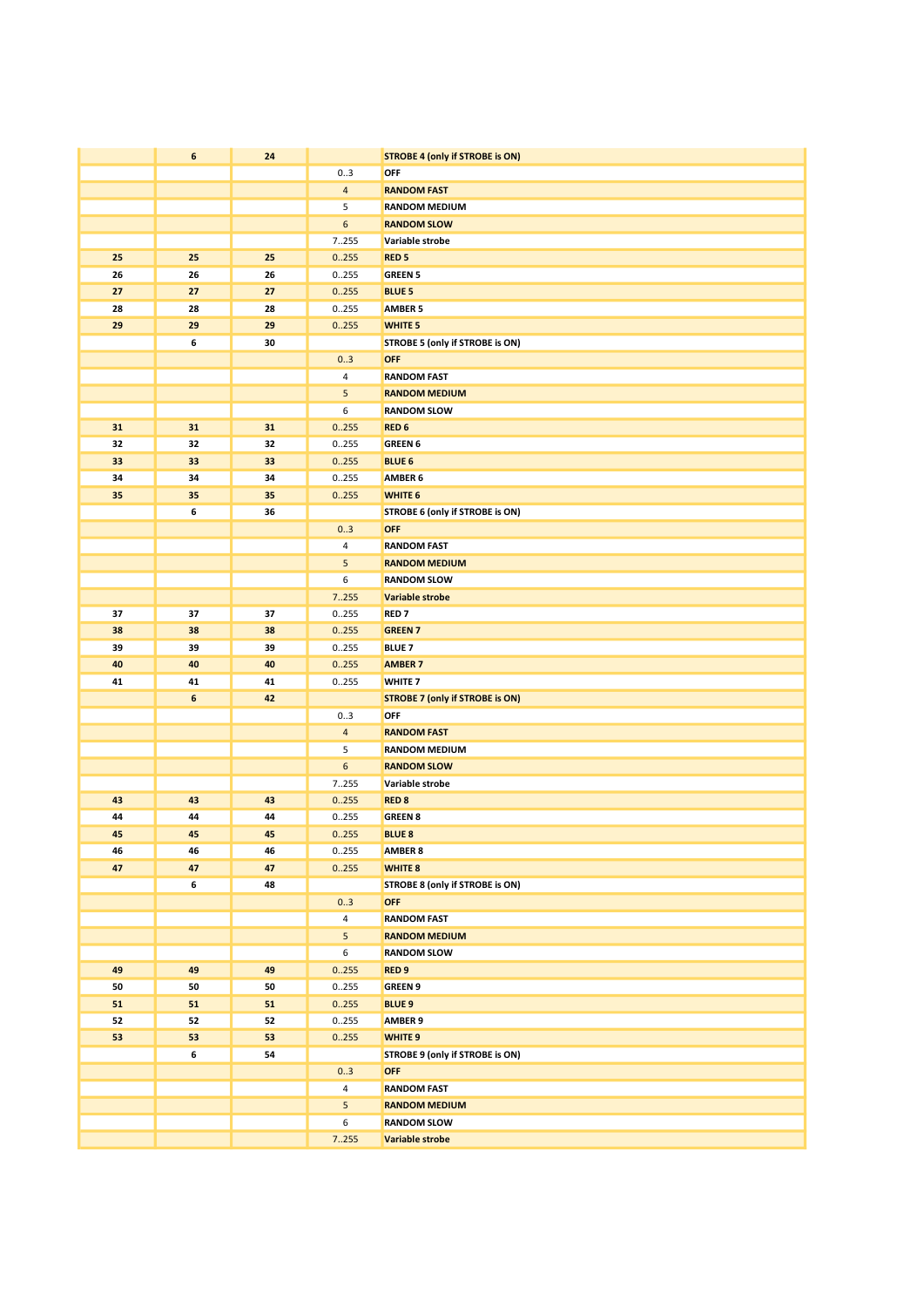| 55       | 55               | 55       | 0255                    | <b>RED 10</b>                           |
|----------|------------------|----------|-------------------------|-----------------------------------------|
| 56       | 56               | 56       | 0.255                   | <b>GREEN 10</b>                         |
| 57       | 57               | 57       | 0255                    | <b>BLUE 10</b>                          |
| 58       | 58               | 58       | 0.255                   | <b>AMBER 10</b>                         |
| 59       | 59               | 59       | 0255                    | WHITE 10                                |
|          | $\boldsymbol{6}$ | 60       |                         | <b>STROBE 10 (only if STROBE is ON)</b> |
|          |                  |          | 03                      | OFF                                     |
|          |                  |          | 4                       | <b>RANDOM FAST</b>                      |
|          |                  |          | 5                       | <b>RANDOM MEDIUM</b>                    |
|          |                  |          | 6                       | <b>RANDOM SLOW</b>                      |
|          |                  |          | 7255                    | Variable strobe                         |
| 61       | 61               | 61       | 0.255                   | <b>RED 11</b>                           |
| 62       | 62               | 62       | 0255                    | <b>GREEN 11</b>                         |
| 63<br>64 | 63<br>64         | 63<br>64 | 0.255<br>0255           | <b>BLUE 11</b><br>AMBER 11              |
| 65       | 65               | 65       | 0.255                   | <b>WHITE 11</b>                         |
|          | 6                | 66       |                         | STROBE 11 (only if STROBE is ON)        |
|          |                  |          | 03                      | OFF                                     |
|          |                  |          | $\overline{\mathbf{4}}$ | <b>RANDOM FAST</b>                      |
|          |                  |          | 5                       | <b>RANDOM MEDIUM</b>                    |
|          |                  |          | 6                       | <b>RANDOM SLOW</b>                      |
|          |                  |          | 7.255                   | <b>Variable strobe</b>                  |
| 67       | 67               | 67       | 0255                    | <b>RED 12</b>                           |
| 68       | 68               | 68       | 0.255                   | <b>GREEN 12</b>                         |
| 69       | 69               | 69       | 0255                    | <b>BLUE 12</b>                          |
| 70       | 70               | 70       | 0.255                   | <b>AMBER 12</b>                         |
| 71       | 71               | 71       | 0255                    | WHITE 12                                |
|          | $\boldsymbol{6}$ | 72       |                         | <b>STROBE 12 (only if STROBE is ON)</b> |
|          |                  |          | 03                      | OFF                                     |
|          |                  |          | $\overline{\mathbf{4}}$ | <b>RANDOM FAST</b>                      |
|          |                  |          | 5                       | <b>RANDOM MEDIUM</b>                    |
|          |                  |          | 6                       | <b>RANDOM SLOW</b>                      |
|          |                  |          | 7255                    | Variable strobe                         |
| 73       | 73               | 73       | 0.255                   | <b>RED 13</b>                           |
| 74<br>75 | 74<br>75         | 74<br>75 | 0255<br>0.255           | <b>GREEN 13</b><br><b>BLUE 13</b>       |
| 76       | 76               | 76       | 0255                    | AMBER 13                                |
| 77       | 77               | 77       | 0.255                   | <b>WHITE 13</b>                         |
|          | 6                | 78       |                         | STROBE 13 (only if STROBE is ON)        |
|          |                  |          | 03                      | OFF                                     |
|          |                  |          | 4                       | <b>RANDOM FAST</b>                      |
|          |                  |          | 5                       | <b>RANDOM MEDIUM</b>                    |
|          |                  |          | 6                       | <b>RANDOM SLOW</b>                      |
| 79       | 79               | 79       | 0.255                   | <b>RED 14</b>                           |
| 80       | 80               | 80       | 0.255                   | <b>GREEN 14</b>                         |
| 81       | 81               | 81       | 0.255                   | <b>BLUE 14</b>                          |
| 82       | 82               | 82       | 0.255                   | <b>AMBER 14</b>                         |
| 83       | 83               | 83       | 0.255                   | <b>WHITE 14</b>                         |
|          | 6                | 84       |                         | STROBE 14 (only if STROBE is ON)        |
|          |                  |          | 03                      | <b>OFF</b>                              |
|          |                  |          | $\overline{4}$          | <b>RANDOM FAST</b>                      |
|          |                  |          | 5                       | <b>RANDOM MEDIUM</b>                    |
|          |                  |          | 6                       | <b>RANDOM SLOW</b>                      |
|          | 85               | 85       | 7.255                   | Variable strobe<br><b>RED 15</b>        |
| 85       |                  | 86       | 0255                    |                                         |
| 86<br>87 | 86<br>87         | 87       | 0.255<br>0255           | <b>GREEN 15</b><br><b>BLUE 15</b>       |
| 88       | 88               | 88       | 0.255                   | <b>AMBER 15</b>                         |
| 89       | 89               | 89       | 0.255                   | WHITE 15                                |
|          |                  |          |                         |                                         |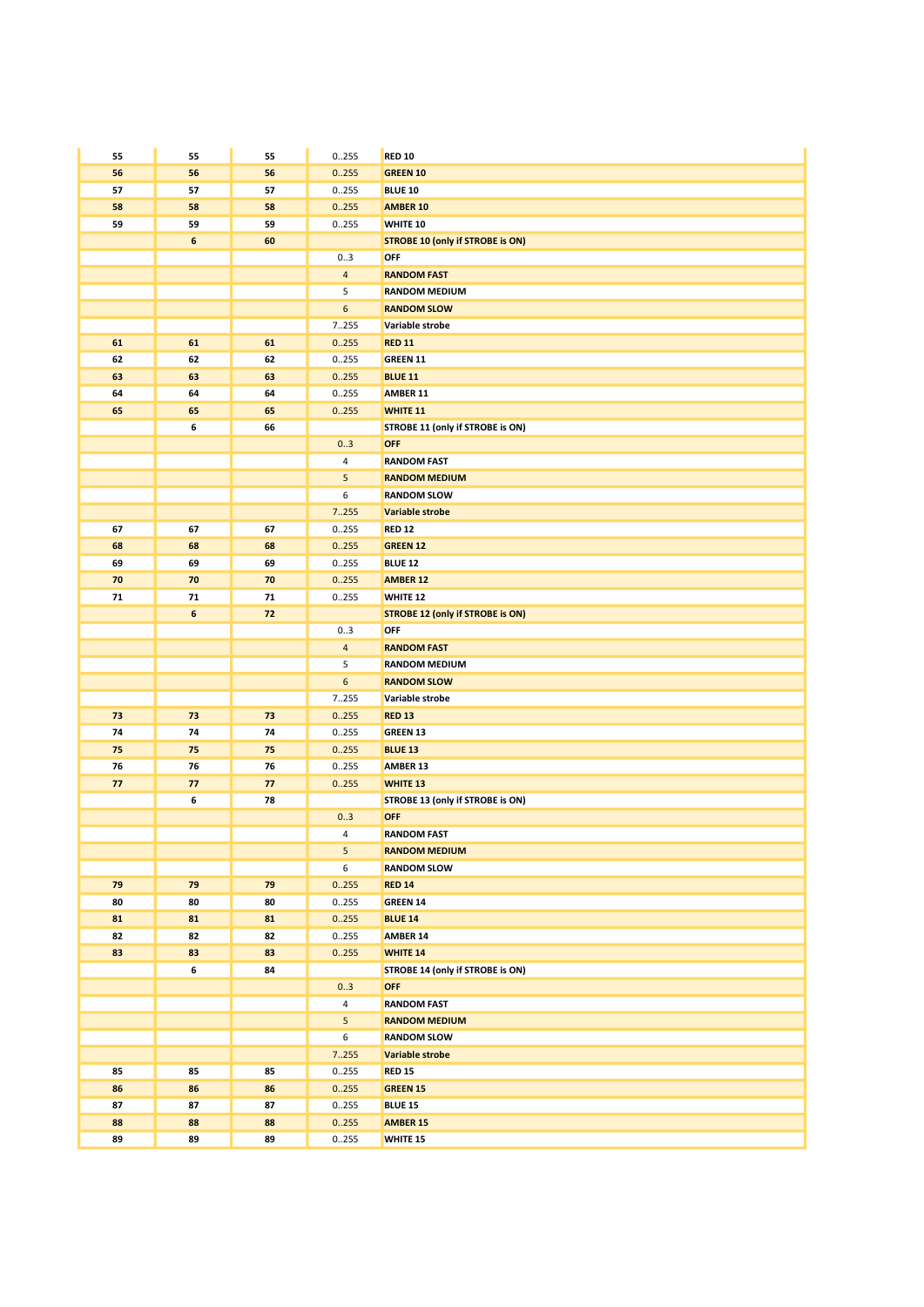|    | 6  | 90 |                | <b>STROBE 15 (only if STROBE is ON)</b> |
|----|----|----|----------------|-----------------------------------------|
|    |    |    | 03             | <b>OFF</b>                              |
|    |    |    | $\overline{4}$ | <b>RANDOM FAST</b>                      |
|    |    |    | 5              | <b>RANDOM MEDIUM</b>                    |
|    |    |    | 6              | <b>RANDOM SLOW</b>                      |
|    |    |    | 7255           | Variable strobe                         |
| 91 | 91 | 91 | 0.255          | <b>RED 16</b>                           |
| 92 | 92 | 92 | 0255           | <b>GREEN 16</b>                         |
| 93 | 93 | 93 | 0.255          | <b>BLUE 16</b>                          |
| 94 | 94 | 94 | 0.255          | <b>AMBER 16</b>                         |
| 95 | 95 | 95 | 0.255          | <b>WHITE 16</b>                         |
|    | 6  | 96 |                | STROBE 16 (only if STROBE is ON)        |
|    |    |    | 0.3            | <b>OFF</b>                              |
|    |    |    | 4              | <b>RANDOM FAST</b>                      |
|    |    |    | 5              | <b>RANDOM MEDIUM</b>                    |
|    |    |    | 6              | <b>RANDOM SLOW</b>                      |
|    |    |    | 7.255          | <b>Variable strobe</b>                  |

### DIM RGBS DIM RGBS (1 Pixel)

| <b>CHANNEL</b>   |                         | <b>VALUE</b>            | <b>FUNCTION</b> |                                      |
|------------------|-------------------------|-------------------------|-----------------|--------------------------------------|
| <b>NO STROBE</b> | SINGLE STROBE           | <b>MULTI STROBE</b>     |                 |                                      |
| 1                | $\mathbf{1}$            | 1                       | 0.255           | <b>Dimmer</b>                        |
| $\overline{2}$   | $\overline{2}$          | $\overline{\mathbf{2}}$ | 0.255           | <b>RED</b>                           |
| 3                | $\overline{\mathbf{3}}$ | $\overline{\mathbf{3}}$ | 0.255           | <b>GREEN</b>                         |
| 4                | 4                       | $\overline{4}$          | 0255            | <b>BLUE</b>                          |
|                  | 5                       | 5                       |                 | <b>STROBE (only if STROBE is ON)</b> |
|                  |                         |                         | 03              | <b>OFF</b>                           |
|                  |                         |                         | $\overline{4}$  | <b>RANDOM FAST</b>                   |
|                  |                         |                         | 5               | <b>RANDOM MEDIUM</b>                 |
|                  |                         |                         | 6               | <b>RANDOM SLOW</b>                   |
|                  |                         |                         | 7255            | Variable strobe                      |

## DIM RGBS DIM RGBS (4 Pixels)

| <b>CHANNEL</b>          |                      | <b>VALUE</b>            | <b>FUNCTION</b> |                                        |
|-------------------------|----------------------|-------------------------|-----------------|----------------------------------------|
| <b>NO STROBE</b>        | <b>SINGLE STROBE</b> | <b>MULTI STROBE</b>     |                 |                                        |
| $\mathbf{1}$            | $\mathbf{1}$         | $\mathbf{1}$            | 0.255           | <b>Dimmer 1</b>                        |
| $\overline{2}$          | 2                    | $\overline{\mathbf{2}}$ | 0.255           | RED <sub>1</sub>                       |
| $\overline{\mathbf{3}}$ | 3                    | $\mathbf{3}$            | 0.255           | <b>GREEN 1</b>                         |
| 4                       | 4                    | 4                       | 0.255           | <b>BLUE 1</b>                          |
|                         | 5                    | 5                       |                 | <b>STROBE 1 (only if STROBE is ON)</b> |
|                         |                      |                         | 03              | OFF                                    |
|                         |                      |                         | $\overline{4}$  | <b>RANDOM FAST</b>                     |
|                         |                      |                         | 5               | <b>RANDOM MEDIUM</b>                   |
|                         |                      |                         | $\sqrt{6}$      | <b>RANDOM SLOW</b>                     |
|                         |                      |                         | 7255            | Variable strobe                        |
| $\boldsymbol{6}$        | 6                    | $\bf 6$                 | 0.255           | <b>Dimmer 2</b>                        |
| $\overline{7}$          | $\overline{ }$       | $\overline{7}$          | 0.255           | RED <sub>2</sub>                       |
| 8                       | 8                    | 8                       | 0.255           | <b>GREEN 2</b>                         |
| 9                       | 9                    | 9                       | 0.255           | <b>BLUE 2</b>                          |
|                         | 5                    | 10                      |                 | <b>STROBE 2 (only if STROBE is ON)</b> |
|                         |                      |                         | 03              | OFF                                    |
|                         |                      |                         | $\overline{4}$  | <b>RANDOM FAST</b>                     |
|                         |                      |                         | 5               | <b>RANDOM MEDIUM</b>                   |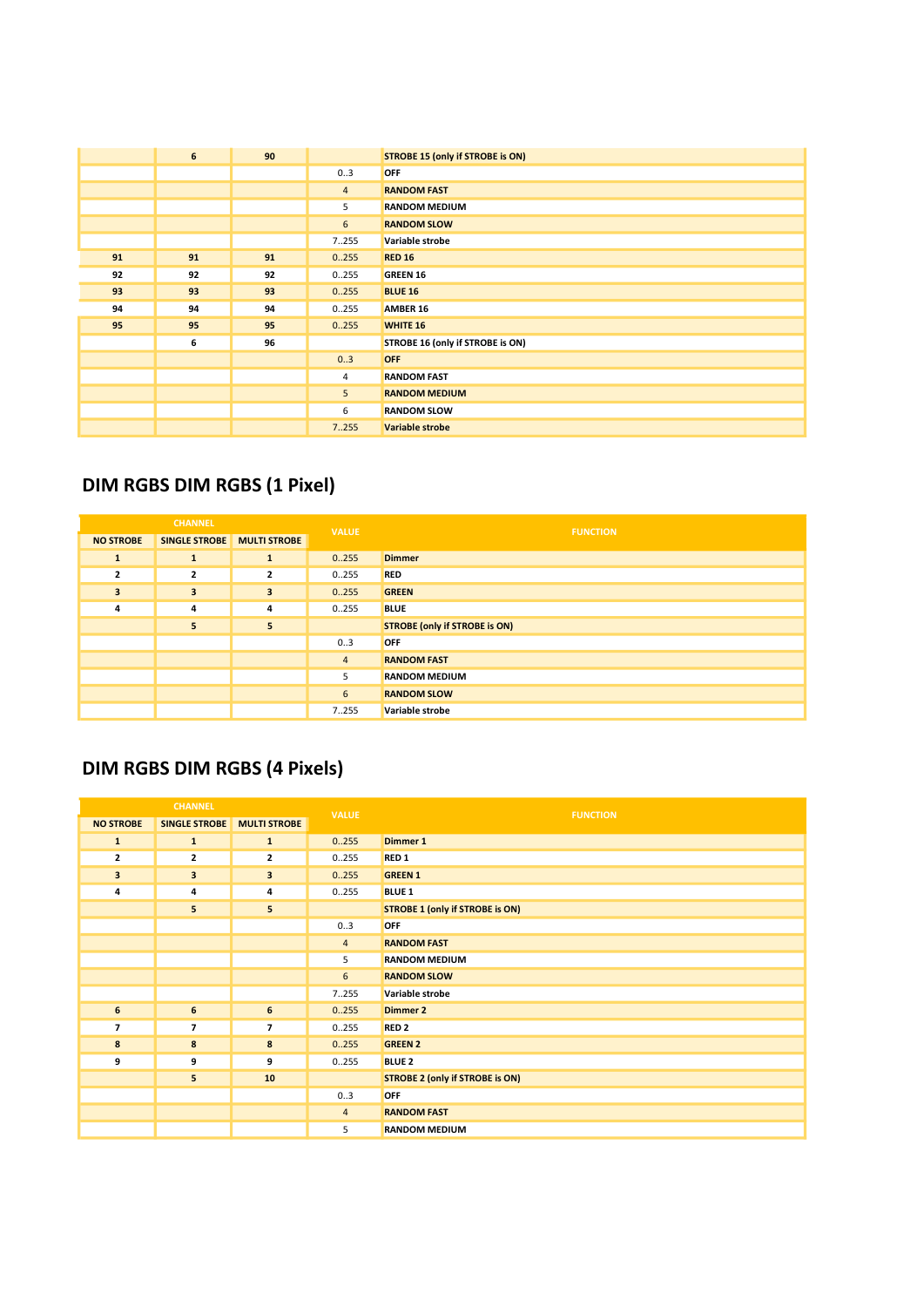|    |    |    | $6\overline{6}$ | <b>RANDOM SLOW</b>                     |
|----|----|----|-----------------|----------------------------------------|
|    |    |    | 7.255           | Variable strobe                        |
| 11 | 11 | 11 | 0.255           | Dimmer 3                               |
| 12 | 12 | 12 | 0.255           | RED <sub>3</sub>                       |
| 13 | 13 | 13 | 0.255           | <b>GREEN 3</b>                         |
| 14 | 14 | 14 | 0.255           | <b>BLUE 3</b>                          |
|    | 5  | 15 |                 | <b>STROBE 3 (only if STROBE is ON)</b> |
|    |    |    | 03              | OFF                                    |
|    |    |    | $\overline{4}$  | <b>RANDOM FAST</b>                     |
|    |    |    | 5               | <b>RANDOM MEDIUM</b>                   |
|    |    |    | 6               | <b>RANDOM SLOW</b>                     |
|    |    |    | 7.255           | Variable strobe                        |
| 16 | 16 | 16 | 0.255           | Dimmer 4                               |
| 17 | 17 | 17 | 0.255           | RED <sub>4</sub>                       |
| 18 | 18 | 18 | 0.255           | <b>GREEN 4</b>                         |
| 19 | 19 | 19 | 0.255           | <b>BLUE 4</b>                          |
|    | 5  | 20 |                 | <b>STROBE 4 (only if STROBE is ON)</b> |
|    |    |    | 03              | OFF                                    |
|    |    |    | $\overline{4}$  | <b>RANDOM FAST</b>                     |
|    |    |    | 5               | <b>RANDOM MEDIUM</b>                   |
|    |    |    | 6               | <b>RANDOM SLOW</b>                     |
|    |    |    | 7255            | Variable strobe                        |

### DIM RGBS DIM RGBS (16 Pixels)

| <b>CHANNEL</b>          |                          | <b>VALUE</b>             | <b>FUNCTION</b>  |                                        |
|-------------------------|--------------------------|--------------------------|------------------|----------------------------------------|
| <b>NO STROBE</b>        | <b>SINGLE STROBE</b>     | <b>MULTI STROBE</b>      |                  |                                        |
| $\mathbf{1}$            | $\mathbf{1}$             | ${\bf 1}$                | 0.255            | Dimmer 1                               |
| $\mathbf 2$             | 2                        | $\mathbf{2}$             | 0.255            | RED <sub>1</sub>                       |
| 3                       | 3                        | 3                        | 0.255            | <b>GREEN 1</b>                         |
| 4                       | 4                        | 4                        | 0.255            | <b>BLUE 1</b>                          |
|                         | 5                        | 5                        |                  | <b>STROBE 1 (only if STROBE is ON)</b> |
|                         |                          |                          | 0.3              | OFF                                    |
|                         |                          |                          | $\overline{4}$   | <b>RANDOM FAST</b>                     |
|                         |                          |                          | 5                | <b>RANDOM MEDIUM</b>                   |
|                         |                          |                          | $\boldsymbol{6}$ | <b>RANDOM SLOW</b>                     |
|                         |                          |                          | 7255             | Variable strobe                        |
| $\boldsymbol{6}$        | 6                        | 6                        | 0.255            | <b>Dimmer 2</b>                        |
| $\overline{\mathbf{z}}$ | $\overline{\phantom{a}}$ | $\overline{\phantom{a}}$ | 0.255            | RED <sub>2</sub>                       |
| 8                       | 8                        | 8                        | 0.255            | <b>GREEN 2</b>                         |
| 9                       | 9                        | 9                        | 0.255            | <b>BLUE 2</b>                          |
|                         | 5                        | 10                       |                  | <b>STROBE 2 (only if STROBE is ON)</b> |
|                         |                          |                          | 03               | OFF                                    |
|                         |                          |                          | $\overline{4}$   | <b>RANDOM FAST</b>                     |
|                         |                          |                          | 5                | <b>RANDOM MEDIUM</b>                   |
|                         |                          |                          | $6\phantom{1}$   | <b>RANDOM SLOW</b>                     |
|                         |                          |                          | 7.255            | Variable strobe                        |
| 11                      | 11                       | 11                       | 0.255            | Dimmer 3                               |
| 12                      | 12                       | 12                       | 0.255            | RED <sub>3</sub>                       |
| 13                      | 13                       | 13                       | 0.255            | <b>GREEN 3</b>                         |
| 14                      | 14                       | 14                       | 0.255            | <b>BLUE 3</b>                          |
|                         | 5                        | 15                       |                  | <b>STROBE 3 (only if STROBE is ON)</b> |
|                         |                          |                          | 0.3              | OFF                                    |
|                         |                          |                          | $\sqrt{4}$       | <b>RANDOM FAST</b>                     |
|                         |                          |                          | 5                | <b>RANDOM MEDIUM</b>                   |
|                         |                          |                          | 6                | <b>RANDOM SLOW</b>                     |
|                         |                          |                          | 7255             | Variable strobe                        |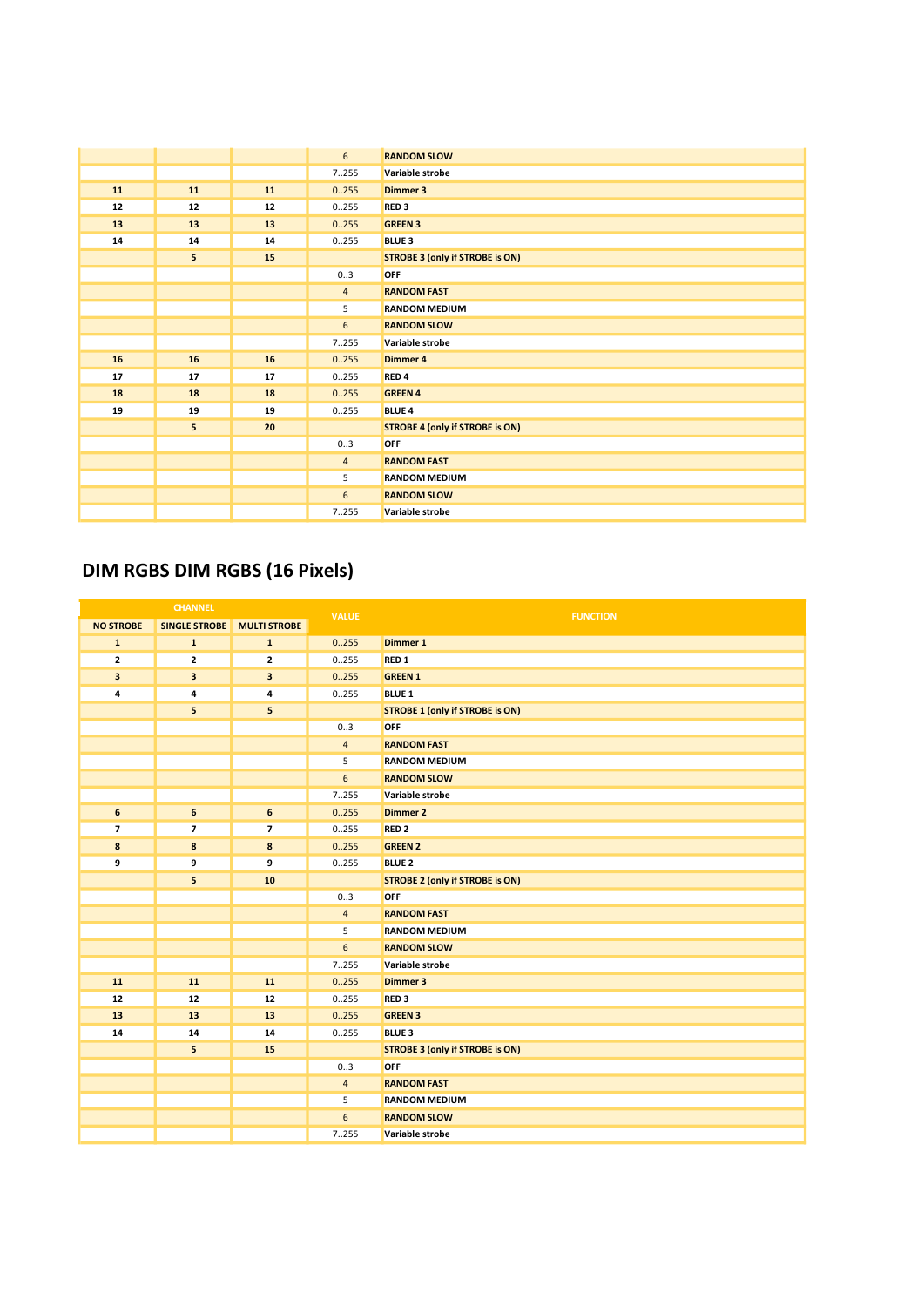| 16 | 16 | 16 | 0.255            | <b>Dimmer 4</b>                        |
|----|----|----|------------------|----------------------------------------|
| 17 | 17 | 17 | 0255             | RED <sub>4</sub>                       |
|    |    |    |                  |                                        |
| 18 | 18 | 18 | 0.255            | <b>GREEN 4</b>                         |
| 19 | 19 | 19 | 0.255            | <b>BLUE 4</b>                          |
|    | 5  | 20 |                  | <b>STROBE 4 (only if STROBE is ON)</b> |
|    |    |    | 03               | OFF                                    |
|    |    |    | $\overline{4}$   | <b>RANDOM FAST</b>                     |
|    |    |    | 5                | <b>RANDOM MEDIUM</b>                   |
|    |    |    | 6                | <b>RANDOM SLOW</b>                     |
|    |    |    | 7255             | Variable strobe                        |
| 21 | 21 | 21 | 0.255            | <b>Dimmer 5</b>                        |
| 22 | 22 | 22 | 0255             | RED <sub>5</sub>                       |
| 23 | 23 | 23 | 0.255            | <b>GREEN 5</b>                         |
| 24 | 24 | 24 | 0255             | <b>BLUE 5</b>                          |
|    | 5  | 25 |                  | <b>STROBE 5 (only if STROBE is ON)</b> |
|    |    |    | 03               | OFF                                    |
|    |    |    | $\overline{4}$   | <b>RANDOM FAST</b>                     |
|    |    |    | 5                | <b>RANDOM MEDIUM</b>                   |
|    |    |    | 6                | <b>RANDOM SLOW</b>                     |
|    |    |    | 7255             | Variable strobe                        |
|    |    |    |                  |                                        |
| 26 | 26 | 26 | 0.255            | Dimmer 6                               |
| 27 | 27 | 27 | 0255             | RED <sub>6</sub>                       |
| 28 | 28 | 28 | 0.255            | <b>GREEN 6</b>                         |
| 29 | 29 | 29 | 0255             | <b>BLUE 6</b>                          |
|    | 5  | 30 |                  | <b>STROBE 6 (only if STROBE is ON)</b> |
|    |    |    | 03               | OFF                                    |
|    |    |    | $\overline{4}$   | <b>RANDOM FAST</b>                     |
|    |    |    | 5                | <b>RANDOM MEDIUM</b>                   |
|    |    |    | 6                | <b>RANDOM SLOW</b>                     |
|    |    |    | 7255             | Variable strobe                        |
| 31 | 31 | 31 | 0.255            | <b>Dimmer 7</b>                        |
| 32 | 32 | 32 | 0255             | <b>RED7</b>                            |
| 33 | 33 | 33 | 0.255            | <b>GREEN 7</b>                         |
| 34 | 34 | 34 | 0255             | <b>BLUE 7</b>                          |
|    | 5  | 35 |                  | <b>STROBE 7 (only if STROBE is ON)</b> |
|    |    |    | 03               | OFF                                    |
|    |    |    | $\overline{4}$   | <b>RANDOM FAST</b>                     |
|    |    |    | 5                | <b>RANDOM MEDIUM</b>                   |
|    |    |    | 6                | <b>RANDOM SLOW</b>                     |
|    |    |    | 7255             | Variable strobe                        |
| 36 | 36 | 36 | 0.255            | Dimmer 8                               |
| 37 | 37 | 37 | 0.255            | RED <sub>8</sub>                       |
| 38 | 38 | 38 | 0.255            | <b>GREEN 8</b>                         |
| 39 | 39 | 39 | 0.255            | <b>BLUE 8</b>                          |
|    |    |    |                  |                                        |
|    | 5  | 40 |                  | <b>STROBE 8 (only if STROBE is ON)</b> |
|    |    |    | 03               | OFF                                    |
|    |    |    | $\overline{4}$   | <b>RANDOM FAST</b>                     |
|    |    |    | 5                | <b>RANDOM MEDIUM</b>                   |
|    |    |    | 6                | <b>RANDOM SLOW</b>                     |
|    |    |    | 7255             | Variable strobe                        |
| 41 | 41 | 41 | 0.255            | <b>Dimmer 9</b>                        |
| 42 | 42 | 42 | 0.255            | RED <sub>9</sub>                       |
| 43 | 43 | 43 | 0.255            | <b>GREEN 9</b>                         |
| 44 | 44 | 44 | 0.255            | <b>BLUE 9</b>                          |
|    | 5  | 45 |                  | <b>STROBE 9 (only if STROBE is ON)</b> |
|    |    |    | 03               | OFF                                    |
|    |    |    | $\overline{4}$   | <b>RANDOM FAST</b>                     |
|    |    |    | 5                | <b>RANDOM MEDIUM</b>                   |
|    |    |    | $\boldsymbol{6}$ | <b>RANDOM SLOW</b>                     |
|    |    |    |                  |                                        |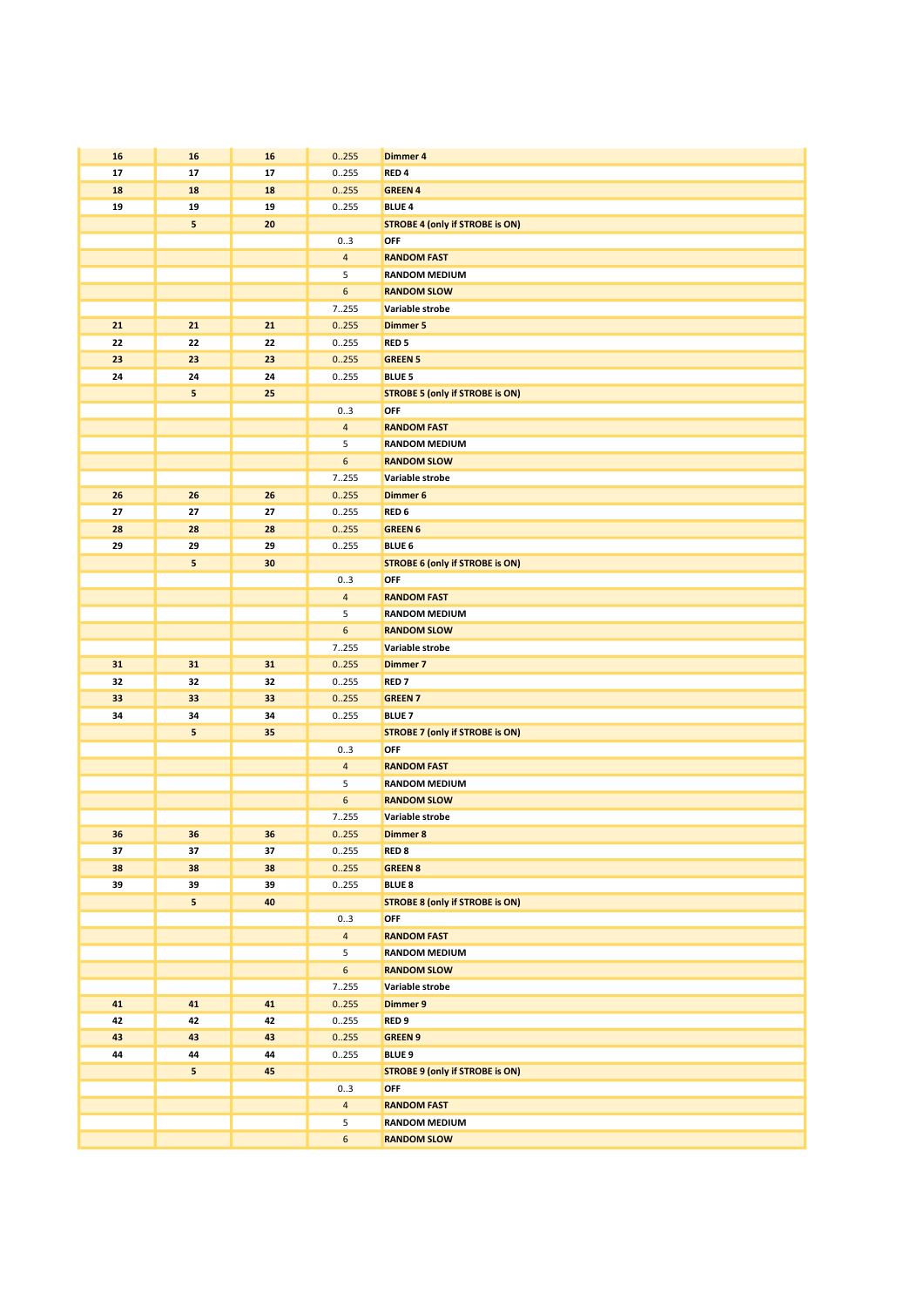|    |         |      | 7255           | Variable strobe                                |
|----|---------|------|----------------|------------------------------------------------|
| 46 | 46      | 46   | 0.255          | Dimmer 10                                      |
| 47 | 47      | 47   | 0255           | <b>RED 10</b>                                  |
| 48 | 48      | 48   | 0.255          | <b>GREEN 10</b>                                |
| 49 | 49      | 49   | 0255           | <b>BLUE 10</b>                                 |
|    | 5       | 50   |                | <b>STROBE 10 (only if STROBE is ON)</b>        |
|    |         |      | 03             | OFF                                            |
|    |         |      | $\overline{4}$ | <b>RANDOM FAST</b>                             |
|    |         |      | 5              | <b>RANDOM MEDIUM</b>                           |
|    |         |      | 6              | <b>RANDOM SLOW</b>                             |
|    |         |      | 7255           | Variable strobe                                |
| 51 | 51      | 51   | 0.255          | Dimmer 11                                      |
| 52 | 52      | 52   | 0255           | <b>RED 11</b>                                  |
| 53 | 53      | 53   | 0.255          | <b>GREEN 11</b>                                |
| 54 | 54<br>5 | 54   | 0255           | <b>BLUE 11</b>                                 |
|    |         | 55   | 03             | <b>STROBE 11 (only if STROBE is ON)</b><br>OFF |
|    |         |      | $\overline{4}$ | <b>RANDOM FAST</b>                             |
|    |         |      | 5              | <b>RANDOM MEDIUM</b>                           |
|    |         |      | 6              | <b>RANDOM SLOW</b>                             |
|    |         |      | 7255           | Variable strobe                                |
| 56 | 56      | 56   | 0.255          | Dimmer 12                                      |
| 57 | 57      | 57   | 0255           | <b>RED 12</b>                                  |
| 58 | 58      | 58   | 0.255          | <b>GREEN 12</b>                                |
| 59 | 59      | 59   | 0255           | <b>BLUE 12</b>                                 |
|    | 5       | 60   |                | <b>STROBE 12 (only if STROBE is ON)</b>        |
|    |         |      | 03             | OFF                                            |
|    |         |      | $\overline{4}$ | <b>RANDOM FAST</b>                             |
|    |         |      | 5              | <b>RANDOM MEDIUM</b>                           |
|    |         |      | 6              | <b>RANDOM SLOW</b>                             |
|    |         |      | 7255           | Variable strobe                                |
| 61 | 61      | 61   | 0.255          | Dimmer 13                                      |
| 62 | 62      | 62   | 0255           | <b>RED 13</b>                                  |
| 63 | 63      | 63   | 0.255          | <b>GREEN 13</b>                                |
| 64 | 64      | 64   | 0255           | <b>BLUE 13</b>                                 |
|    | 5       | 65   |                | <b>STROBE 13 (only if STROBE is ON)</b>        |
|    |         |      | 03             | OFF                                            |
|    |         |      | $\overline{4}$ | <b>RANDOM FAST</b>                             |
|    |         |      | 5              | <b>RANDOM MEDIUM</b>                           |
|    |         |      | 6              | <b>RANDOM SLOW</b>                             |
|    |         |      | 7.255          | Variable strobe                                |
| 66 | 66      | 66   | 0.255          | Dimmer 14                                      |
| 67 | 67      | 67   | 0255           | <b>RED 14</b>                                  |
| 68 | 68      | 68   | 0.255          | <b>GREEN 14</b>                                |
| 69 | 69      | 69   | 0.255          | <b>BLUE 14</b>                                 |
|    | 5       | 70   |                | <b>STROBE 14 (only if STROBE is ON)</b>        |
|    |         |      | 03             | OFF                                            |
|    |         |      | $\overline{4}$ | <b>RANDOM FAST</b>                             |
|    |         |      | 5              | <b>RANDOM MEDIUM</b>                           |
|    |         |      | 6              | <b>RANDOM SLOW</b>                             |
|    |         |      | 7255           | Variable strobe                                |
| 71 | 71      | $71$ | 0.255          | Dimmer 15                                      |
| 72 | 72      | 72   | 0.255          | <b>RED 15</b>                                  |
| 73 | 73      | 73   | 0.255          | <b>GREEN 15</b>                                |
| 74 | 74      | 74   | 0255           | <b>BLUE 15</b>                                 |
|    | 5       | 75   |                | <b>STROBE 15 (only if STROBE is ON)</b>        |
|    |         |      | 03             | OFF                                            |
|    |         |      | $\overline{4}$ | <b>RANDOM FAST</b>                             |
|    |         |      | 5              | <b>RANDOM MEDIUM</b>                           |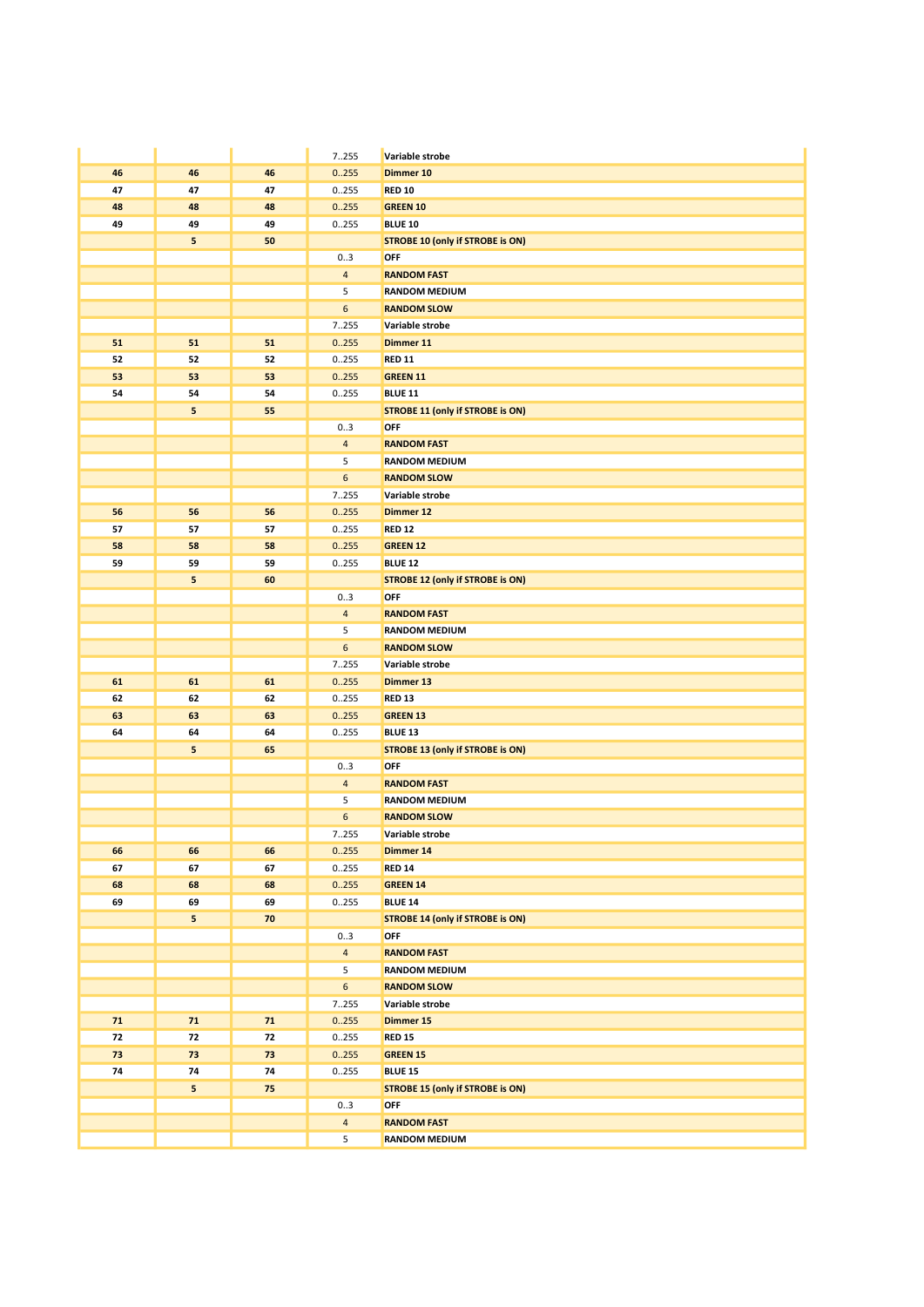|    |    |    | 6              | <b>RANDOM SLOW</b>                      |
|----|----|----|----------------|-----------------------------------------|
|    |    |    | 7255           | Variable strobe                         |
| 76 | 76 | 76 | 0.255          | Dimmer 16                               |
| 77 | 77 | 77 | 0255           | <b>RED 16</b>                           |
| 78 | 78 | 78 | 0.255          | <b>GREEN 16</b>                         |
| 79 | 79 | 79 | 0255           | <b>BLUE 16</b>                          |
|    | 5  | 80 |                | <b>STROBE 16 (only if STROBE is ON)</b> |
|    |    |    | 03             | <b>OFF</b>                              |
|    |    |    | $\overline{4}$ | <b>RANDOM FAST</b>                      |
|    |    |    | 5              | <b>RANDOM MEDIUM</b>                    |
|    |    |    | 6              | <b>RANDOM SLOW</b>                      |
|    |    |    | 7255           | Variable strobe                         |

### DIM RGBWS DIM RGBWS (1 Pixel)

| <b>CHANNEL</b>          |                         | <b>VALUE</b>        | <b>FUNCTION</b> |                               |
|-------------------------|-------------------------|---------------------|-----------------|-------------------------------|
| <b>NO STROBE</b>        | <b>SINGLE STROBE</b>    | <b>MULTI STROBE</b> |                 |                               |
| $\mathbf{1}$            | $\mathbf{1}$            | $\mathbf{1}$        | 0.255           | <b>Dimmer</b>                 |
| $\overline{2}$          | $\overline{2}$          | $\overline{2}$      | 0255            | <b>RED</b>                    |
| $\overline{\mathbf{3}}$ | $\overline{\mathbf{3}}$ | 3                   | 0.255           | <b>GREEN</b>                  |
| 4                       | 4                       | 4                   | 0255            | <b>BLUE</b>                   |
| 5                       | 5                       | 5                   | 0.255           | <b>WHITE</b>                  |
|                         | 6                       | 6                   |                 | STROBE (only if STROBE is ON) |
|                         |                         |                     | 0.3             | <b>OFF</b>                    |
|                         |                         |                     | 4               | <b>RANDOM FAST</b>            |
|                         |                         |                     | 5               | <b>RANDOM MEDIUM</b>          |
|                         |                         |                     | 6               | <b>RANDOM SLOW</b>            |
|                         |                         |                     | 7.255           | <b>Variable strobe</b>        |

### DIM RGBWS DIM RGBWS (4 Pixels)

|                  | <b>CHANNEL</b>          |                         | <b>VALUE</b>   | <b>FUNCTION</b>                        |
|------------------|-------------------------|-------------------------|----------------|----------------------------------------|
| <b>NO STROBE</b> | <b>SINGLE STROBE</b>    | <b>MULTI STROBE</b>     |                |                                        |
| $\mathbf{1}$     | $\mathbf{1}$            | ${\bf 1}$               | 0.255          | Dimmer 1                               |
| $\mathbf{z}$     | $\overline{\mathbf{2}}$ | $\overline{\mathbf{2}}$ | 0.255          | RED <sub>1</sub>                       |
| 3                | 3                       | 3                       | 0.255          | <b>GREEN 1</b>                         |
| 4                | 4                       | 4                       | 0.255          | <b>BLUE 1</b>                          |
| 5                | 5                       | 5                       | 0.255          | <b>WHITE 1</b>                         |
|                  | 6                       | 6                       |                | STROBE 1 (only if STROBE is ON)        |
|                  |                         |                         | 0.3            | <b>OFF</b>                             |
|                  |                         |                         | $\overline{4}$ | <b>RANDOM FAST</b>                     |
|                  |                         |                         | 5              | <b>RANDOM MEDIUM</b>                   |
|                  |                         |                         | 6              | <b>RANDOM SLOW</b>                     |
|                  |                         |                         | 7.255          | Variable strobe                        |
| $\overline{7}$   | $\overline{ }$          | $\overline{7}$          | 0.255          | Dimmer 2                               |
| 8                | 8                       | 8                       | 0.255          | RED <sub>2</sub>                       |
| 9                | 9                       | 9                       | 0.255          | <b>GREEN 2</b>                         |
| 10               | 10                      | 10                      | 0.255          | <b>BLUE 2</b>                          |
| 11               | 11                      | 11                      | 0.255          | <b>WHITE 2</b>                         |
|                  | 6                       | 12                      |                | <b>STROBE 2 (only if STROBE is ON)</b> |
|                  |                         |                         | 03             | OFF                                    |
|                  |                         |                         | $\overline{4}$ | <b>RANDOM FAST</b>                     |
|                  |                         |                         | 5              | <b>RANDOM MEDIUM</b>                   |
|                  |                         |                         | 6              | <b>RANDOM SLOW</b>                     |
|                  |                         |                         | 7255           | Variable strobe                        |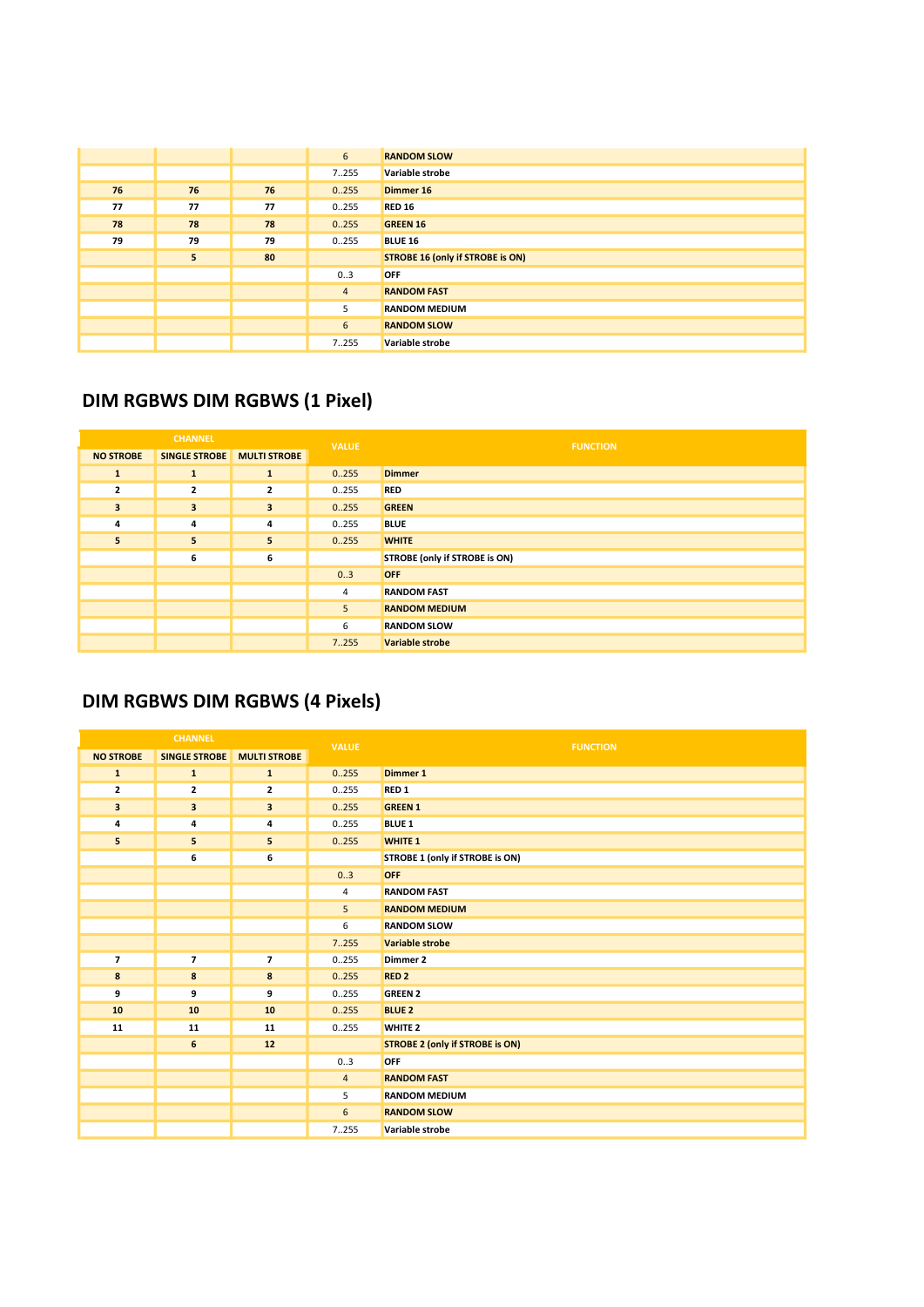| 13 | 13 | 13 | 0.255          | <b>Dimmer 3</b>                        |
|----|----|----|----------------|----------------------------------------|
| 14 | 14 | 14 | 0.255          | RED <sub>3</sub>                       |
| 15 | 15 | 15 | 0.255          | <b>GREEN 3</b>                         |
| 16 | 16 | 16 | 0.255          | <b>BLUE 3</b>                          |
| 17 | 17 | 17 | 0.255          | <b>WHITE 3</b>                         |
|    | 6  | 18 |                | STROBE 3 (only if STROBE is ON)        |
|    |    |    | 0.3            | <b>OFF</b>                             |
|    |    |    | 4              | <b>RANDOM FAST</b>                     |
|    |    |    | 5              | <b>RANDOM MEDIUM</b>                   |
|    |    |    | 6              | <b>RANDOM SLOW</b>                     |
|    |    |    | 7.255          | Variable strobe                        |
| 19 | 19 | 19 | 0.255          | Dimmer 4                               |
| 20 | 20 | 20 | 0.255          | RED <sub>4</sub>                       |
| 21 | 21 | 21 | 0.255          | <b>GREEN 4</b>                         |
| 22 | 22 | 22 | 0.255          | <b>BLUE 4</b>                          |
| 23 | 23 | 23 | 0.255          | WHITE 4                                |
|    | 6  | 24 |                | <b>STROBE 4 (only if STROBE is ON)</b> |
|    |    |    | 03             | <b>OFF</b>                             |
|    |    |    | $\overline{4}$ | <b>RANDOM FAST</b>                     |
|    |    |    | 5              | <b>RANDOM MEDIUM</b>                   |
|    |    |    | 6              | <b>RANDOM SLOW</b>                     |
|    |    |    | 7255           | Variable strobe                        |

### DIM RGBWS DIM RGBWS (16 Pixels)

| <b>CHANNEL</b>          |                          | <b>VALUE</b>             | <b>FUNCTION</b> |                                        |
|-------------------------|--------------------------|--------------------------|-----------------|----------------------------------------|
| <b>NO STROBE</b>        | <b>SINGLE STROBE</b>     | <b>MULTI STROBE</b>      |                 |                                        |
| $\mathbf{1}$            | $\mathbf{1}$             | $\mathbf{1}$             | 0.255           | <b>Dimmer 1</b>                        |
| $\overline{2}$          | $\overline{\mathbf{2}}$  | $\mathbf{2}$             | 0.255           | RED <sub>1</sub>                       |
| $\overline{\mathbf{3}}$ | 3                        | 3                        | 0.255           | <b>GREEN 1</b>                         |
| 4                       | 4                        | 4                        | 0.255           | <b>BLUE 1</b>                          |
| 5                       | 5                        | 5                        | 0.255           | <b>WHITE 1</b>                         |
|                         | 6                        | 6                        |                 | STROBE 1 (only if STROBE is ON)        |
|                         |                          |                          | 0.3             | OFF                                    |
|                         |                          |                          | $\overline{4}$  | <b>RANDOM FAST</b>                     |
|                         |                          |                          | 5               | <b>RANDOM MEDIUM</b>                   |
|                         |                          |                          | 6               | <b>RANDOM SLOW</b>                     |
|                         |                          |                          | 7.255           | Variable strobe                        |
| $\overline{7}$          | $\overline{\phantom{a}}$ | $\overline{\phantom{a}}$ | 0.255           | Dimmer 2                               |
| 8                       | 8                        | 8                        | 0.255           | <b>RED 2</b>                           |
| 9                       | 9                        | 9                        | 0.255           | <b>GREEN 2</b>                         |
| 10                      | 10                       | 10                       | 0.255           | <b>BLUE 2</b>                          |
| 11                      | 11                       | 11                       | 0.255           | <b>WHITE 2</b>                         |
|                         | 6                        | $12$                     |                 | <b>STROBE 2 (only if STROBE is ON)</b> |
|                         |                          |                          | 0.3             | <b>OFF</b>                             |
|                         |                          |                          | $\overline{4}$  | <b>RANDOM FAST</b>                     |
|                         |                          |                          | 5               | <b>RANDOM MEDIUM</b>                   |
|                         |                          |                          | $6\phantom{1}$  | <b>RANDOM SLOW</b>                     |
|                         |                          |                          | 7255            | Variable strobe                        |
| 13                      | 13                       | 13                       | 0.255           | <b>Dimmer 3</b>                        |
| 14                      | 14                       | 14                       | 0.255           | RED <sub>3</sub>                       |
| 15                      | 15                       | 15                       | 0.255           | <b>GREEN 3</b>                         |
| 16                      | 16                       | 16                       | 0.255           | <b>BLUE 3</b>                          |
| 17                      | 17                       | 17                       | 0.255           | <b>WHITE 3</b>                         |
|                         | 6                        | 18                       |                 | STROBE 3 (only if STROBE is ON)        |
|                         |                          |                          | 0.3             | OFF                                    |
|                         |                          |                          | 4               | <b>RANDOM FAST</b>                     |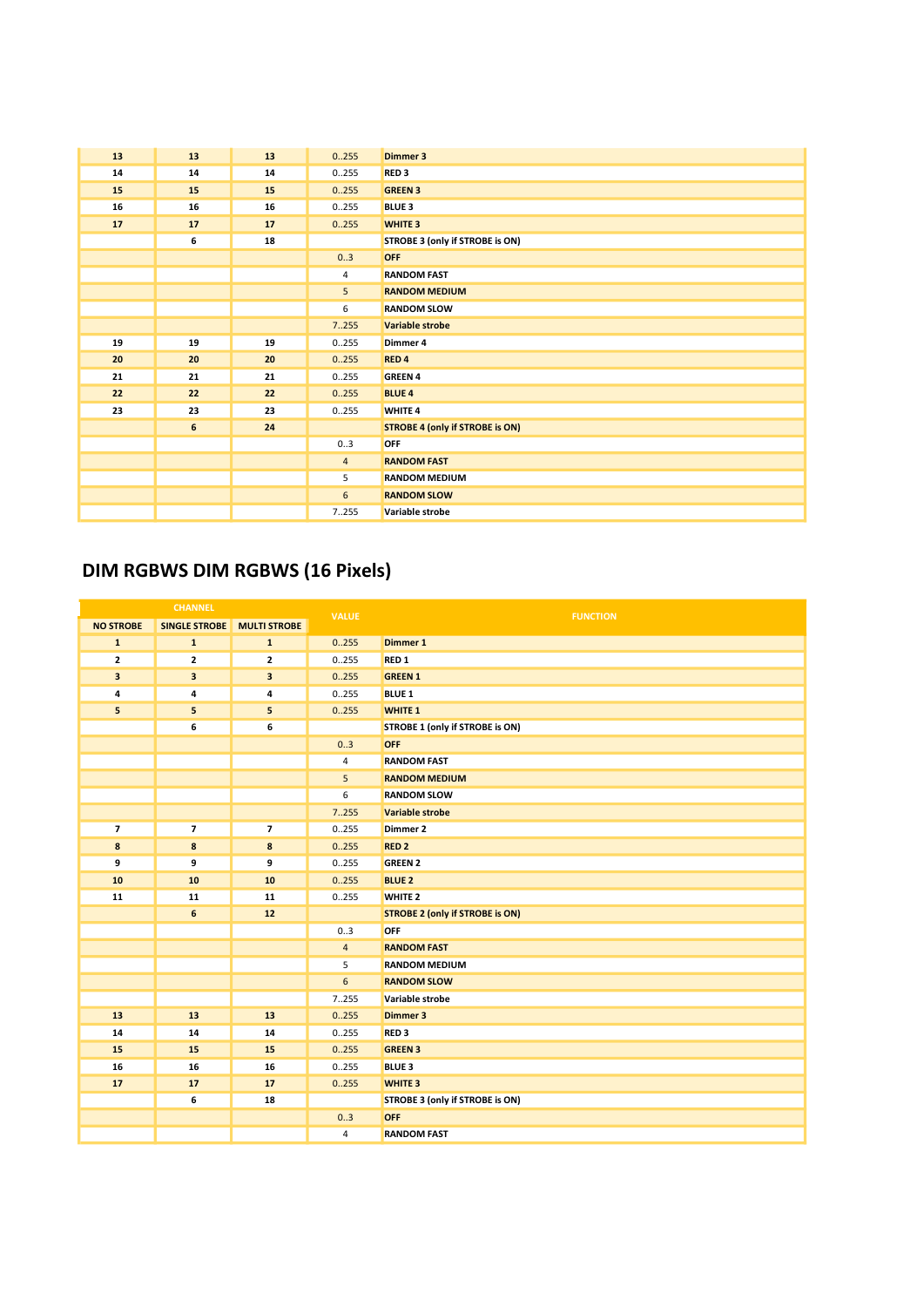|    |                  |    | 5              | <b>RANDOM MEDIUM</b>                   |
|----|------------------|----|----------------|----------------------------------------|
|    |                  |    | 6              | <b>RANDOM SLOW</b>                     |
|    |                  |    | 7255           | Variable strobe                        |
| 19 | 19               | 19 | 0255           | Dimmer 4                               |
| 20 | 20               | 20 | 0.255          | RED <sub>4</sub>                       |
| 21 | 21               | 21 | 0255           | <b>GREEN 4</b>                         |
| 22 | 22               | 22 | 0.255          | <b>BLUE 4</b>                          |
| 23 | 23               | 23 | 0255           | <b>WHITE 4</b>                         |
|    | $\boldsymbol{6}$ | 24 |                | <b>STROBE 4 (only if STROBE is ON)</b> |
|    |                  |    | 03             | OFF                                    |
|    |                  |    | $\overline{4}$ | <b>RANDOM FAST</b>                     |
|    |                  |    | 5              | <b>RANDOM MEDIUM</b>                   |
|    |                  |    | 6              | <b>RANDOM SLOW</b>                     |
|    |                  |    | 7255           | Variable strobe                        |
| 25 | 25               | 25 | 0.255          | <b>Dimmer 5</b>                        |
| 26 | 26               | 26 | 0255           | RED <sub>5</sub>                       |
| 27 | 27               | 27 | 0.255          | <b>GREEN 5</b>                         |
| 28 | 28               | 28 | 0255           | <b>BLUE 5</b>                          |
| 29 | 29               | 29 | 0.255          | <b>WHITE 5</b>                         |
|    | 6                | 30 |                | STROBE 5 (only if STROBE is ON)        |
|    |                  |    | 03             | <b>OFF</b>                             |
|    |                  |    | 4              | <b>RANDOM FAST</b>                     |
|    |                  |    | 5              | <b>RANDOM MEDIUM</b>                   |
|    |                  |    | 6              | <b>RANDOM SLOW</b>                     |
|    |                  |    | 7255           | Variable strobe                        |
| 31 | 31               | 31 | 0255           | Dimmer 6                               |
| 32 | 32               | 32 | 0.255          | RED <sub>6</sub>                       |
| 33 | 33               | 33 | 0255           | <b>GREEN 6</b>                         |
| 34 | 34               | 34 | 0.255          | <b>BLUE 6</b>                          |
| 35 | 35               | 35 | 0255           | WHITE 6                                |
|    | 6                | 36 |                | <b>STROBE 6 (only if STROBE is ON)</b> |
|    |                  |    | 03             | OFF                                    |
|    |                  |    | $\overline{4}$ | <b>RANDOM FAST</b>                     |
|    |                  |    | 5              | <b>RANDOM MEDIUM</b>                   |
|    |                  |    | 6              | <b>RANDOM SLOW</b>                     |
|    |                  |    | 7.255          | Variable strobe                        |
| 37 | 37               | 37 | 0.255          | Dimmer 7                               |
| 38 | 38               | 38 | 0255           | RED <sub>7</sub>                       |
| 39 | 39               | 39 | 0.255          | <b>GREEN 7</b>                         |
| 40 | 40               | 40 | 0255           | <b>BLUE 7</b>                          |
| 41 | 41               | 41 | 0.255          | <b>WHITE 7</b>                         |
|    | 6                | 42 |                | STROBE 7 (only if STROBE is ON)        |
|    |                  |    | 03             | <b>OFF</b>                             |
|    |                  |    | 4              | <b>RANDOM FAST</b>                     |
|    |                  |    | 5              | <b>RANDOM MEDIUM</b>                   |
|    |                  |    | 6              | <b>RANDOM SLOW</b>                     |
|    |                  |    | 7.255          | Variable strobe                        |
| 43 | 43               | 43 | 0.255          | Dimmer 8                               |
| 44 | 44               | 44 | 0.255          | <b>RED 8</b>                           |
| 45 | 45               | 45 | 0255           | <b>GREEN 8</b>                         |
| 46 | 46               | 46 | 0.255          | <b>BLUE 8</b>                          |
| 47 | 47               | 47 | 0255           | WHITE 8                                |
|    | $\boldsymbol{6}$ | 48 |                | <b>STROBE 8 (only if STROBE is ON)</b> |
|    |                  |    | 03             | OFF                                    |
|    |                  |    | $\overline{4}$ | <b>RANDOM FAST</b>                     |
|    |                  |    | 5              | <b>RANDOM MEDIUM</b>                   |
|    |                  |    | 6              | <b>RANDOM SLOW</b>                     |
|    |                  |    | 7255           | Variable strobe                        |
| 49 | 49               | 49 | 0.255          | <b>Dimmer 9</b>                        |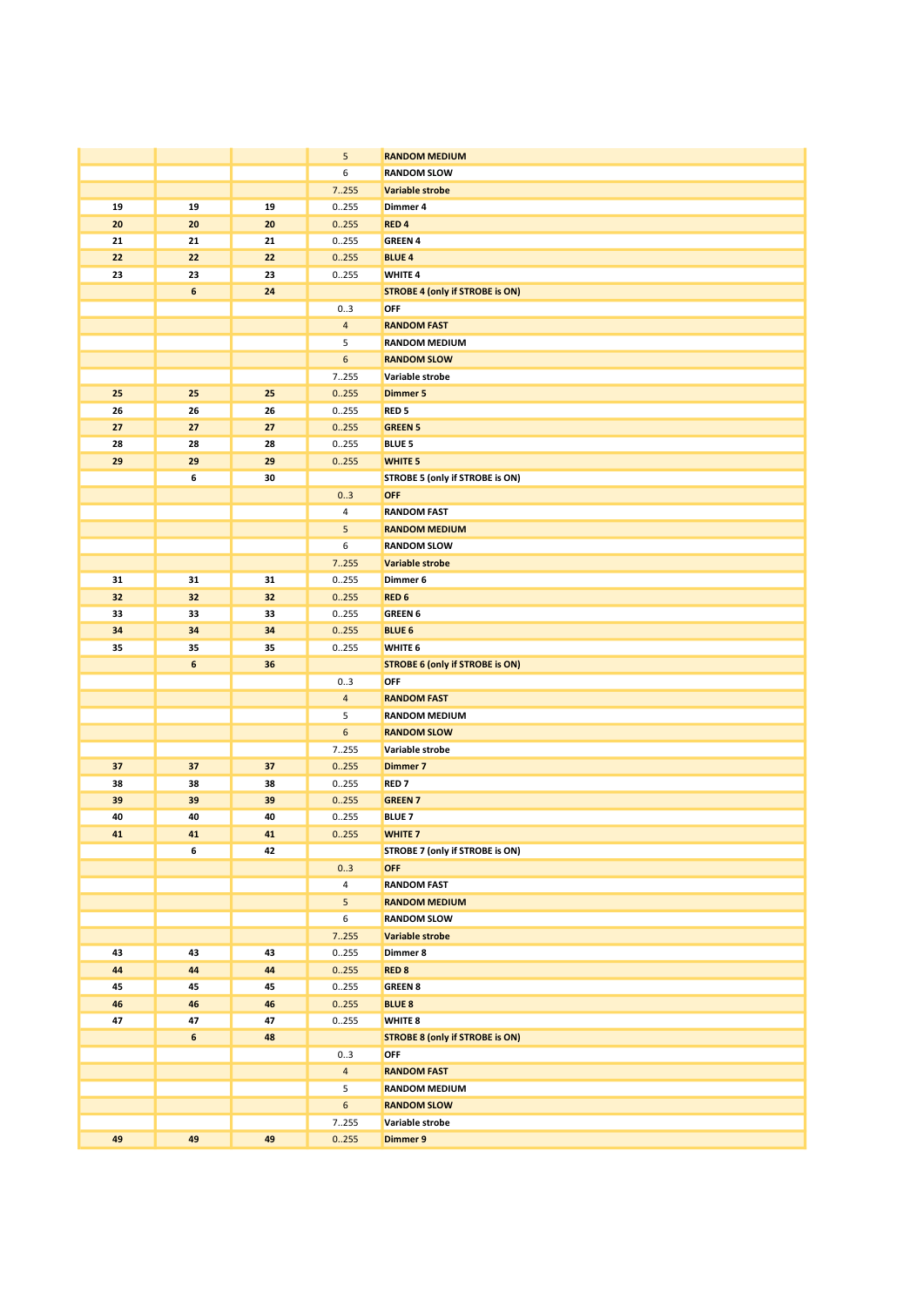| 50         | 50               | 50         | 0255           | RED <sub>9</sub>                        |
|------------|------------------|------------|----------------|-----------------------------------------|
| 51         | 51               | 51         | 0.255          | <b>GREEN 9</b>                          |
| 52         | 52               | 52         | 0.255          | <b>BLUE 9</b>                           |
| 53         | 53               | 53         | 0.255          | <b>WHITE 9</b>                          |
|            | 6                | 54         |                | STROBE 9 (only if STROBE is ON)         |
|            |                  |            | 0.3            | <b>OFF</b>                              |
|            |                  |            | 4              | <b>RANDOM FAST</b>                      |
|            |                  |            | 5              | <b>RANDOM MEDIUM</b>                    |
|            |                  |            | 6              | <b>RANDOM SLOW</b>                      |
|            |                  |            | 7.255          | Variable strobe                         |
| 55         | 55               | 55         | 0.255          | Dimmer 10                               |
| 56         | 56               | 56         | 0.255          | <b>RED 10</b>                           |
| 57         | 57               | 57         | 0255           | <b>GREEN 10</b>                         |
| 58         | 58               | 58         | 0.255          | <b>BLUE 10</b>                          |
| 59         | 59               | 59         | 0.255          | WHITE 10                                |
|            | $\boldsymbol{6}$ | 60         |                | <b>STROBE 10 (only if STROBE is ON)</b> |
|            |                  |            | 03             | OFF                                     |
|            |                  |            | $\overline{4}$ | <b>RANDOM FAST</b>                      |
|            |                  |            | 5              | <b>RANDOM MEDIUM</b>                    |
|            |                  |            | 6              | <b>RANDOM SLOW</b>                      |
|            |                  |            | 7255           | Variable strobe                         |
| 61         | 61               | 61         | 0.255          | Dimmer 11                               |
| 62         | 62               | 62         | 0255           | <b>RED 11</b>                           |
| 63         | 63               | 63         | 0.255          | <b>GREEN 11</b>                         |
| 64         | 64               | 64         | 0255           | <b>BLUE 11</b>                          |
| 65         | 65               | 65         | 0.255          | <b>WHITE 11</b>                         |
|            | 6                | 66         |                | STROBE 11 (only if STROBE is ON)        |
|            |                  |            | 03             | <b>OFF</b>                              |
|            |                  |            | 4              | <b>RANDOM FAST</b>                      |
|            |                  |            | 5              | <b>RANDOM MEDIUM</b>                    |
|            |                  |            | 6              | <b>RANDOM SLOW</b>                      |
|            |                  |            | 7.255          | Variable strobe                         |
| 67         | 67               | 67         | 0255           | Dimmer 12                               |
| 68         | 68               | 68         | 0.255          | <b>RED 12</b>                           |
| 69         | 69               | 69         | 0255           | <b>GREEN 12</b>                         |
| 70         | 70               | 70         | 0.255          | <b>BLUE 12</b>                          |
| ${\bf 71}$ | 71               | 71         | 0255           | WHITE 12                                |
|            | $\boldsymbol{6}$ | 72         |                | <b>STROBE 12 (only if STROBE is ON)</b> |
|            |                  |            | 03             | OFF                                     |
|            |                  |            | $\overline{a}$ | <b>RANDOM FAST</b>                      |
|            |                  |            | 5              | <b>RANDOM MEDIUM</b>                    |
|            |                  |            | $\,$ 6 $\,$    | <b>RANDOM SLOW</b>                      |
|            |                  |            | 7255           | Variable strobe                         |
| 73         | 73               | 73         | 0.255          | Dimmer 13                               |
| 74         | 74               | 74         | 0.255          | <b>RED 13</b>                           |
| 75         | 75               | 75         | 0.255          | <b>GREEEN 13</b>                        |
| 76         | 76               | ${\bf 76}$ | 0255           | <b>BLUE 13</b>                          |
| 77         | 77               | 77         | 0.255          | <b>WHITE 13</b>                         |
|            | 6                | 78         |                | STROBE 13 (only if STROBE is ON)        |
|            |                  |            | 03             | <b>OFF</b>                              |
|            |                  |            | $\overline{4}$ | <b>RANDOM FAST</b>                      |
|            |                  |            | 5 <sub>5</sub> | <b>RANDOM MEDIUM</b>                    |
|            |                  |            | 6              | <b>RANDOM SLOW</b>                      |
|            |                  |            | 7.255          | Variable strobe                         |
| 79         | 79               | 79         | 0255           | Dimmer 14                               |
| 80         | 80               | 80         | 0.255          | <b>RED 14</b>                           |
| 81         | 81               | 81         | 0.255          | <b>GREEN 14</b>                         |
| 82         | 82               | 82         | 0255           | <b>BLUE 14</b>                          |
| 83         | 83               | 83         | 0255           | <b>WHITE 14</b>                         |
|            |                  |            |                |                                         |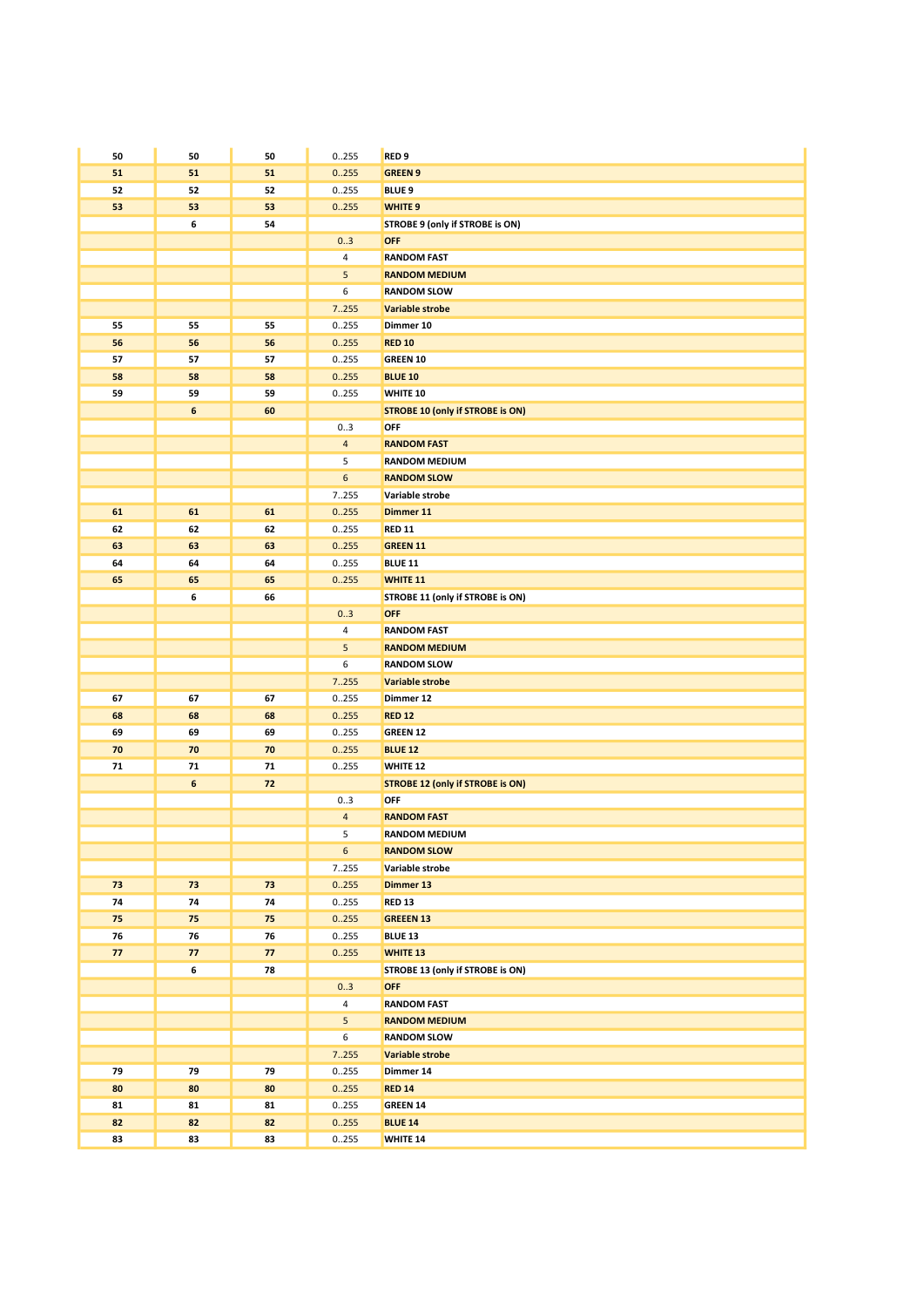|    | 6  | 84 |                | <b>STROBE 14 (only if STROBE is ON)</b> |
|----|----|----|----------------|-----------------------------------------|
|    |    |    | 03             | OFF                                     |
|    |    |    | $\overline{4}$ | <b>RANDOM FAST</b>                      |
|    |    |    | 5              | <b>RANDOM MEDIUM</b>                    |
|    |    |    | $6\phantom{a}$ | <b>RANDOM SLOW</b>                      |
|    |    |    | 7255           | Variable strobe                         |
| 85 | 85 | 85 | 0.255          | Dimmer 15                               |
| 86 | 86 | 86 | 0.255          | <b>RED 15</b>                           |
| 87 | 87 | 87 | 0.255          | <b>GREEN 15</b>                         |
| 88 | 88 | 88 | 0.255          | <b>BLUE 15</b>                          |
| 89 | 89 | 89 | 0.255          | <b>WHITE 15</b>                         |
|    | 6  | 90 |                | STROBE 15 (only if STROBE is ON)        |
|    |    |    | 0.3            | OFF                                     |
|    |    |    | 4              | <b>RANDOM FAST</b>                      |
|    |    |    | 5              | <b>RANDOM MEDIUM</b>                    |
|    |    |    | 6              | <b>RANDOM SLOW</b>                      |
|    |    |    | 7.255          | Variable strobe                         |
| 91 | 91 | 91 | 0.255          | Dimmer 16                               |
| 92 | 92 | 92 | 0.255          | <b>RED 16</b>                           |
| 93 | 93 | 93 | 0.255          | <b>GREEN 16</b>                         |
| 94 | 94 | 94 | 0.255          | <b>BLUE 16</b>                          |
| 95 | 95 | 95 | 0.255          | WHITE 16                                |
|    | 6  | 96 |                | <b>STROBE 16 (only if STROBE is ON)</b> |
|    |    |    | 03             | OFF                                     |
|    |    |    | $\overline{4}$ | <b>RANDOM FAST</b>                      |
|    |    |    | 5              | <b>RANDOM MEDIUM</b>                    |
|    |    |    | 6              | <b>RANDOM SLOW</b>                      |
|    |    |    | 7.255          | Variable strobe                         |

## DIM RGBAWS DIM RGBAWS (1 Pixel)

| <b>CHANNEL</b>          |                                   | <b>VALUE</b>            | <b>FUNCTION</b> |                                      |
|-------------------------|-----------------------------------|-------------------------|-----------------|--------------------------------------|
| <b>NO STROBE</b>        | <b>SINGLE STROBE</b> MULTI STROBE |                         |                 |                                      |
| $\mathbf{1}$            | $\mathbf{1}$                      | 1                       | 0.255           | <b>Dimmer</b>                        |
| $\overline{2}$          | $\overline{2}$                    | $\overline{\mathbf{2}}$ | 0255            | <b>RED</b>                           |
| $\overline{\mathbf{3}}$ | $\overline{\mathbf{3}}$           | 3                       | 0.255           | <b>GREEN</b>                         |
| 4                       | 4                                 | 4                       | 0255            | <b>BLUE</b>                          |
| 5                       | 5                                 | 5                       | 0.255           | <b>AMBER</b>                         |
| 6                       | 6                                 | 6                       | 0255            | <b>WHITE</b>                         |
|                         | $\overline{7}$                    | $\overline{7}$          |                 | <b>STROBE</b> (only if STROBE is ON) |
|                         |                                   |                         | 03              | <b>OFF</b>                           |
|                         |                                   |                         | $\overline{4}$  | <b>RANDOM FAST</b>                   |
|                         |                                   |                         | 5               | <b>RANDOM MEDIUM</b>                 |
|                         |                                   |                         | 6               | <b>RANDOM SLOW</b>                   |
|                         |                                   |                         | 7255            | Variable strobe                      |

## DIM RGBAWS DIM RGBAWS (4 Pixels)

| <b>CHANNEL</b>     |                            | <b>VALUE</b>            | <b>FUNCTION</b> |                |
|--------------------|----------------------------|-------------------------|-----------------|----------------|
| <b>NO STROBE</b>   | SINGLE STROBE MULTI STROBE |                         |                 |                |
| $\mathbf{1}$<br>л. | $\mathbf{1}$               | $\mathbf{1}$            | 0.255           | Dimmer 1       |
| $\mathbf{r}$       | $\overline{2}$             | $\overline{2}$          | 0255            | <b>RED1</b>    |
| 3                  | 3                          | $\overline{\mathbf{3}}$ | 0.255           | <b>GREEN 1</b> |
| 4                  | 4                          | 4                       | 0255            | <b>BLUE 1</b>  |
|                    | 5                          | 5                       | 0.255           | <b>AMBER 1</b> |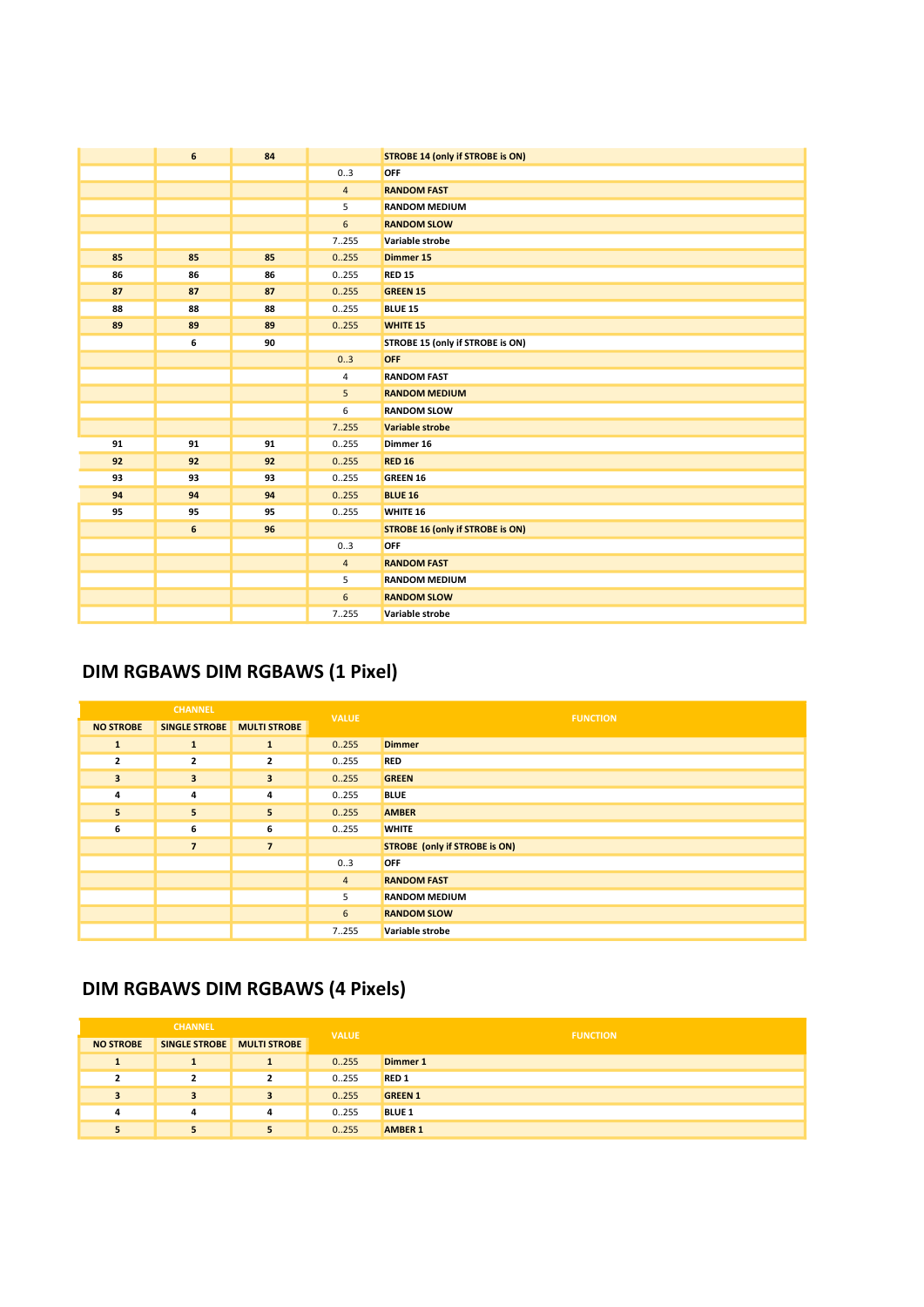| 6          | 6                        | 6              | 0.255          | <b>WHITE 1</b>                         |
|------------|--------------------------|----------------|----------------|----------------------------------------|
|            | $\overline{7}$           | $\overline{7}$ |                | <b>STROBE 1 (only if STROBE is ON)</b> |
|            |                          |                | 03             | OFF                                    |
|            |                          |                | $\overline{4}$ | <b>RANDOM FAST</b>                     |
|            |                          |                | 5              | <b>RANDOM MEDIUM</b>                   |
|            |                          |                | 6              | <b>RANDOM SLOW</b>                     |
|            |                          |                | 7.255          | Variable strobe                        |
| 8          | $\bf8$                   | 8              | 0.255          | <b>Dimmer 2</b>                        |
| 9          | 9                        | 9              | 0.255          | RED <sub>2</sub>                       |
| ${\bf 10}$ | 10                       | 10             | 0.255          | <b>GREEN 2</b>                         |
| 11         | 11                       | 11             | 0.255          | <b>BLUE 2</b>                          |
| $12\,$     | ${\bf 12}$               | ${\bf 12}$     | 0.255          | <b>AMBER 2</b>                         |
| 13         | 13                       | 13             | 0.255          | WHITE <sub>2</sub>                     |
|            | $\overline{7}$           | 14             |                | <b>STROBE 2 (only if STROBE is ON)</b> |
|            |                          |                | 03             | OFF                                    |
|            |                          |                | $\overline{4}$ | <b>RANDOM FAST</b>                     |
|            |                          |                | 5              | <b>RANDOM MEDIUM</b>                   |
|            |                          |                | 6              | <b>RANDOM SLOW</b>                     |
|            |                          |                | 7255           | Variable strobe                        |
| 15         | 15                       | 15             | 0.255          | <b>Dimmer 3</b>                        |
| 16         | 16                       | 16             | 0.255          | RED <sub>3</sub>                       |
| 17         | 17                       | 17             | 0.255          | <b>GREEN 3</b>                         |
| 18         | 18                       | 18             | 0.255          | <b>BLUE 3</b>                          |
| 19         | 19                       | 19             | 0.255          | <b>AMBER 3</b>                         |
| 20         | 20                       | 20             | 0.255          | WHITE <sub>3</sub>                     |
|            | $\overline{\mathbf{z}}$  | 21             |                | <b>STROBE 3 (only if STROBE is ON)</b> |
|            |                          |                | 0.3            | OFF                                    |
|            |                          |                | $\overline{4}$ | <b>RANDOM FAST</b>                     |
|            |                          |                | 5              | <b>RANDOM MEDIUM</b>                   |
|            |                          |                | 6              | <b>RANDOM SLOW</b>                     |
|            |                          |                | 7.255          | Variable strobe                        |
| 22         | 22                       | 22             | 0.255          | <b>Dimmer 4</b>                        |
| 23         | 23                       | 23             | 0.255          | RED <sub>4</sub>                       |
| 24         | 24                       | 24             | 0.255          | <b>GREEN 4</b>                         |
| 25         | 25                       | 25             | 0.255          | <b>BLUE 4</b>                          |
| 26         | 26                       | 26             | 0.255          | <b>AMBER 4</b>                         |
| 27         | 27                       | 27             | 0255           | <b>WHITE 4</b>                         |
|            | $\overline{\phantom{a}}$ | 28             |                | <b>STROBE 4 (only if STROBE is ON)</b> |
|            |                          |                | 03             | OFF                                    |
|            |                          |                | $\overline{4}$ | <b>RANDOM FAST</b>                     |
|            |                          |                | 5              | <b>RANDOM MEDIUM</b>                   |
|            |                          |                | 6              | <b>RANDOM SLOW</b>                     |
|            |                          |                | 7255           | Variable strobe                        |

### DIM RGBAWS DIM RGBAWS (16 Pixel)

| <b>CHANNEL</b>          |                          | <b>VALUE</b>             | <b>FUNCTION</b> |                                        |
|-------------------------|--------------------------|--------------------------|-----------------|----------------------------------------|
| <b>NO STROBE</b>        | <b>SINGLE STROBE</b>     | <b>MULTI STROBE</b>      |                 |                                        |
| $\mathbf{1}$            | $\mathbf{1}$             | $\mathbf{1}$             | 0.255           | <b>Dimmer 1</b>                        |
| $\overline{2}$          | $\overline{2}$           | $\overline{\mathbf{2}}$  | 0.255           | <b>RED1</b>                            |
| $\overline{\mathbf{3}}$ | 3                        | 3                        | 0.255           | <b>GREEN 1</b>                         |
| 4                       | 4                        | 4                        | 0.255           | <b>BLUE 1</b>                          |
| 5                       | 5                        | 5                        | 0.255           | <b>AMBER 1</b>                         |
| 6                       | 6                        | 6                        | 0255            | <b>WHITE 1</b>                         |
|                         | $\overline{\phantom{a}}$ | $\overline{\phantom{a}}$ |                 | <b>STROBE 1 (only if STROBE is ON)</b> |
|                         |                          |                          | 03              | <b>OFF</b>                             |
|                         |                          |                          | $\overline{4}$  | <b>RANDOM FAST</b>                     |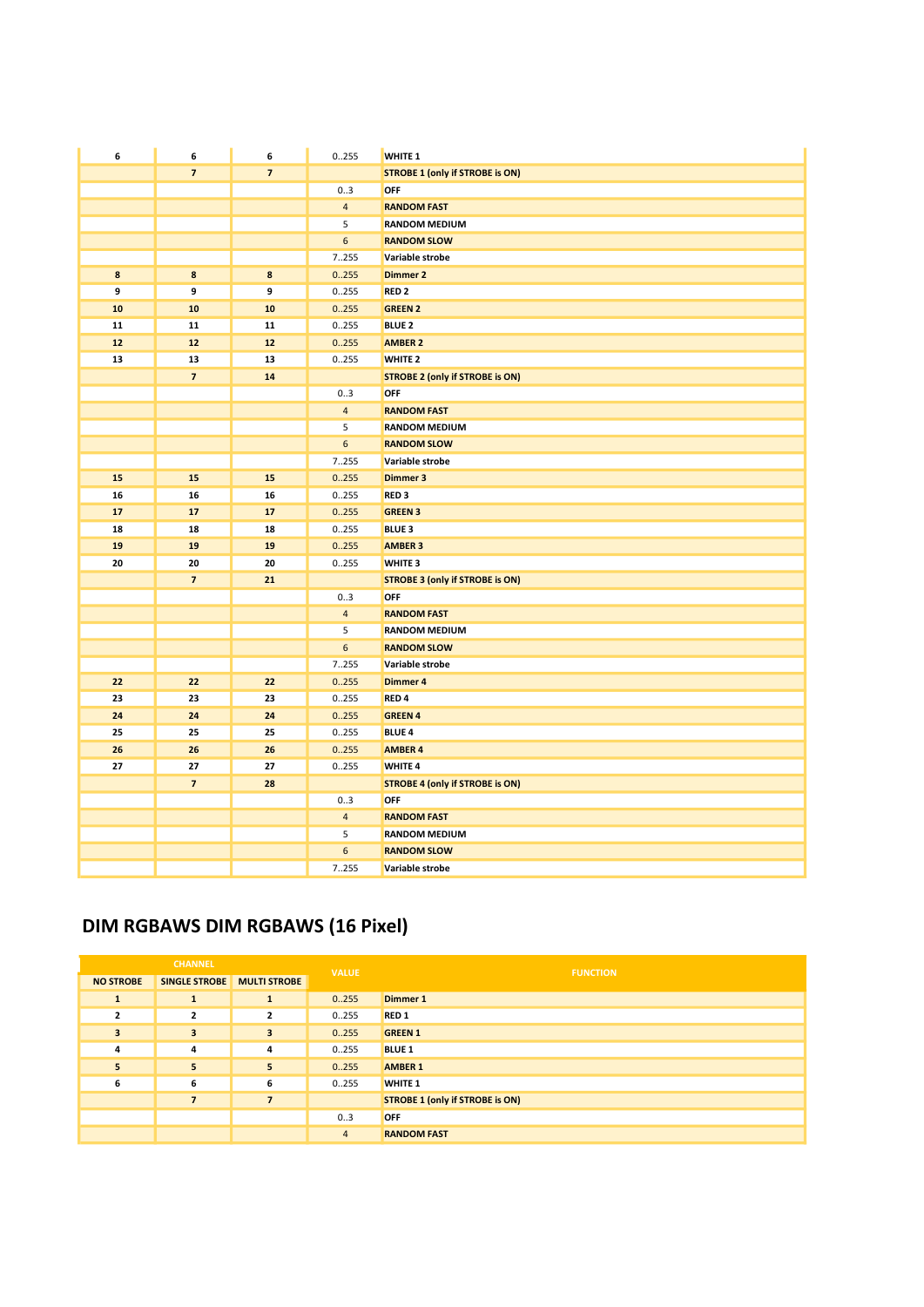|    |                          |        | 5                | <b>RANDOM MEDIUM</b>                   |
|----|--------------------------|--------|------------------|----------------------------------------|
|    |                          |        | $\boldsymbol{6}$ | <b>RANDOM SLOW</b>                     |
|    |                          |        | 7.255            | Variable strobe                        |
| 8  | 8                        | $\bf8$ | 0.255            | <b>Dimmer 2</b>                        |
| 9  | 9                        | 9      | 0255             | RED <sub>2</sub>                       |
| 10 | 10                       | 10     | 0.255            | <b>GREEN 2</b>                         |
| 11 | 11                       | 11     | 0255             | <b>BLUE 2</b>                          |
| 12 | $12$                     | $12$   | 0.255            | <b>AMBER 2</b>                         |
| 13 | 13                       | 13     | 0255             | WHITE <sub>2</sub>                     |
|    | $\overline{\mathbf{z}}$  | 14     |                  | <b>STROBE 2 (only if STROBE is ON)</b> |
|    |                          |        | 03               | OFF                                    |
|    |                          |        | $\overline{4}$   | <b>RANDOM FAST</b>                     |
|    |                          |        | 5                | <b>RANDOM MEDIUM</b>                   |
|    |                          |        | 6                | <b>RANDOM SLOW</b>                     |
|    |                          |        | 7255             | Variable strobe                        |
| 15 | 15                       | 15     | 0.255            | <b>Dimmer 3</b>                        |
| 16 | 16                       | 16     | 0255             | RED <sub>3</sub>                       |
| 17 | 17                       | 17     | 0.255            | <b>GREEN 3</b>                         |
| 18 | 18                       | 18     | 0255             | <b>BLUE 3</b>                          |
| 19 | 19                       | 19     | 0.255            | <b>AMBER 3</b>                         |
| 20 | 20                       | 20     | 0255             | <b>WHITE 3</b>                         |
|    | $\overline{\phantom{a}}$ | 21     |                  | <b>STROBE 3 (only if STROBE is ON)</b> |
|    |                          |        | 03               | OFF                                    |
|    |                          |        | $\overline{4}$   | <b>RANDOM FAST</b>                     |
|    |                          |        | 5                | <b>RANDOM MEDIUM</b>                   |
|    |                          |        | 6                | <b>RANDOM SLOW</b>                     |
|    |                          |        | 7.255            | Variable strobe                        |
| 22 | 22                       | 22     | 0.255            | <b>Dimmer 4</b>                        |
| 23 | 23                       | 23     | 0255             | RED <sub>4</sub>                       |
| 24 | 24                       | 24     | 0.255            | <b>GREEN 4</b>                         |
| 25 | 25                       | 25     | 0255             | <b>BLUE 4</b>                          |
| 26 | 26                       | 26     | 0.255            | <b>AMBER 4</b>                         |
| 27 | 27                       | 27     | 0.255            | <b>WHITE 4</b>                         |
|    | $\overline{\mathbf{z}}$  | 28     |                  | <b>STROBE 4 (only if STROBE is ON)</b> |
|    |                          |        | 03               | OFF                                    |
|    |                          |        | $\overline{4}$   | <b>RANDOM FAST</b>                     |
|    |                          |        | 5                | <b>RANDOM MEDIUM</b>                   |
|    |                          |        | 6                | <b>RANDOM SLOW</b>                     |
|    |                          |        | 7255             | Variable strobe                        |
| 29 | 29                       | 29     | 0.255            | <b>Dimmer 5</b>                        |
| 30 | 30                       | 30     | 0.255            | RED <sub>5</sub>                       |
| 31 | 31                       | 31     | 0.255            | <b>GREEN 5</b>                         |
| 32 | 32                       | 32     | 0.255            | <b>BLUE 5</b>                          |
| 33 | 33                       | 33     | 0.255            | <b>AMBER 5</b>                         |
| 34 | 34                       | 34     | 0.255            | WHITE <sub>5</sub>                     |
|    | $\overline{7}$           | 35     |                  | <b>STROBE 5 (only if STROBE is ON)</b> |
|    |                          |        | 03               | OFF                                    |
|    |                          |        | $\overline{4}$   | <b>RANDOM FAST</b>                     |
|    |                          |        | 5                | <b>RANDOM MEDIUM</b>                   |
|    |                          |        | 6                | <b>RANDOM SLOW</b>                     |
|    |                          |        | 7255             | Variable strobe                        |
| 36 | 36                       | 36     | 0.255            | Dimmer 6                               |
| 37 | 37                       | 37     | 0.255            | RED <sub>6</sub>                       |
| 38 | 38                       | 38     | 0.255            | <b>GREEN 6</b>                         |
| 39 | 39                       | 39     | 0.255            | <b>BLUE 6</b>                          |
| 40 | 40                       | 40     | 0.255            | <b>AMBER 6</b>                         |
| 41 | 41                       | 41     | 0255             | WHITE 6                                |
|    | $\overline{\mathbf{z}}$  | 42     |                  | <b>STROBE 6 (only if STROBE is ON)</b> |
|    |                          |        | 03               | OFF                                    |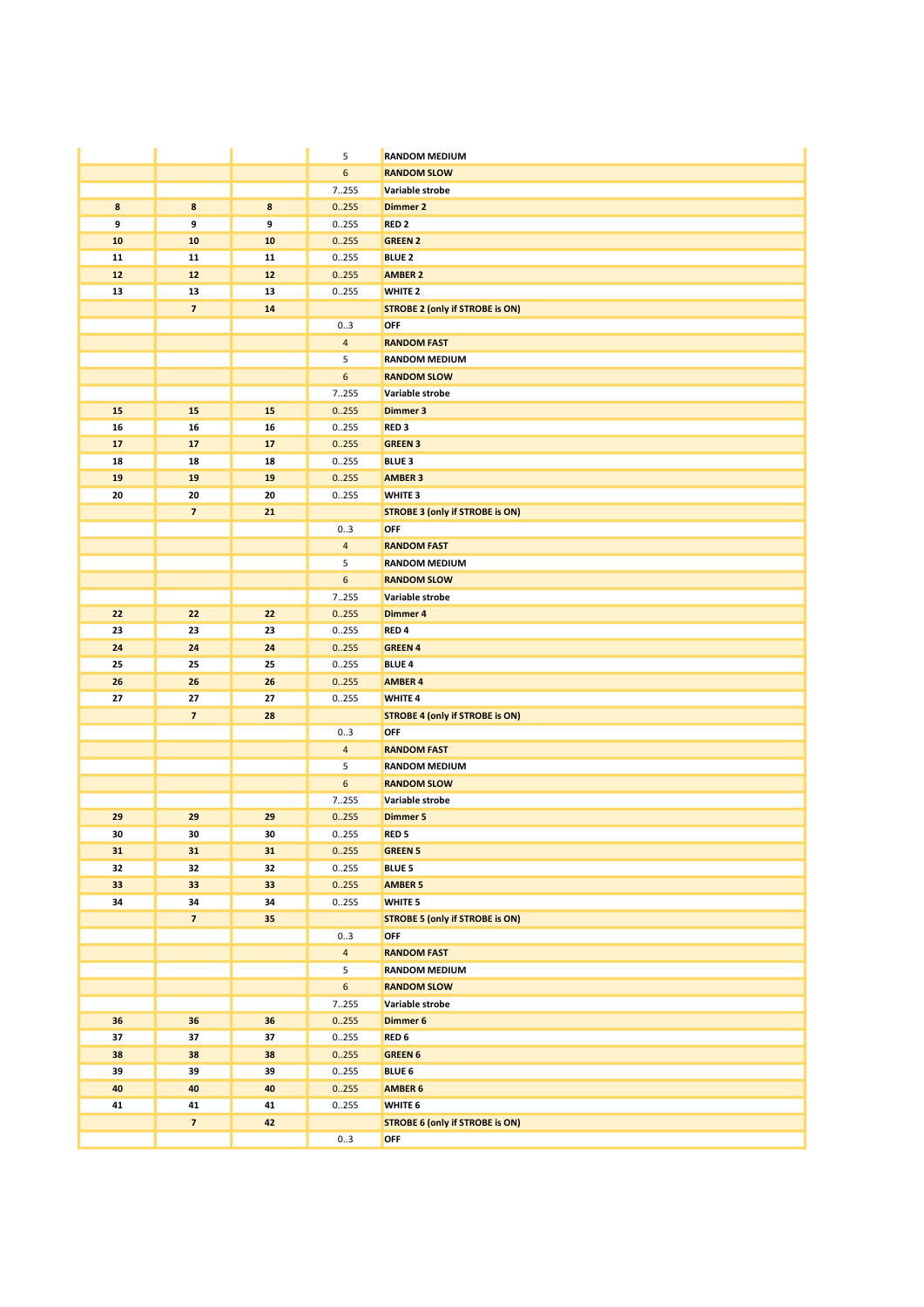|          |                               |          | $\overline{4}$ | <b>RANDOM FAST</b>                            |
|----------|-------------------------------|----------|----------------|-----------------------------------------------|
|          |                               |          | 5              | <b>RANDOM MEDIUM</b>                          |
|          |                               |          | 6              | <b>RANDOM SLOW</b>                            |
|          |                               |          | 7255           | Variable strobe                               |
| 43       | 43                            | 43       | 0.255          | <b>Dimmer 7</b>                               |
| 44       | 44                            | 44       | 0255           | <b>RED7</b>                                   |
| 45       | 45                            | 45       | 0.255          | <b>GREEN 7</b>                                |
| 46       | 46                            | 46       | 0255           | <b>BLUE 7</b>                                 |
| 47       | 47                            | 47       | 0.255          | <b>AMBER 7</b>                                |
|          |                               |          |                |                                               |
| 48       | 48<br>$\overline{\mathbf{z}}$ | 48       | 0255           | WHITE <sub>7</sub>                            |
|          |                               | 49       |                | <b>STROBE 7 (only if STROBE is ON)</b>        |
|          |                               |          | 03             | OFF                                           |
|          |                               |          | $\overline{4}$ | <b>RANDOM FAST</b>                            |
|          |                               |          | 5              | <b>RANDOM MEDIUM</b>                          |
|          |                               |          | 6              | <b>RANDOM SLOW</b>                            |
|          |                               |          | 7.255          | Variable strobe                               |
| 50       | 50                            | 50       | 0.255          | <b>DIMMER 8</b>                               |
| 51       | 51                            | 51       | 0255           | RED <sub>8</sub>                              |
| 52       | 52                            | 52       | 0.255          | <b>GREEN 8</b>                                |
| 53       | 53                            | 53       | 0255           | <b>BLUE 8</b>                                 |
| 54       | 54                            | 54       | 0.255          | <b>AMBER 8</b>                                |
| 55       | 55                            | 55       | 0255           | WHITE 8                                       |
|          | $\overline{\phantom{a}}$      | 56       |                | <b>STROBE 8 (only if STROBE is ON)</b>        |
|          |                               |          | 03             | OFF                                           |
|          |                               |          | $\overline{4}$ | <b>RANDOM FAST</b>                            |
|          |                               |          | 5              | <b>RANDOM MEDIUM</b>                          |
|          |                               |          | 6              | <b>RANDOM SLOW</b>                            |
|          |                               |          | 7255           | Variable strobe                               |
| 57       | 57                            | 57       | 0.255          | Dimmer 9                                      |
| 58       | 58                            | 58       | 0255           | RED <sub>9</sub>                              |
| 59       | 59                            | 59       | 0.255          | <b>GREEN 9</b>                                |
| 60       | 60                            | 60       | 0255           | <b>BLUE 9</b>                                 |
| 61       | 61                            | 61       | 0.255          | <b>AMBER 9</b>                                |
| 62       | 62                            | 62       | 0.255          | WHITE <sub>9</sub>                            |
|          | $\overline{\mathbf{z}}$       | 63       |                | <b>STROBE 9 (only if STROBE is ON)</b><br>OFF |
|          |                               |          | 03             |                                               |
|          |                               |          | $\overline{4}$ | <b>RANDOM FAST</b>                            |
|          |                               |          | 5              | <b>RANDOM MEDIUM</b>                          |
|          |                               |          | 6              | <b>RANDOM SLOW</b><br>Variable strobe         |
|          |                               |          | 7255           |                                               |
| 64<br>65 | 64<br>65                      | 64<br>65 | 0.255<br>0.255 | Dimmer 10<br><b>RED 10</b>                    |
| 66       | 66                            | 66       | 0.255          | <b>GREEN 10</b>                               |
| 67       | 67                            | 67       | 0.255          | <b>BLUE 10</b>                                |
| 68       | 68                            | 68       | 0.255          | <b>AMBER 10</b>                               |
| 69       | 69                            | 69       | 0.255          | WHITE 10                                      |
|          | $\overline{ }$                | 70       |                | <b>STROBE 10 (only if STROBE is ON)</b>       |
|          |                               |          | 03             | OFF                                           |
|          |                               |          | $\overline{4}$ | <b>RANDOM FAST</b>                            |
|          |                               |          | 5              | <b>RANDOM MEDIUM</b>                          |
|          |                               |          | 6              | <b>RANDOM SLOW</b>                            |
|          |                               |          | 7.255          | Variable strobe                               |
| 71       | $71$                          | $71$     | 0.255          | Dimmer 11                                     |
| 72       | 72                            | 72       | 0255           | <b>RED 11</b>                                 |
| 73       | 73                            | 73       | 0.255          | <b>GREEN 11</b>                               |
| 74       | 74                            | 74       | 0.255          | <b>BLUE 11</b>                                |
| 75       | 75                            | 75       | 0.255          | <b>AMBER 11</b>                               |
| 76       | 76                            | 76       | 0.255          | WHITE 11                                      |
|          | $\overline{ }$                | 77       |                | <b>STROBE 11 (only if STROBE is ON)</b>       |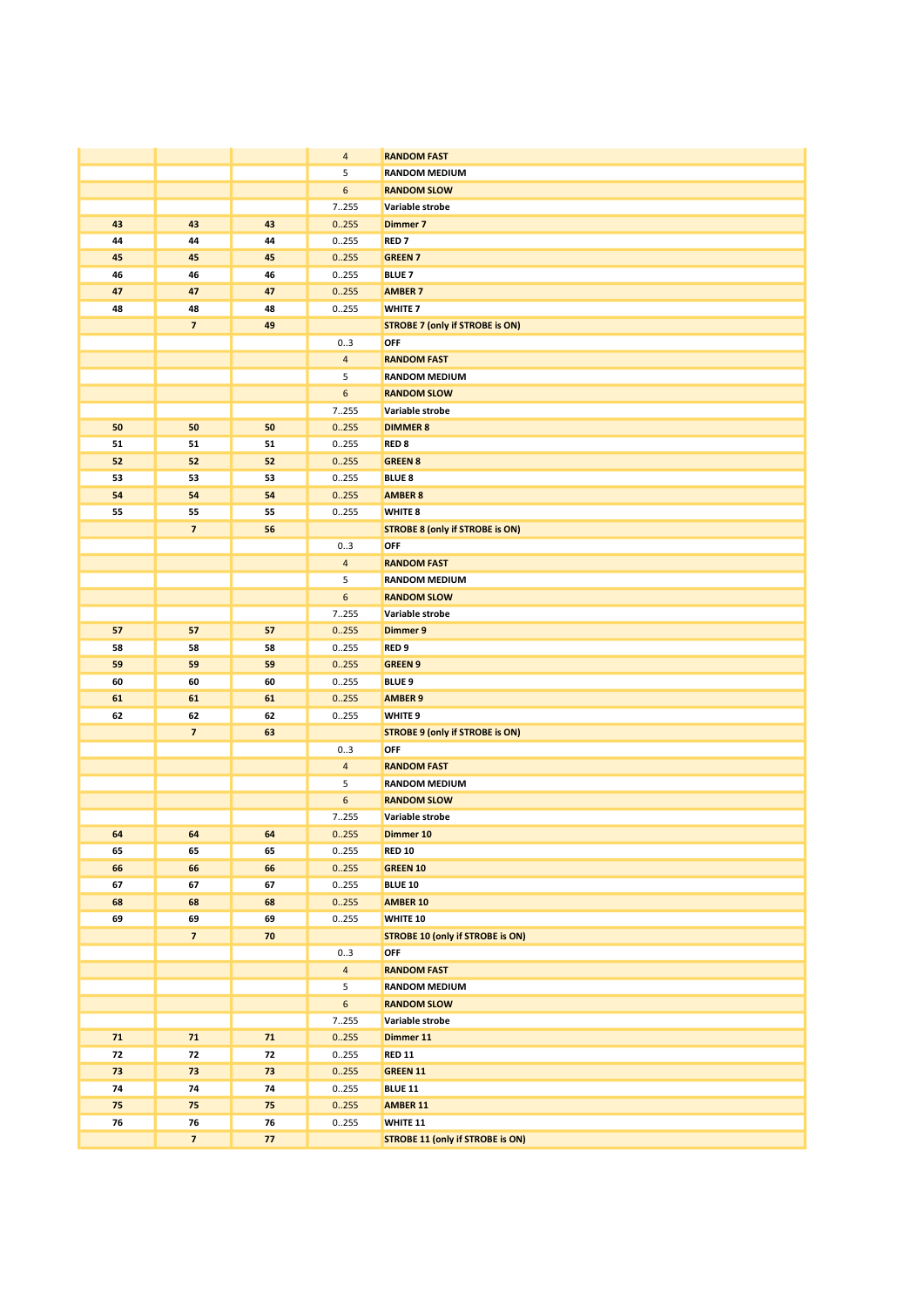|            |                         |            | 03               | OFF                                     |
|------------|-------------------------|------------|------------------|-----------------------------------------|
|            |                         |            | $\overline{4}$   | <b>RANDOM FAST</b>                      |
|            |                         |            | 5                | <b>RANDOM MEDIUM</b>                    |
|            |                         |            | $\boldsymbol{6}$ | <b>RANDOM SLOW</b>                      |
|            |                         |            | 7255             | Variable strobe                         |
| 78         | 78                      | 78         | 0.255            | Dimmer 12                               |
| 79         | 79                      | 79         | 0255             | <b>RED 12</b>                           |
| 80         | 80                      | 80         | 0.255            | <b>GREEN 12</b>                         |
| 81         | 81                      | 81         | 0.255            | <b>BLUE 12</b>                          |
| 82         | 82                      | 82         | 0.255            | <b>AMBER 12</b>                         |
| 83         | 83                      | 83         | 0.255            | WHITE 12                                |
|            | $\overline{\mathbf{z}}$ | 84         |                  | <b>STROBE 12 (only if STROBE is ON)</b> |
|            |                         |            | 03               | <b>OFF</b>                              |
|            |                         |            | $\overline{4}$   | <b>RANDOM FAST</b>                      |
|            |                         |            | 5                | <b>RANDOM MEDIUM</b>                    |
|            |                         |            | $\boldsymbol{6}$ | <b>RANDOM SLOW</b>                      |
|            |                         |            | 7255             | Variable strobe                         |
| 85         | 85                      | 85         | 0.255            | Dimmer 13                               |
| 86         | 86                      | 86         | 0.255            | <b>RED 13</b>                           |
| 87         | 87                      | 87         | 0.255            | <b>GREEN 13</b>                         |
| 88         | 88                      | 88         | 0255             | <b>BLUE 13</b>                          |
| 89         | 89                      | 89         | 0.255            | <b>AMBER 13</b>                         |
| 90         | 90                      | 90         | 0255             | <b>WHITE 13</b>                         |
|            | $\overline{7}$          | 91         |                  | <b>STROBE 13 (only if STROBE is ON)</b> |
|            |                         |            | 03               | OFF                                     |
|            |                         |            | $\overline{4}$   | <b>RANDOM FAST</b>                      |
|            |                         |            | 5                | <b>RANDOM MEDIUM</b>                    |
|            |                         |            | $\boldsymbol{6}$ | <b>RANDOM SLOW</b>                      |
|            |                         |            | 7.255            | Variable strobe                         |
| 92         | 92                      | 92         | 0.255            | Dimmer 14                               |
| 93         | 93                      | 93         | 0255             | <b>RED 14</b>                           |
| 94         | 94                      | 94         | 0.255            | <b>GREEN 14</b>                         |
| 95         | 95                      | 95         | 0.255            | <b>BLUE 14</b>                          |
| 96         | 96                      | 96         | 0.255            | <b>AMBER 14</b>                         |
| 97         | 97                      | 97         | 0255             | WHITE 14                                |
|            | $\overline{\mathbf{z}}$ | 98         |                  | <b>STROBE 14 (only if STROBE is ON)</b> |
|            |                         |            | 03               | OFF                                     |
|            |                         |            | $\overline{4}$   | <b>RANDOM FAST</b>                      |
|            |                         |            | 5                | <b>RANDOM MEDIUM</b>                    |
|            |                         |            | $\boldsymbol{6}$ | <b>RANDOM SLOW</b>                      |
|            |                         |            | 7.255            | Variable strobe                         |
| 99         | 99                      | 99         | 0.255            | Dimmer 15                               |
| 100        | 100                     | 100        | 0.255            | <b>RED 15</b>                           |
| 101<br>102 | 101                     | 101        | 0.255            | <b>GREEN 15</b>                         |
| 103        | 102<br>103              | 102<br>103 | 0255<br>0.255    | <b>BLUE 15</b><br><b>AMBER 15</b>       |
| 104        | 104                     | 104        | 0.255            | <b>WHITE 15</b>                         |
|            | $\overline{ }$          | 105        |                  | <b>STROBE 15 (only if STROBE is ON)</b> |
|            |                         |            | 03               | OFF                                     |
|            |                         |            | $\overline{4}$   | <b>RANDOM FAST</b>                      |
|            |                         |            | 5                | <b>RANDOM MEDIUM</b>                    |
|            |                         |            | $\boldsymbol{6}$ | <b>RANDOM SLOW</b>                      |
|            |                         |            | 7255             | Variable strobe                         |
| 106        | 106                     | 106        | 0.255            | Dimmer 16                               |
| 107        | 107                     | 107        | 0255             | <b>RED 16</b>                           |
| 108        | 108                     | 108        | 0.255            | <b>GREEN 16</b>                         |
| 109        | 109                     | 109        | 0.255            | <b>BLUE 16</b>                          |
| 110        | 110                     | 110        | 0.255            | <b>AMBER 16</b>                         |
| 111        | 111                     | 111        | 0255             | WHITE 16                                |
|            |                         |            |                  |                                         |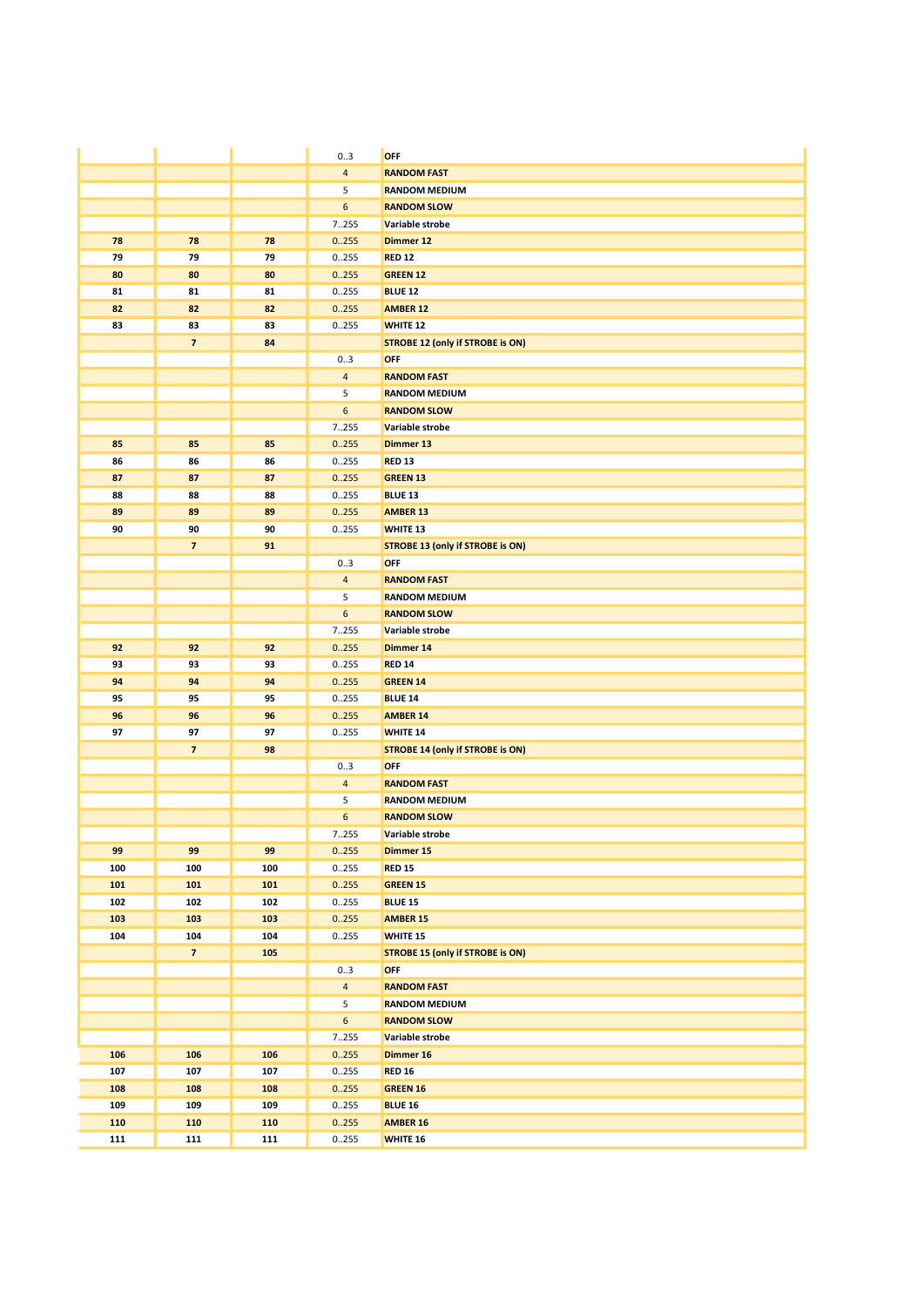|  | 112 |                | STROBE 16 (only if STROBE is ON) |
|--|-----|----------------|----------------------------------|
|  |     | 03             | <b>OFF</b>                       |
|  |     | $\overline{a}$ | <b>RANDOM FAST</b>               |
|  |     |                | <b>RANDOM MEDIUM</b>             |
|  |     |                | <b>RANDOM SLOW</b>               |
|  |     | 7.255          | Variable strobe                  |

## RGB CCT DIM IND S (1 Pixel)

| <b>CHANNEL</b>   |                      | <b>VALUE</b>            | <b>FUNCTION</b> |                                                                              |
|------------------|----------------------|-------------------------|-----------------|------------------------------------------------------------------------------|
| <b>NO STROBE</b> | <b>SINGLE STROBE</b> | <b>MULTI STROBE</b>     |                 |                                                                              |
| $\mathbf{1}$     | $\mathbf{1}$         | $\mathbf{1}$            | 0.255           | <b>RED</b>                                                                   |
| $\mathbf{z}$     | 2                    | $\overline{\mathbf{2}}$ | 0.255           | <b>GREEN</b>                                                                 |
| 3                | 3                    | $\overline{\mathbf{3}}$ | 0.255           | <b>BLUE</b>                                                                  |
| 4                | 4                    | 4                       |                 | <b>COLOR TEMPERATURE (CCT)</b>                                               |
|                  |                      |                         | 0.4             | no effect                                                                    |
|                  |                      |                         | 4.255           | display color temperature; CCT overwrites the RGB setting                    |
|                  |                      |                         |                 | Formular: CCT = 2000 + 20*DMX-Value                                          |
|                  |                      |                         |                 | Example:<br>50 -> 3000K                                                      |
|                  |                      |                         |                 | $100 - 4000K$                                                                |
|                  |                      |                         |                 | 150 -> 5000K                                                                 |
| 5                | 5                    | 5                       | 0.255           | <b>Dimmer</b>                                                                |
| 6                | 6                    | 6                       |                 | <b>INDEX COLOR</b>                                                           |
|                  |                      |                         | 0.4             | no effect                                                                    |
|                  |                      |                         | 4.255           | display index color (common gels); INDEX COLOR overwrites both, RGB and CCT. |
|                  | $\overline{7}$       | $\overline{7}$          |                 | <b>STROBE (only if STROBE is ON)</b>                                         |
|                  |                      |                         | 03              | OFF                                                                          |
|                  |                      |                         | $\overline{4}$  | <b>RANDOM FAST</b>                                                           |
|                  |                      |                         | 5               | <b>RANDOM MEDIUM</b>                                                         |
|                  |                      |                         | 6               | <b>RANDOM SLOW</b>                                                           |
|                  |                      |                         | 7.255           | Variable strobe                                                              |

# RGB CCT DIM IND S (4 Pixels)

| <b>CHANNEL</b>   |                      | <b>VALUE</b>        | <b>FUNCTION</b> |                                                                              |
|------------------|----------------------|---------------------|-----------------|------------------------------------------------------------------------------|
| <b>NO STROBE</b> | <b>SINGLE STROBE</b> | <b>MULTI STROBE</b> |                 |                                                                              |
| $\mathbf{1}$     | $\mathbf{1}$         | $\mathbf{1}$        | 0.255           | <b>RED 1</b>                                                                 |
| $\overline{2}$   | $\overline{2}$       | 2                   | 0.255           | <b>GREEN 1</b>                                                               |
| 3                | 3                    | 3                   | 0.255           | <b>BLUE 1</b>                                                                |
| 4                | 4                    | 4                   |                 | <b>COLOR TEMPERATURE (CCT) 1</b>                                             |
|                  |                      |                     | 0.4             | no effect                                                                    |
|                  |                      |                     | 4.255           | display color temperature; CCT overwrites the RGB setting                    |
|                  |                      |                     |                 | Formular: CCT = 2000 + 20*DMX-Value                                          |
|                  |                      |                     |                 | Example:<br>50 -> 3000K                                                      |
|                  |                      |                     |                 | $100 - 4000K$                                                                |
|                  |                      |                     |                 | 150 -> 5000K                                                                 |
| 5                | 5                    | 5                   | 0.255           | Dimmer 1                                                                     |
| 6                | 6                    | 6                   |                 | <b>INDEX COLOR 1</b>                                                         |
|                  |                      |                     | 0.4             | no effect                                                                    |
|                  |                      |                     | 4.255           | display index color (common gels); INDEX COLOR overwrites both, RGB and CCT. |
|                  | $\overline{7}$       | $\overline{7}$      |                 | <b>STROBE 1 (only if STROBE is ON)</b>                                       |
|                  |                      |                     | 03              | <b>OFF</b>                                                                   |
|                  |                      |                     | $\overline{4}$  | <b>RANDOM FAST</b>                                                           |
|                  |                      |                     | 5               | <b>RANDOM MEDIUM</b>                                                         |
|                  |                      |                     | 6               | <b>RANDOM SLOW</b>                                                           |
|                  |                      |                     | 7.255           | Variable strobe                                                              |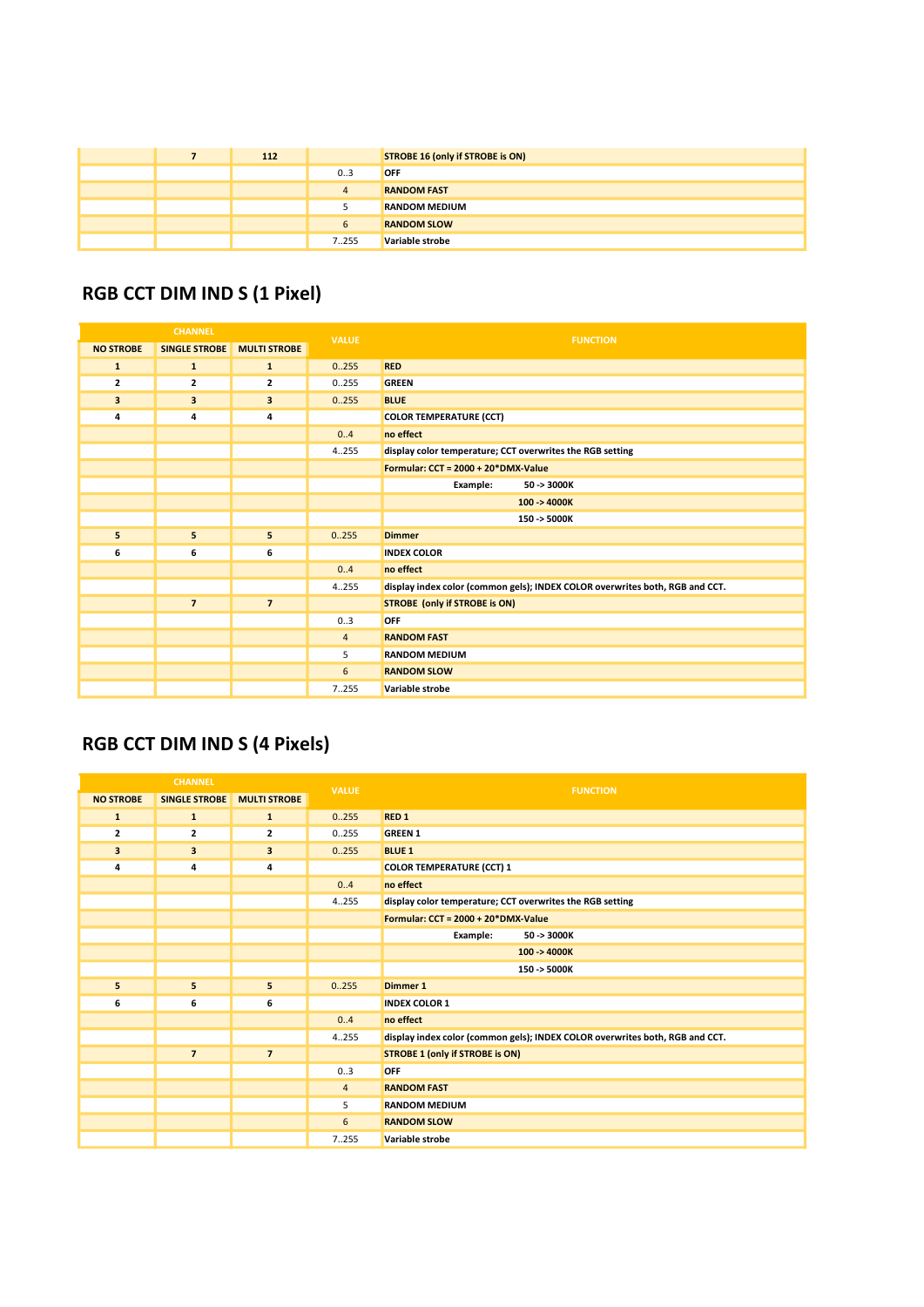| 8  | 8                       | 8  | 0.255          | RED <sub>2</sub>                                                             |
|----|-------------------------|----|----------------|------------------------------------------------------------------------------|
| 9  | 9                       | 9  | 0255           | <b>GREEN 2</b>                                                               |
| 10 | 10                      | 10 | 0.255          | <b>BLUE 2</b>                                                                |
| 11 | 11                      | 11 |                | <b>COLOR TEMPERATURE (CCT) 2</b>                                             |
|    |                         |    | 0.4            | no effect                                                                    |
|    |                         |    | 4.255          | display color temperature; CCT overwrites the RGB setting                    |
|    |                         |    |                | Formular: CCT = 2000 + 20*DMX-Value                                          |
| 12 | 12                      | 12 | 0.255          | Dimmer 2                                                                     |
| 13 | 13                      | 13 |                | <b>INDEX COLOR 2</b>                                                         |
|    |                         |    | 0.4            | no effect                                                                    |
|    |                         |    | 4.255          | display index color (common gels); INDEX COLOR overwrites both, RGB and CCT. |
|    | 7                       | 14 |                | STROBE 2 (only if STROBE is ON)                                              |
|    |                         |    | 03             | <b>OFF</b>                                                                   |
|    |                         |    | 4              | <b>RANDOM FAST</b>                                                           |
|    |                         |    | 5              | <b>RANDOM MEDIUM</b>                                                         |
|    |                         |    | 6              | <b>RANDOM SLOW</b>                                                           |
|    |                         |    | 7.255          | Variable strobe                                                              |
| 15 | 15                      | 15 | 0255           | RED <sub>3</sub>                                                             |
| 16 | 16                      | 16 | 0.255          | <b>GREEN 3</b>                                                               |
| 17 | 17                      | 17 | 0.255          | <b>BLUE 3</b>                                                                |
| 18 | 18                      | 18 |                | <b>COLOR TEMPERATURE (CCT) 3</b>                                             |
|    |                         |    | 0.4            | no effect                                                                    |
|    |                         |    | 4.255          | display color temperature; CCT overwrites the RGB setting                    |
|    |                         |    |                | Formular: CCT = 2000 + 20*DMX-Value                                          |
| 19 | 19                      | 19 | 0.255          | Dimmer 3                                                                     |
| 20 | 20                      | 20 |                | <b>INDEX COLOR 3</b>                                                         |
|    |                         |    | 04             | no effect                                                                    |
|    |                         |    | 4.255          | display index color (common gels); INDEX COLOR overwrites both, RGB and CCT. |
|    | $\overline{ }$          | 21 |                | <b>STROBE 3 (only if STROBE is ON)</b>                                       |
|    |                         |    | 03             | OFF                                                                          |
|    |                         |    | $\overline{4}$ | <b>RANDOM FAST</b>                                                           |
|    |                         |    | 5              | <b>RANDOM MEDIUM</b>                                                         |
|    |                         |    | 6              | <b>RANDOM SLOW</b>                                                           |
|    |                         |    | 7.255          | Variable strobe                                                              |
| 22 | 22                      | 22 | 0.255          | RED <sub>4</sub>                                                             |
| 23 | 23                      | 23 | 0255           | <b>GREEN 4</b>                                                               |
| 24 | 24                      | 24 | 0.255          | <b>BLUE 4</b>                                                                |
| 25 | 25                      | 25 |                | <b>COLOR TEMPERATURE (CCT) 4</b>                                             |
|    |                         |    | 0.4            | no effect                                                                    |
|    |                         |    | 4.255          | display color temperature; CCT overwrites the RGB setting                    |
|    |                         |    |                | Formular: CCT = 2000 + 20*DMX-Value                                          |
| 26 | 26                      | 26 | 0255           | Dimmer 4                                                                     |
| 27 | 27                      | 27 |                | <b>INDEX COLOR 4</b>                                                         |
|    |                         |    | 0.4            | no effect                                                                    |
|    |                         |    | 4.255          | display index color (common gels); INDEX COLOR overwrites both, RGB and CCT. |
|    | $\overline{\mathbf{z}}$ | 28 |                | STROBE 4 (only if STROBE is ON)                                              |
|    |                         |    | 03             | <b>OFF</b>                                                                   |
|    |                         |    | 4              | <b>RANDOM FAST</b>                                                           |
|    |                         |    | 5              | <b>RANDOM MEDIUM</b>                                                         |
|    |                         |    | 6              | <b>RANDOM SLOW</b>                                                           |
|    |                         |    | 7.255          | Variable strobe                                                              |

# RGB CCT DIM IND S (16 Pixels)

| <b>CHANNEL</b>   |               |                     | <b>VALUE</b> | <b>FUNCTION</b>        |
|------------------|---------------|---------------------|--------------|------------------------|
| <b>NO STROBE</b> | SINGLE STROBE | <b>MULTI STROBE</b> |              |                        |
|                  |               |                     | 255          | <b>RED<sub>1</sub></b> |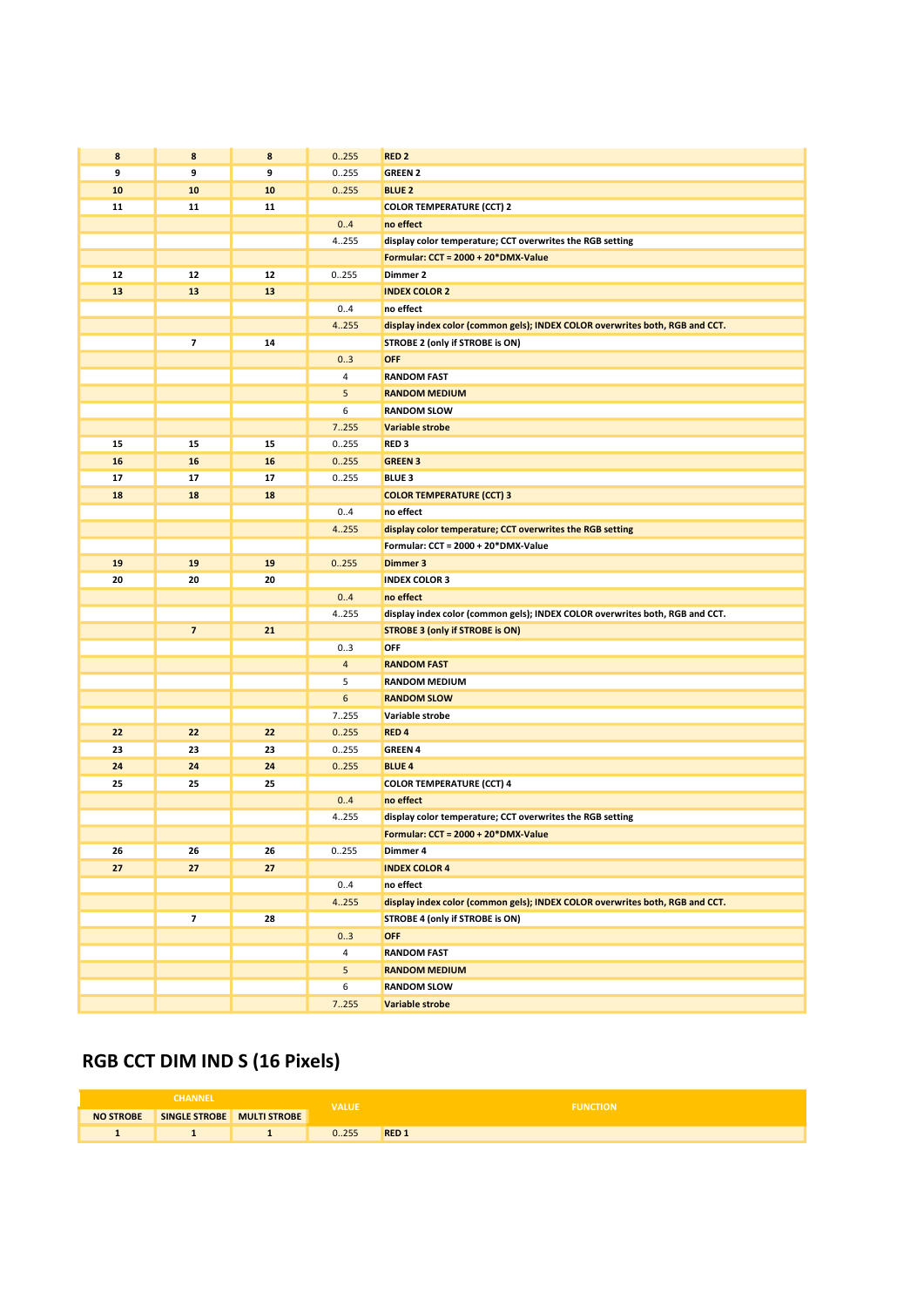| 2          | $\mathbf{2}$             | 2                       | 0.255          | <b>GREEN 1</b>                                                               |
|------------|--------------------------|-------------------------|----------------|------------------------------------------------------------------------------|
| 3          | 3                        | 3                       | 0.255          | <b>BLUE 1</b>                                                                |
| 4          | 4                        | 4                       |                | <b>COLOR TEMPERATURE (CCT) 1</b>                                             |
|            |                          |                         | 0.4            | no effect                                                                    |
|            |                          |                         | 4.255          | display color temperature; CCT overwrites the RGB setting                    |
|            |                          |                         |                | Formular: CCT = 2000 + 20*DMX-Value                                          |
|            |                          |                         |                | 50 -> 3000K<br>Example:                                                      |
|            |                          |                         |                | $100 - 4000K$                                                                |
|            |                          |                         |                | 150 -> 5000K                                                                 |
| 5          | 5                        | 5                       | 0.255          | Dimmer 1                                                                     |
| 6          | 6                        | 6                       |                | <b>INDEX COLOR 1</b>                                                         |
|            |                          |                         | 0.4            | no effect                                                                    |
|            |                          |                         | 4255           | display index color (common gels); INDEX COLOR overwrites both, RGB and CCT. |
|            | $\overline{\phantom{a}}$ | $\overline{\mathbf{z}}$ |                | <b>STROBE 1 (only if STROBE is ON)</b>                                       |
|            |                          |                         | 03             | OFF                                                                          |
|            |                          |                         | $\overline{4}$ | <b>RANDOM FAST</b>                                                           |
|            |                          |                         | 5              | <b>RANDOM MEDIUM</b>                                                         |
|            |                          |                         | 6              | <b>RANDOM SLOW</b>                                                           |
|            |                          |                         | 7.255          | Variable strobe                                                              |
| 8          | 8                        | 8                       | 0.255          | <b>RED 2</b>                                                                 |
| 9          | 9                        | 9                       | 0.255          | <b>GREEN 2</b>                                                               |
| 10         | 10                       | 10                      | 0.255          | <b>BLUE 2</b>                                                                |
| 11         | 11                       | 11                      |                | <b>COLOR TEMPERATURE (CCT) 2</b>                                             |
|            |                          |                         | 0.4            | no effect                                                                    |
|            |                          |                         | 4.255          | display color temperature; CCT overwrites the RGB setting                    |
|            |                          |                         |                | Formular: CCT = 2000 + 20*DMX-Value                                          |
| 12         | 12                       | 12                      | 0.255          | Dimmer 2                                                                     |
| 13         | 13                       | 13                      |                | <b>INDEX COLOR 2</b>                                                         |
|            |                          |                         | 0.4            | no effect                                                                    |
|            |                          |                         | 4.255          | display index color (common gels); INDEX COLOR overwrites both, RGB and CCT. |
|            | 7                        | 14                      |                | STROBE 2 (only if STROBE is ON)                                              |
|            |                          |                         | 03             | OFF                                                                          |
|            |                          |                         | 4              | <b>RANDOM FAST</b>                                                           |
|            |                          |                         | 5              | <b>RANDOM MEDIUM</b>                                                         |
|            |                          |                         | 6              | <b>RANDOM SLOW</b>                                                           |
|            |                          |                         | 7.255          | <b>Variable strobe</b>                                                       |
| 15         | 15                       | 15                      | 0255           | RED <sub>3</sub>                                                             |
| 16         | 16                       | 16                      | 0.255          | <b>GREEN 3</b>                                                               |
| 17         | 17                       | 17                      | 0255           | <b>BLUE 3</b>                                                                |
| 18         | 18                       | 18                      |                | <b>COLOR TEMPERATURE (CCT) 3</b>                                             |
|            |                          |                         | 0.4            | no effect                                                                    |
|            |                          |                         | 4.255          | display color temperature; CCT overwrites the RGB setting                    |
|            |                          |                         |                | Formular: CCT = 2000 + 20*DMX-Value                                          |
| 19         | 19                       | 19                      | 0.255          | <b>Dimmer 3</b>                                                              |
| 20         | 20                       | 20                      |                | <b>INDEX COLOR 3</b>                                                         |
|            |                          |                         | 0.4            | no effect                                                                    |
|            |                          |                         | 4.255          | display index color (common gels); INDEX COLOR overwrites both, RGB and CCT. |
|            | $\overline{ }$           | 21                      |                | <b>STROBE 3 (only if STROBE is ON)</b>                                       |
|            |                          |                         | 03             | OFF                                                                          |
|            |                          |                         | $\overline{4}$ | <b>RANDOM FAST</b>                                                           |
|            |                          |                         | 5              | <b>RANDOM MEDIUM</b>                                                         |
|            |                          |                         | 6              | <b>RANDOM SLOW</b>                                                           |
|            |                          |                         | 7255           | Variable strobe                                                              |
| 22         | 22                       | 22                      | 0.255          | RED <sub>4</sub>                                                             |
| 23         | 23                       | 23                      | 0255           | <b>GREEN 4</b>                                                               |
| ${\bf 24}$ | 24                       | 24                      | 0.255          | <b>BLUE 4</b>                                                                |
| 25         | 25                       | 25                      |                | <b>COLOR TEMPERATURE (CCT) 4</b>                                             |
|            |                          |                         | 0.4            | no effect                                                                    |
|            |                          |                         | 4.255          | display color temperature; CCT overwrites the RGB setting                    |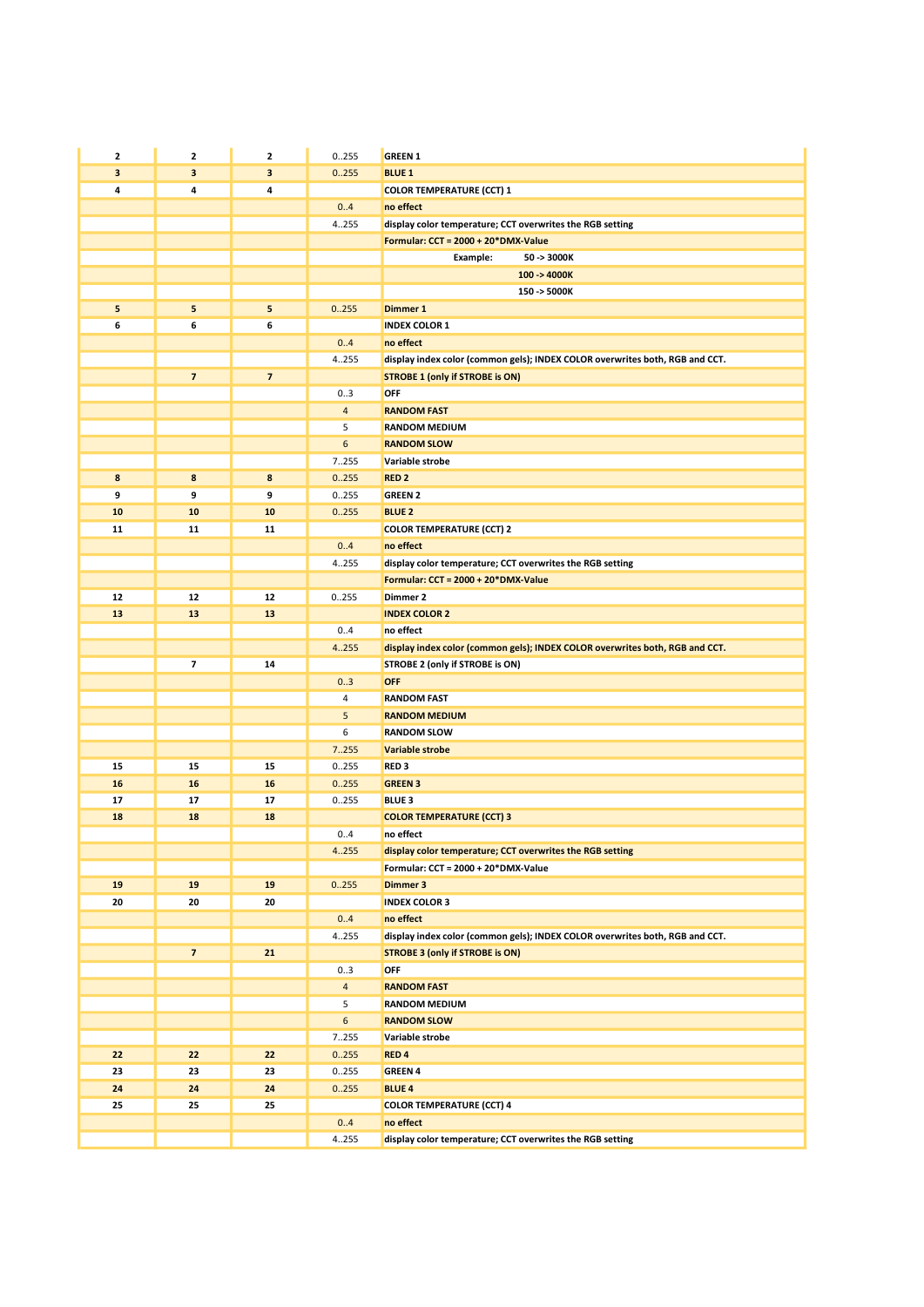|    |                         |    |                | Formular: CCT = 2000 + 20*DMX-Value                                          |
|----|-------------------------|----|----------------|------------------------------------------------------------------------------|
| 26 | 26                      | 26 | 0.255          | Dimmer 4                                                                     |
| 27 | 27                      | 27 |                | <b>INDEX COLOR 4</b>                                                         |
|    |                         |    | 0.4            | no effect                                                                    |
|    |                         |    | 4.255          | display index color (common gels); INDEX COLOR overwrites both, RGB and CCT. |
|    | 7                       | 28 |                | STROBE 4 (only if STROBE is ON)                                              |
|    |                         |    | 03             | <b>OFF</b>                                                                   |
|    |                         |    | 4              | <b>RANDOM FAST</b>                                                           |
|    |                         |    | 5              | <b>RANDOM MEDIUM</b>                                                         |
|    |                         |    | 6              | <b>RANDOM SLOW</b>                                                           |
|    |                         |    | 7.255          | Variable strobe                                                              |
| 29 |                         | 29 | 0.255          | RED <sub>5</sub>                                                             |
| 30 | 29                      |    |                |                                                                              |
|    | 30                      | 30 | 0.255          | <b>GREEN 5</b>                                                               |
| 31 | 31                      | 31 | 0.255          | <b>BLUE 5</b>                                                                |
| 32 | 32                      | 32 |                | <b>COLOR TEMPERATURE (CCT) 5</b>                                             |
|    |                         |    | 0.4            | no effect                                                                    |
|    |                         |    | 4.255          | display color temperature; CCT overwrites the RGB setting                    |
|    |                         |    |                | Formular: CCT = 2000 + 20*DMX-Value                                          |
| 33 | 33                      | 33 | 0.255          | <b>Dimmer 5</b>                                                              |
| 34 | 34                      | 34 |                | <b>INDEX COLOR 5</b>                                                         |
|    |                         |    | 0.4            | no effect                                                                    |
|    |                         |    | 4255           | display index color (common gels); INDEX COLOR overwrites both, RGB and CCT. |
|    | $\overline{\mathbf{z}}$ | 35 |                | <b>STROBE 5 (only if STROBE is ON)</b>                                       |
|    |                         |    | 03             | <b>OFF</b>                                                                   |
|    |                         |    | $\overline{4}$ | <b>RANDOM FAST</b>                                                           |
|    |                         |    | 5              | <b>RANDOM MEDIUM</b>                                                         |
|    |                         |    | 6              | <b>RANDOM SLOW</b>                                                           |
|    |                         |    | 7255           | Variable strobe                                                              |
| 36 | 36                      | 36 | 0.255          | RED <sub>6</sub>                                                             |
| 37 | 37                      | 37 | 0.255          | <b>GREEN 6</b>                                                               |
| 38 | 38                      | 38 | 0.255          | <b>BLUE 6</b>                                                                |
| 39 | 39                      | 39 |                | <b>COLOR TEMPERATURE (CCT) 6</b>                                             |
|    |                         |    | 0.4            | no effect                                                                    |
|    |                         |    | 4255           | display color temperature; CCT overwrites the RGB setting                    |
|    |                         |    |                | Formular: CCT = 2000 + 20*DMX-Value                                          |
| 40 | 40                      | 40 | 0.255          | Dimmer 6                                                                     |
| 41 | 41                      | 41 |                | <b>INDEX COLOR 6</b>                                                         |
|    |                         |    | 04             | no effect                                                                    |
|    |                         |    | 4.255          | display index color (common gels); INDEX COLOR overwrites both, RGB and CCT. |
|    | 7                       | 42 |                | STROBE 6 (only if STROBE is ON)                                              |
|    |                         |    | 0.3            | <b>OFF</b>                                                                   |
|    |                         |    | 4              | <b>RANDOM FAST</b>                                                           |
|    |                         |    | 5              | <b>RANDOM MEDIUM</b>                                                         |
|    |                         |    | 6              | <b>RANDOM SLOW</b>                                                           |
|    |                         |    | 7.255          | Variable strobe                                                              |
| 43 | 43                      | 43 | 0255           | <b>RED 7</b>                                                                 |
| 44 | 44                      | 44 | 0.255          | <b>GREEN 7</b>                                                               |
| 45 | 45                      | 45 | 0.255          | <b>BLUE 7</b>                                                                |
| 46 | 46                      | 46 |                | <b>COLOR TEMPERATURE (CCT) 7</b>                                             |
|    |                         |    | 0.4            | no effect                                                                    |
|    |                         |    | 4.255          | display color temperature; CCT overwrites the RGB setting                    |
|    |                         |    |                | Formular: CCT = 2000 + 20*DMX-Value                                          |
| 47 | 47                      | 47 | 0.255          | Dimmer 7                                                                     |
| 48 | 48                      | 48 |                | <b>INDEX COLOR 7</b>                                                         |
|    |                         |    | 0.4            | no effect                                                                    |
|    |                         |    |                |                                                                              |
|    |                         |    | 4.255          | display index color (common gels); INDEX COLOR overwrites both, RGB and CCT. |
|    | $\overline{ }$          | 49 |                | <b>STROBE 7 (only if STROBE is ON)</b>                                       |
|    |                         |    | 03             | OFF                                                                          |
|    |                         |    | $\overline{4}$ | <b>RANDOM FAST</b>                                                           |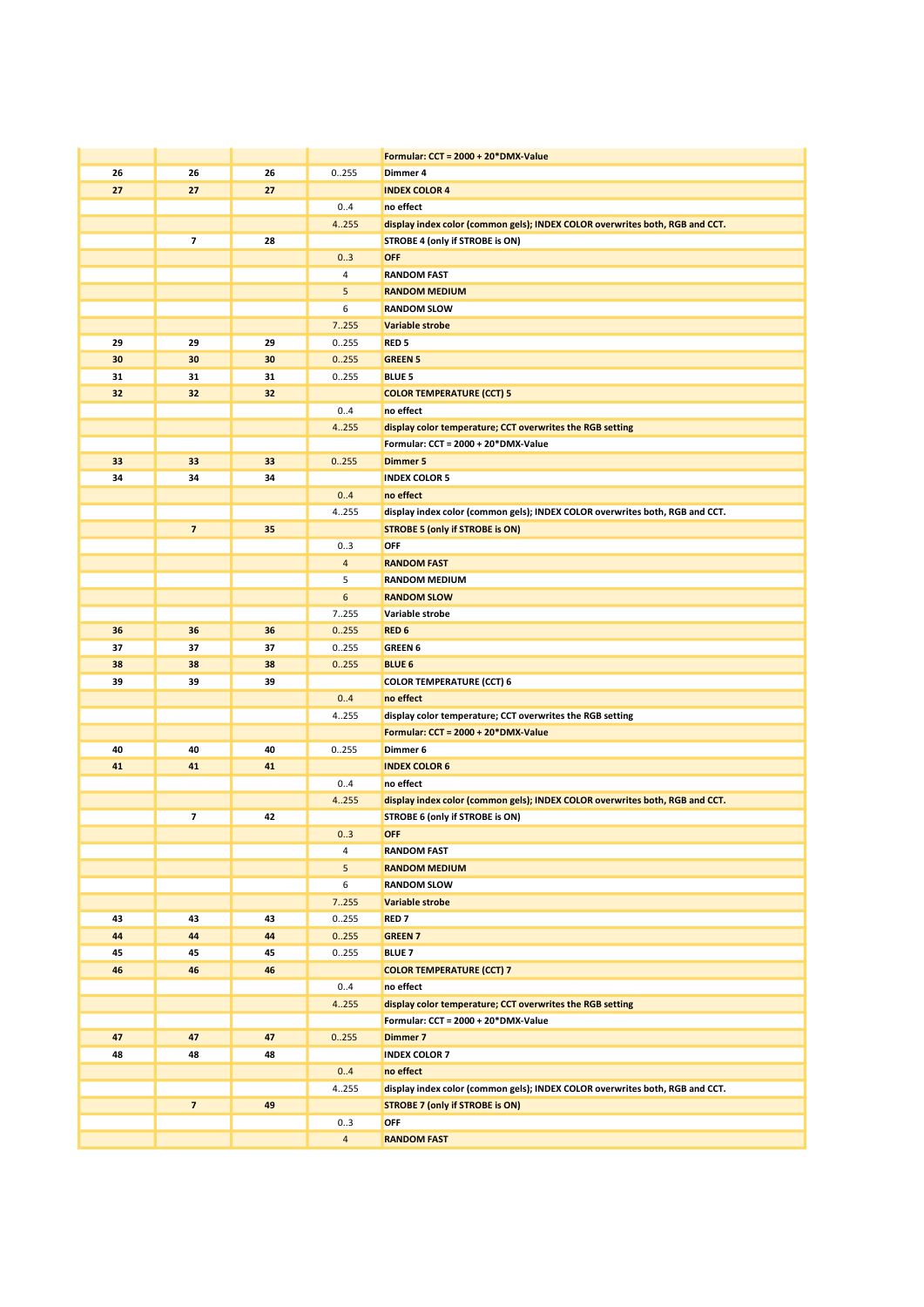|    |                          |    | 5              | <b>RANDOM MEDIUM</b>                                                         |
|----|--------------------------|----|----------------|------------------------------------------------------------------------------|
|    |                          |    | 6              | <b>RANDOM SLOW</b>                                                           |
|    |                          |    | 7255           | Variable strobe                                                              |
| 50 | 50                       | 50 | 0.255          | RED <sub>8</sub>                                                             |
| 51 | 51                       | 51 | 0.255          | <b>GREEN 8</b>                                                               |
| 52 | 52                       | 52 | 0.255          | <b>BLUE 8</b>                                                                |
| 53 | 53                       | 53 |                | <b>COLOR TEMPERATURE (CCT) 8</b>                                             |
|    |                          |    | 0.4            | no effect                                                                    |
|    |                          |    | 4.255          | display color temperature; CCT overwrites the RGB setting                    |
|    |                          |    |                | Formular: CCT = 2000 + 20*DMX-Value                                          |
| 54 | 54                       | 54 | 0.255          | Dimmer 8                                                                     |
| 55 | 55                       | 55 |                | <b>INDEX COLOR 8</b>                                                         |
|    |                          |    | 0.4            | no effect                                                                    |
|    |                          |    | 4.255          | display index color (common gels); INDEX COLOR overwrites both, RGB and CCT. |
|    | $\overline{\phantom{a}}$ | 56 |                | STROBE 8 (only if STROBE is ON)                                              |
|    |                          |    | 03             | OFF                                                                          |
|    |                          |    | 4              | <b>RANDOM FAST</b>                                                           |
|    |                          |    | 5              | <b>RANDOM MEDIUM</b>                                                         |
|    |                          |    | 6              | <b>RANDOM SLOW</b>                                                           |
|    |                          |    | 7.255          | Variable strobe                                                              |
| 57 | 57                       | 57 | 0255           | RED <sub>9</sub>                                                             |
| 58 | 58                       | 58 | 0.255          | <b>GREEN 9</b>                                                               |
| 59 | 59                       | 59 | 0255           | <b>BLUE 9</b>                                                                |
| 60 | 60                       | 60 |                | <b>COLOR TEMPERATURE (CCT) 9</b>                                             |
|    |                          |    | 0.4            | no effect                                                                    |
|    |                          |    | 4.255          | display color temperature; CCT overwrites the RGB setting                    |
|    |                          |    |                | Formular: CCT = 2000 + 20*DMX-Value                                          |
| 61 | 61                       | 61 | 0.255          | Dimmer 9                                                                     |
| 62 | 62                       | 62 |                | <b>INDEX COLOR 9</b>                                                         |
|    |                          |    | 0.4            | no effect                                                                    |
|    | $\overline{\mathbf{z}}$  | 63 | 4.255          | display index color (common gels); INDEX COLOR overwrites both, RGB and CCT. |
|    |                          |    | 03             | <b>STROBE 9 (only if STROBE is ON)</b><br>OFF                                |
|    |                          |    | $\overline{4}$ | <b>RANDOM FAST</b>                                                           |
|    |                          |    | 5              | <b>RANDOM MEDIUM</b>                                                         |
|    |                          |    | 6              | <b>RANDOM SLOW</b>                                                           |
|    |                          |    | 7255           | Variable strobe                                                              |
| 64 | 64                       | 64 | 0.255          | <b>RED 10</b>                                                                |
| 65 | 65                       | 65 | 0255           | GREEN 10                                                                     |
| 66 | 66                       | 66 | 0.255          | <b>BLUE 10</b>                                                               |
| 67 | 67                       | 67 |                | <b>COLOR TEMPERATURE (CCT) 10</b>                                            |
|    |                          |    | 0.4            | no effect                                                                    |
|    |                          |    | 4.255          | display color temperature; CCT overwrites the RGB setting                    |
|    |                          |    |                | Formular: CCT = 2000 + 20*DMX-Value                                          |
| 68 | 68                       | 68 | 0255           | Dimmer 10                                                                    |
| 69 | 69                       | 69 |                | <b>INDEX COLOR 10</b>                                                        |
|    |                          |    | 0.4            | no effect                                                                    |
|    |                          |    | 4.255          | display index color (common gels); INDEX COLOR overwrites both, RGB and CCT. |
|    | 7                        | 70 |                | STROBE 10 (only if STROBE is ON)                                             |
|    |                          |    | 03             | <b>OFF</b>                                                                   |
|    |                          |    | $\overline{4}$ | <b>RANDOM FAST</b>                                                           |
|    |                          |    | 5              | <b>RANDOM MEDIUM</b>                                                         |
|    |                          |    | 6              | <b>RANDOM SLOW</b>                                                           |
|    |                          |    | 7.255          | <b>Variable strobe</b>                                                       |
| 71 | 71                       | 71 | 0255           | <b>RED 11</b>                                                                |
| 72 | 72                       | 72 | 0.255          | <b>GREEN 11</b>                                                              |
| 73 | 73                       | 73 | 0255           | <b>BLUE 11</b>                                                               |
| 74 | 74                       | 74 |                | <b>COLOR TEMPERATURE (CCT) 11</b>                                            |
|    |                          |    | 0.4            | no effect                                                                    |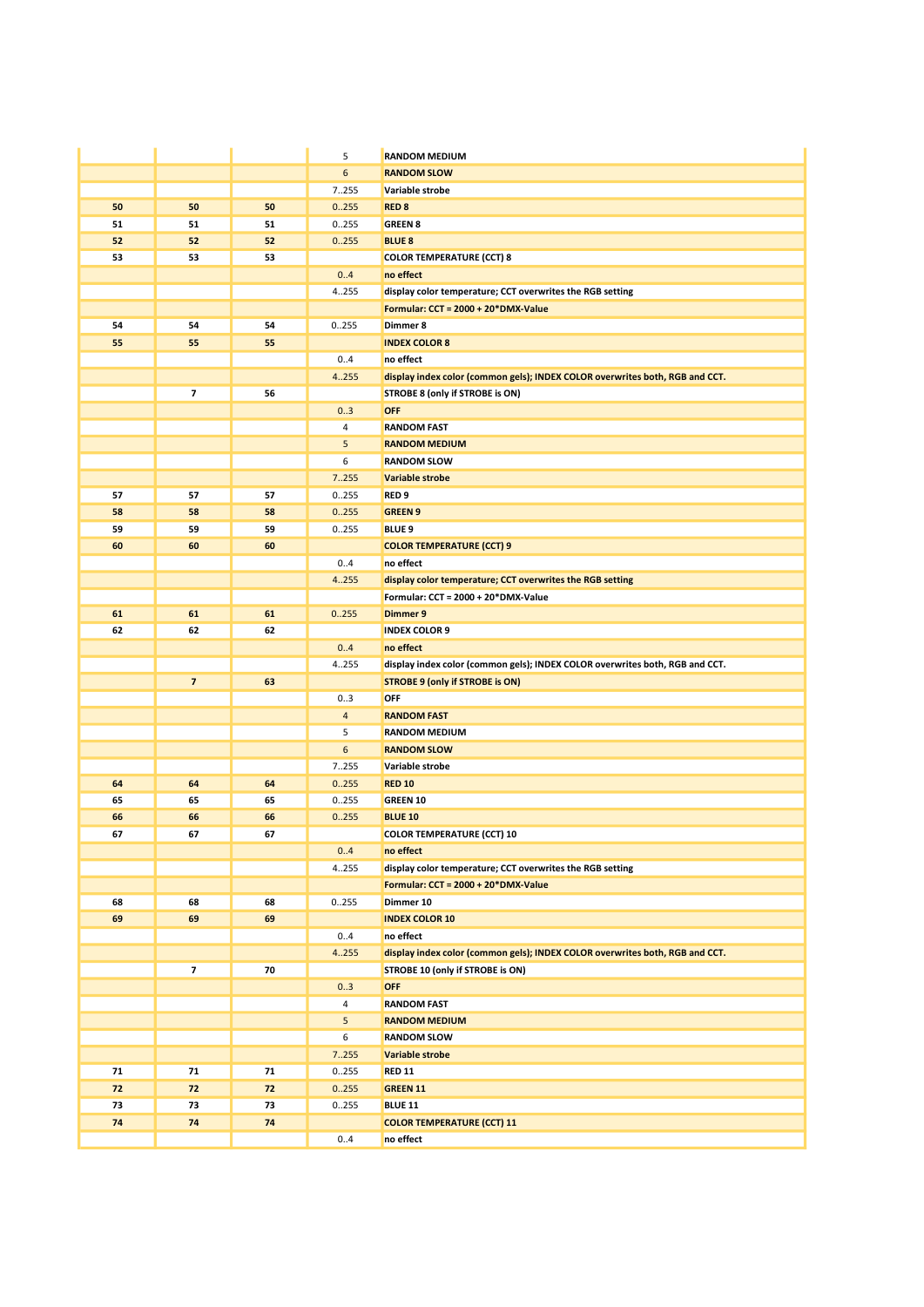|    |                         |    | 4.255                   | display color temperature; CCT overwrites the RGB setting                    |
|----|-------------------------|----|-------------------------|------------------------------------------------------------------------------|
|    |                         |    |                         | Formular: CCT = 2000 + 20*DMX-Value                                          |
| 75 | 75                      | 75 | 0.255                   | Dimmer 11                                                                    |
| 76 | 76                      | 76 |                         | <b>INDEX COLOR 11</b>                                                        |
|    |                         |    | 0.4                     | no effect                                                                    |
|    |                         |    | 4.255                   | display index color (common gels); INDEX COLOR overwrites both, RGB and CCT. |
|    | $\overline{7}$          | 77 |                         | <b>STROBE 11 (only if STROBE is ON)</b>                                      |
|    |                         |    | 03                      | OFF                                                                          |
|    |                         |    | $\overline{4}$          | <b>RANDOM FAST</b>                                                           |
|    |                         |    | 5                       | RANDOM MEDIUM                                                                |
|    |                         |    | 6                       | <b>RANDOM SLOW</b>                                                           |
|    |                         |    | 7.255                   | Variable strobe                                                              |
| 78 | 78                      | 78 | 0.255                   | <b>RED 12</b>                                                                |
| 79 | 79                      | 79 | 0.255                   | <b>GREEN 12</b>                                                              |
| 80 | 80                      | 80 | 0.255                   | <b>BLUE 12</b>                                                               |
| 81 | 81                      | 81 |                         | <b>COLOR TEMPERATURE (CCT) 12</b>                                            |
|    |                         |    | 0.4                     | no effect                                                                    |
|    |                         |    | 4255                    | display color temperature; CCT overwrites the RGB setting                    |
|    |                         |    |                         | Formular: CCT = 2000 + 20*DMX-Value                                          |
| 82 | 82                      | 82 | 0.255                   | Dimmer 12                                                                    |
| 83 | 83                      | 83 |                         | <b>INDEX COLOR 12</b>                                                        |
|    |                         |    | 0.4                     | no effect                                                                    |
|    |                         |    | 4.255                   | display index color (common gels); INDEX COLOR overwrites both, RGB and CCT. |
|    | 7                       | 84 |                         | STROBE 12 (only if STROBE is ON)                                             |
|    |                         |    | 0.3                     | <b>OFF</b>                                                                   |
|    |                         |    | 4                       | <b>RANDOM FAST</b>                                                           |
|    |                         |    | 5                       | <b>RANDOM MEDIUM</b>                                                         |
|    |                         |    | 6                       | <b>RANDOM SLOW</b>                                                           |
|    |                         |    | 7.255                   | <b>Variable strobe</b>                                                       |
| 85 | 85                      | 85 | 0255                    | <b>RED 13</b>                                                                |
| 86 | 86                      | 86 | 0.255                   | <b>GREEN 13</b>                                                              |
| 87 | 87                      | 87 | 0255                    | <b>BLUE 13</b>                                                               |
| 88 | 88                      | 88 |                         | <b>COLOR TEMPERATURE (CCT) 13</b>                                            |
|    |                         |    | 0.4                     | no effect                                                                    |
|    |                         |    | 4.255                   | display color temperature; CCT overwrites the RGB setting                    |
|    |                         |    |                         | Formular: CCT = 2000 + 20*DMX-Value                                          |
| 89 | 89                      | 89 | 0.255                   | Dimmer 13                                                                    |
| 90 | 90                      | 90 |                         | <b>INDEX COLOR 13</b>                                                        |
|    |                         |    | 0.4                     | no effect                                                                    |
|    |                         |    | 4.255                   | display index color (common gels); INDEX COLOR overwrites both, RGB and CCT. |
|    | $\overline{\mathbf{z}}$ | 91 |                         | <b>STROBE 13 (only if STROBE is ON)</b>                                      |
|    |                         |    | 03                      | OFF                                                                          |
|    |                         |    | $\overline{\mathbf{4}}$ | <b>RANDOM FAST</b>                                                           |
|    |                         |    | 5                       | <b>RANDOM MEDIUM</b>                                                         |
|    |                         |    | 6                       | <b>RANDOM SLOW</b>                                                           |
|    |                         |    | 7.255                   | Variable strobe                                                              |
| 92 | 92                      | 92 | 0.255                   | <b>RED 14</b>                                                                |
| 93 | 93                      | 93 | 0255                    | <b>GREEN 14</b>                                                              |
| 94 | 94                      | 94 | 0.255                   | <b>BLUE 14</b>                                                               |
| 95 | 95                      | 95 |                         | <b>COLOR TEMPERATURE (CCT) 14</b>                                            |
|    |                         |    | 0.4                     | no effect                                                                    |
|    |                         |    | 4.255                   | display color temperature; CCT overwrites the RGB setting                    |
|    |                         |    |                         | Formular: CCT = 2000 + 20*DMX-Value                                          |
| 96 | 96                      | 96 | 0.255                   | Dimmer 14                                                                    |
| 97 | 97                      | 97 |                         | <b>INDEX COLOR 14</b>                                                        |
|    |                         |    | 04                      | no effect                                                                    |
|    |                         |    | 4.255                   | display index color (common gels); INDEX COLOR overwrites both, RGB and CCT. |
|    | 7                       | 98 |                         | STROBE 14 (only if STROBE is ON)                                             |
|    |                         |    | 03                      | <b>OFF</b>                                                                   |